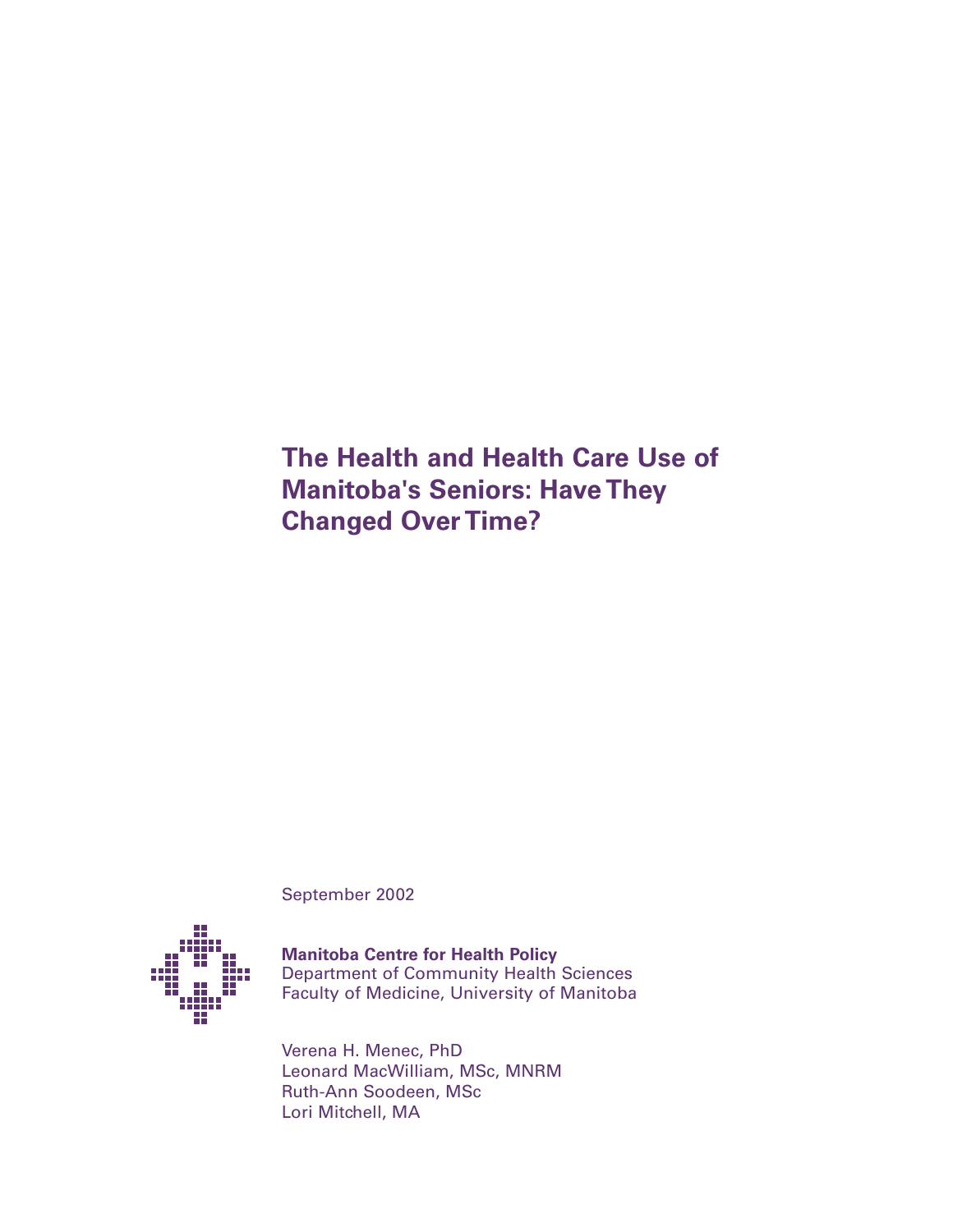ISBN 1-896489-07-9

*Ordering Information* If you would like to receive a copy of this or any other of our reports, contact us at:

Manitoba Centre for Health Policy University of Manitoba 4th Floor, Room 408 727 McDermot Avenue Winnipeg, Manitoba, Canada R3E 3P5 Order line: 204-789-3805 Fax: 204-789-3910

Or you can visit our WWW site at: http://www.umanitoba.ca/centres/mchp/reports.htm

© Manitoba Health For reprint permission contact the Manitoba Centre for Health Policy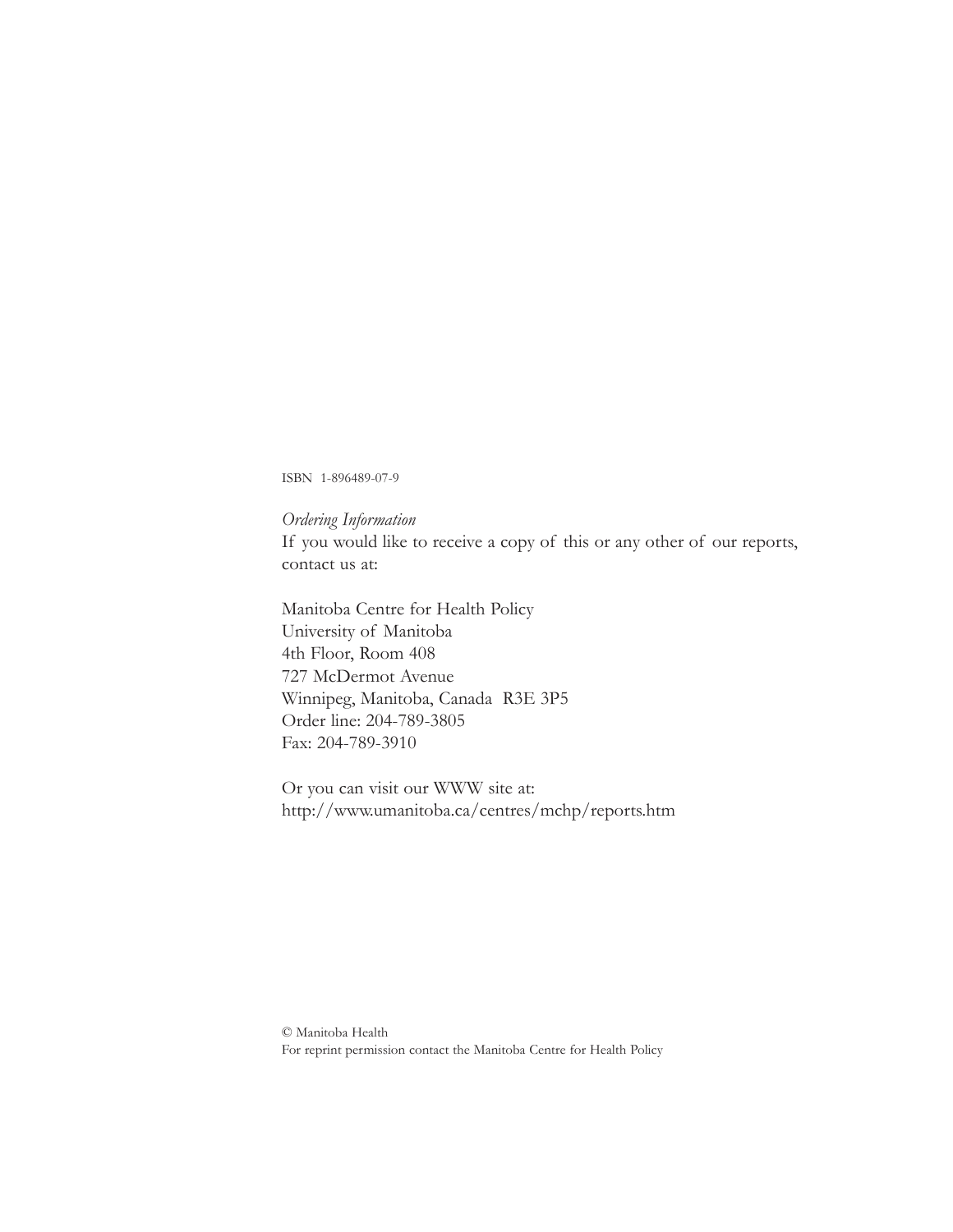### **THE MANITOBA CENTRE FOR HEALTH POLICY**

The Manitoba Centre for Health Policy (MCHP) is located within the Department of Community Health Sciences, Faculty of Medicine, University of Manitoba. The mission of MCHP is to provide accurate and timely information to health care decision-makers, analysts and providers, so they can offer services which are effective and efficient in maintaining and improving the health of Manitobans. Our researchers rely upon the unique Population Health Research Data Repository to describe and explain patterns of care and profiles of illness, and to explore other factors that influence health, including income, education, employment and social status. This Repository is unique in terms of its comprehensiveness, degree of integration, and orientation around an anonymized population registry.

Members of MCHP consult extensively with government officials, health care administrators, and clinicians to develop a research agenda that is topical and relevant. This strength along with its rigorous academic standards enable MCHP to contribute to the health policy process. MCHP undertakes several major research projects, such as this one, every year under contract to Manitoba Health. In addition, our researchers secure external funding by competing for other research grants. We are widely published and internationally recognized. Further, our researchers collaborate with a number of highly respected scientists from Canada, the United States and Europe.

We thank the University of Manitoba, Faculty of Medicine, Health Research Ethics Board for their review of this project. The Manitoba Centre for Health Policy complies with all legislative acts and regulations governing the protection and use of sensitive information. We implement strict policies and procedures to protect the privacy and security of anonymized data used to produce this report and we keep the provincial Health Information Privacy Committee informed of all work undertaken for Manitoba Health.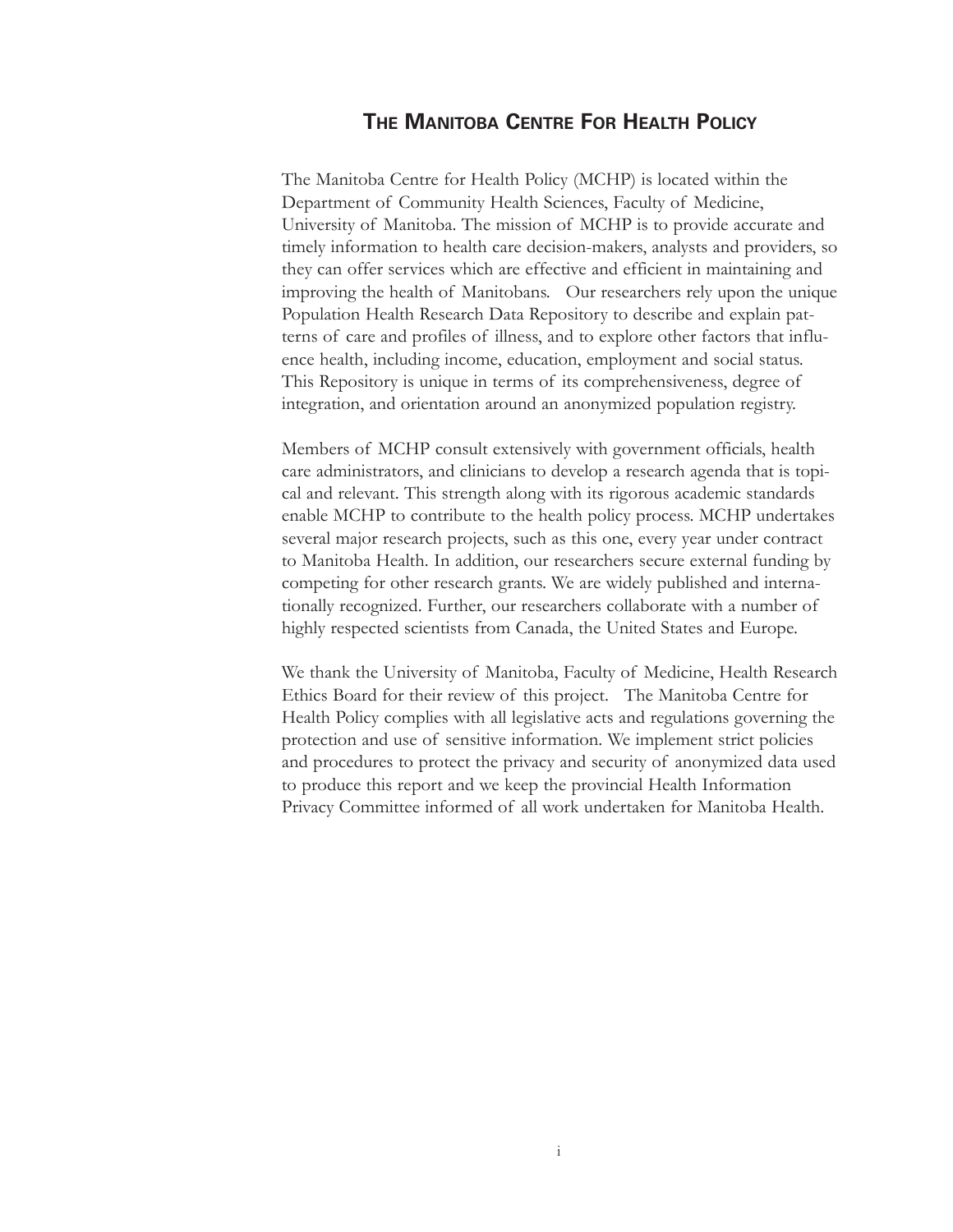#### **ACKNOWLEDGEMENTS**

The authors wish to acknowledge the contribution of the many individuals whose efforts and expertise made it possible to produce this report. We thank the following, and apologize in advance to anyone we might have overlooked:

**·** The Health of Seniors Working Group for their suggestions and feedback as the project progressed: Betty Havens, Anita Moore, Jan Roberts, Phil St. John, Laurel Strain, Betty Taylor;

**·** Neena Chappell and Gloria Gutman for reviewing the report;

**·** CancerCare Manitoba for providing us with Manitoba Cancer Registry data. We also want to thank specifically Donna Turner for her help with interpreting the data;

**·** Colleagues who provided additional programming, analytic and conceptual support: Marni Brownell, Matt Dahl, Carolyn De Coster, Shelley Derksen, Greg Finlayson, Sandra Peterson, Noralou Roos, Evelyn Shapiro, Fred Toll;

**·** Shannon Lussier and Eileen Pyke for the preparation of figures and tables and formatting of the report.

We acknowledge the Faculty of Medicine Health Research Ethics Board for their thoughtful review of this project. The Health Information Privacy Committee of Manitoba Health is kept informed of all MCHP deliverables for Manitoba Health. Strict policies and procedures to protect the privacy and security of data have been followed in producing this report.

We acknowledge the financial support of the Department of Health of the Province of Manitoba. The results and conclusions are those of the authors and no official endorsement by Manitoba Health was intended or should be inferred. This report was prepared at the request of Manitoba Health as part of the contract between the University of Manitoba and Manitoba Health.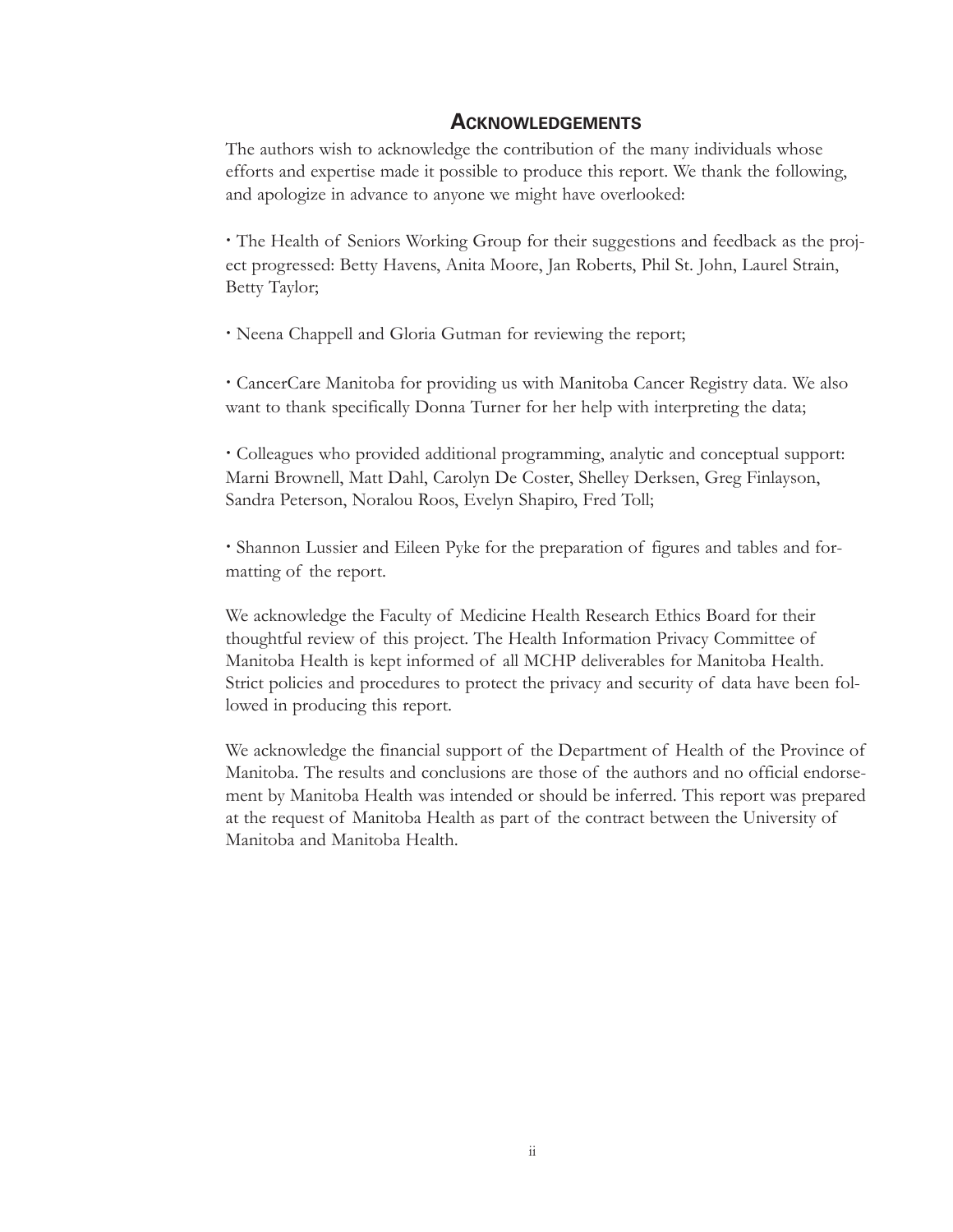## **TABLE OF CONTENTS**

| $2.0$ METHODS $\dots\dots\dots\dots\dots\dots\dots\dots\dots\dots\dots\dots\dots$                              |
|----------------------------------------------------------------------------------------------------------------|
|                                                                                                                |
|                                                                                                                |
| 2.3 Health Status and Health Care Use Indicators 4                                                             |
| 2.4 How We Interpret Findings 4                                                                                |
|                                                                                                                |
|                                                                                                                |
| $3.0$ THE POPULATION $\ldots \ldots \ldots \ldots \ldots \ldots \ldots \ldots \ldots \ldots$                   |
|                                                                                                                |
| 3.2 Population Projections for Manitoba  8                                                                     |
| 3.3 Population Factors Related to Need for Health Care .10                                                     |
| 4.0 HEALTH STATUS $\ldots \ldots \ldots \ldots \ldots \ldots \ldots \ldots \ldots \ldots \ldots \ldots \ldots$ |
|                                                                                                                |
|                                                                                                                |
| 4.2.2 Other Important Causes of Death 14                                                                       |
|                                                                                                                |
| 4.3 Demand-Driven Hospitalizations 17                                                                          |
| 4.3.1 Hospitalizations for Acute Myocardial Infarction 17                                                      |
| 4.4 Cancer Incidence                                                                                           |
| 4.4.1 Trends in Cancer Incidence Rates Over Time 22                                                            |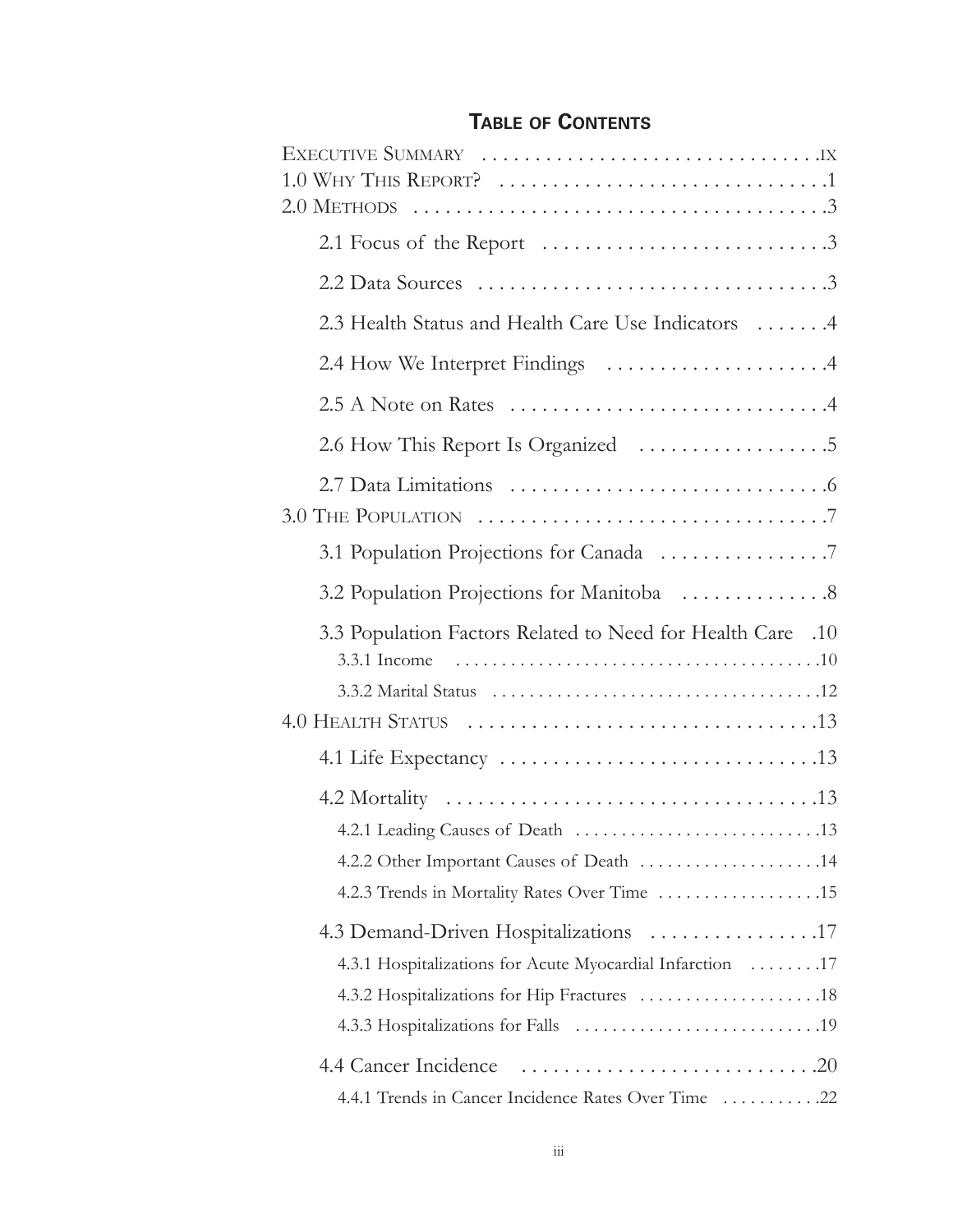| 4.5.1 Trends in Chronic Disease Rates Over Time 24                                                          |  |  |
|-------------------------------------------------------------------------------------------------------------|--|--|
|                                                                                                             |  |  |
| 4.6 Self-Rated Health, Functional Impairment, and<br>Disability                                             |  |  |
|                                                                                                             |  |  |
|                                                                                                             |  |  |
|                                                                                                             |  |  |
|                                                                                                             |  |  |
|                                                                                                             |  |  |
| 5.1.1 Proportion of Seniors Who Were Hospitalized 32                                                        |  |  |
| 5.1.2 Hospital Separations, Days, and Inpatient Cost 33                                                     |  |  |
| 5.1.3 A Minority of Seniors Use Most Hospital Days 34                                                       |  |  |
|                                                                                                             |  |  |
|                                                                                                             |  |  |
|                                                                                                             |  |  |
| 5.2.1 Trends in Physician Visits Over Time 38                                                               |  |  |
|                                                                                                             |  |  |
| 5.3.1 Trends in Home Care Use Over Time 40                                                                  |  |  |
| 5.4 Personal Care Home Use 41                                                                               |  |  |
| 5.4.1 Changes in Personal Care Home Use Over Time  42                                                       |  |  |
|                                                                                                             |  |  |
|                                                                                                             |  |  |
|                                                                                                             |  |  |
| 5.5 Most Seniors Do Not Require Health Care Services49                                                      |  |  |
|                                                                                                             |  |  |
| 5.6.1 Trends in Prescription Drug Use and Drug Costs                                                        |  |  |
| 6.0 DISCUSSION $\ldots \ldots \ldots \ldots \ldots \ldots \ldots \ldots \ldots \ldots \ldots \ldots \ldots$ |  |  |
|                                                                                                             |  |  |
|                                                                                                             |  |  |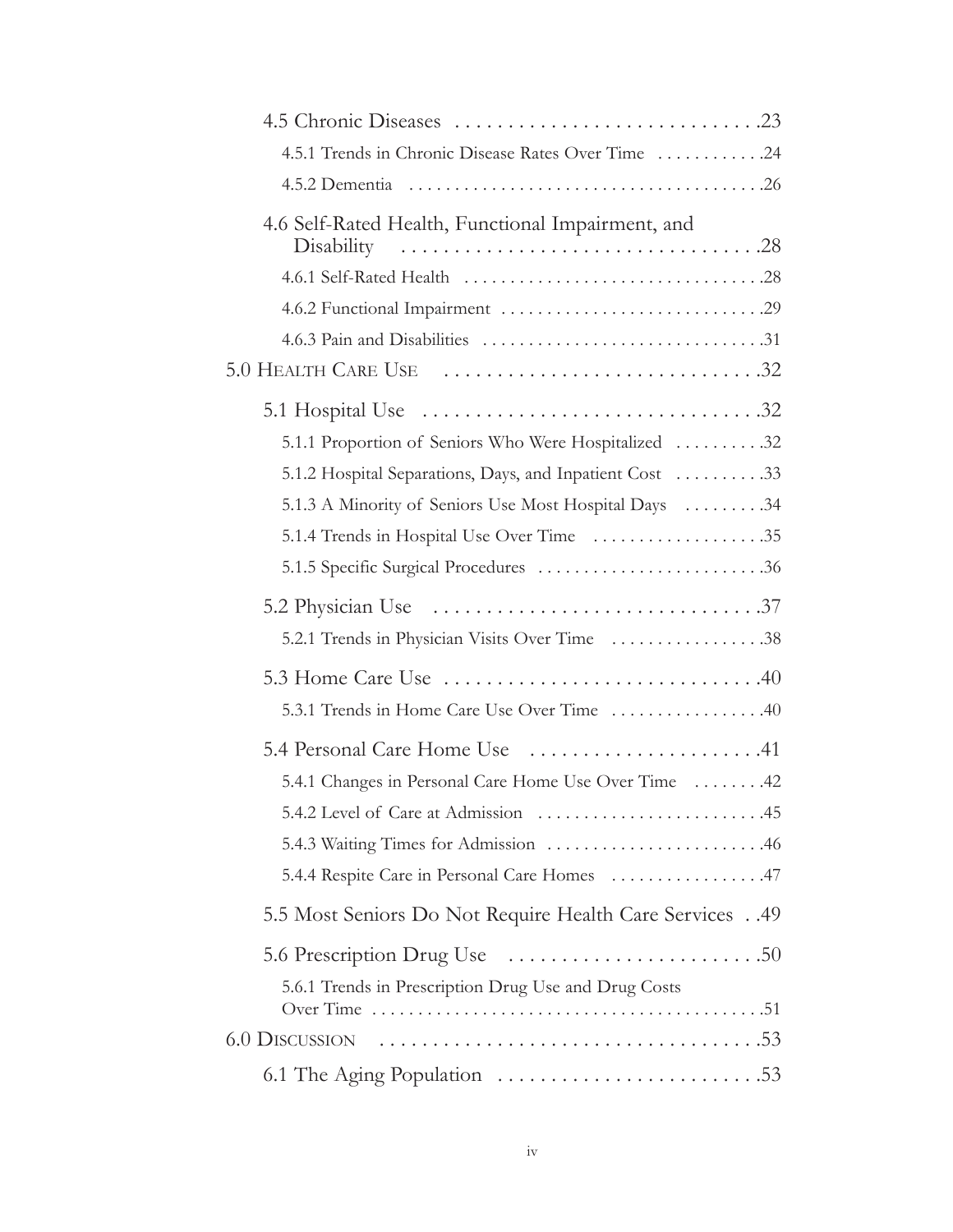|  | 6.2 Most Seniors are Healthy and Live<br>Independently in the Community 53                          |  |
|--|-----------------------------------------------------------------------------------------------------|--|
|  | 6.3 The Health of Seniors Has Been<br>Improving for Some Indicators 54                              |  |
|  | 6.4 Health Care Use Has Decreased 54                                                                |  |
|  | 6.5 A Minority of Seniors Use Most                                                                  |  |
|  | 6.6 Cancer Incidence and Chronic                                                                    |  |
|  | 6.7 Falls and Hip Fractures Are Common 56                                                           |  |
|  | 6.8 Hip Replacements, Knee Replacements<br>and Bypass Surgery Have Increased 57                     |  |
|  | 6.9 Prescription Drug Use and Drug Cost Have                                                        |  |
|  | $7.0$ Conclusions $\ldots \ldots \ldots \ldots \ldots \ldots \ldots \ldots \ldots \ldots \ldots 58$ |  |
|  |                                                                                                     |  |
|  |                                                                                                     |  |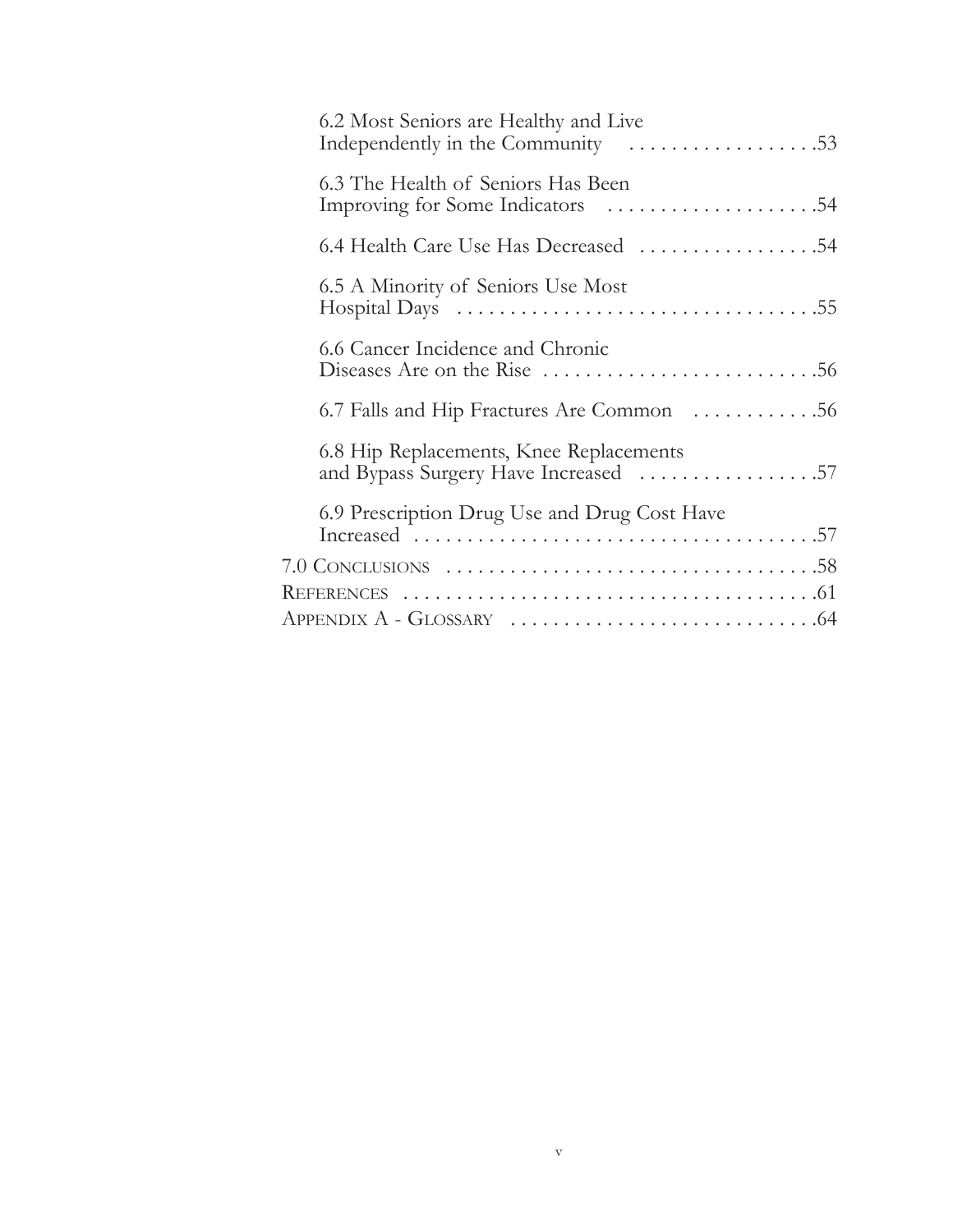# **LIST OF TABLES**

| Table 1: Functional Status, 1983 Versus 1996 30                |
|----------------------------------------------------------------|
| Table 2: Five Per cent of Seniors Use the Majority of Seniors' |
|                                                                |

#### **LIST OF FIGURES**

| Figure 1:  | Per cent of Population Age 65+, by Provinces                                                                                                   |
|------------|------------------------------------------------------------------------------------------------------------------------------------------------|
| Figure 2:  | Per cent of the Manitoba Population Age 65+,                                                                                                   |
| Figure 3:  | Age Profile of Manitoba: 2000 vs. Projected<br>. 9                                                                                             |
| Figure 4:  | Number of People Age 65+ in Manitoba, 1985                                                                                                     |
| Figure 5:  | Per cent of Population Age 65+ in Each Income                                                                                                  |
| Figure 6:  | Per cent of the Population Age 65+ who were                                                                                                    |
| Figure 7:  | Life Expectancy at Age 65 and Age 75, 1985                                                                                                     |
| Figure 8:  | Leading Causes of Death, 1997 to 1999 14                                                                                                       |
| Figure 9:  | Mortality Rates: All Causes (per 1000 Age-Specific                                                                                             |
| Figure 10: | Mortality Rates: Heart Disease (per 1000 Age-<br>Specific Population), 1984-86 to 1997-99 16                                                   |
| Figure 11: | Mortality Rates: Cancer (per 1000 Age-Specific<br>Population), 1984-86 to 1997-99 17                                                           |
| Figure 12: | Hospitalization Rates for Acute Myocardial Infarction<br>(per 1000 Age-Specific Population), 1985 to 1999 18                                   |
|            | Figure 13: Hospitalization Rates for Hip Fractures (per 1000<br>Age-Specific Population), 1985 to 1999 19                                      |
| Figure 14: | Hospitalization Rates for Falls (per 1000 Age-<br>Specific Population), 1985 to 1999 $\ldots \ldots \ldots \ldots \ldots \ldots \ldots \ldots$ |
| Figure 15: | Per cent of Total Cancers Involving People Aged                                                                                                |
| Figure 16: | Most Common Types of Cancer Among Seniors,                                                                                                     |
| Figure 17: | Cancer Incidence (per 1000 Age-Specific                                                                                                        |
| Figure 18: | Per cent of Population Age 65+ with Select                                                                                                     |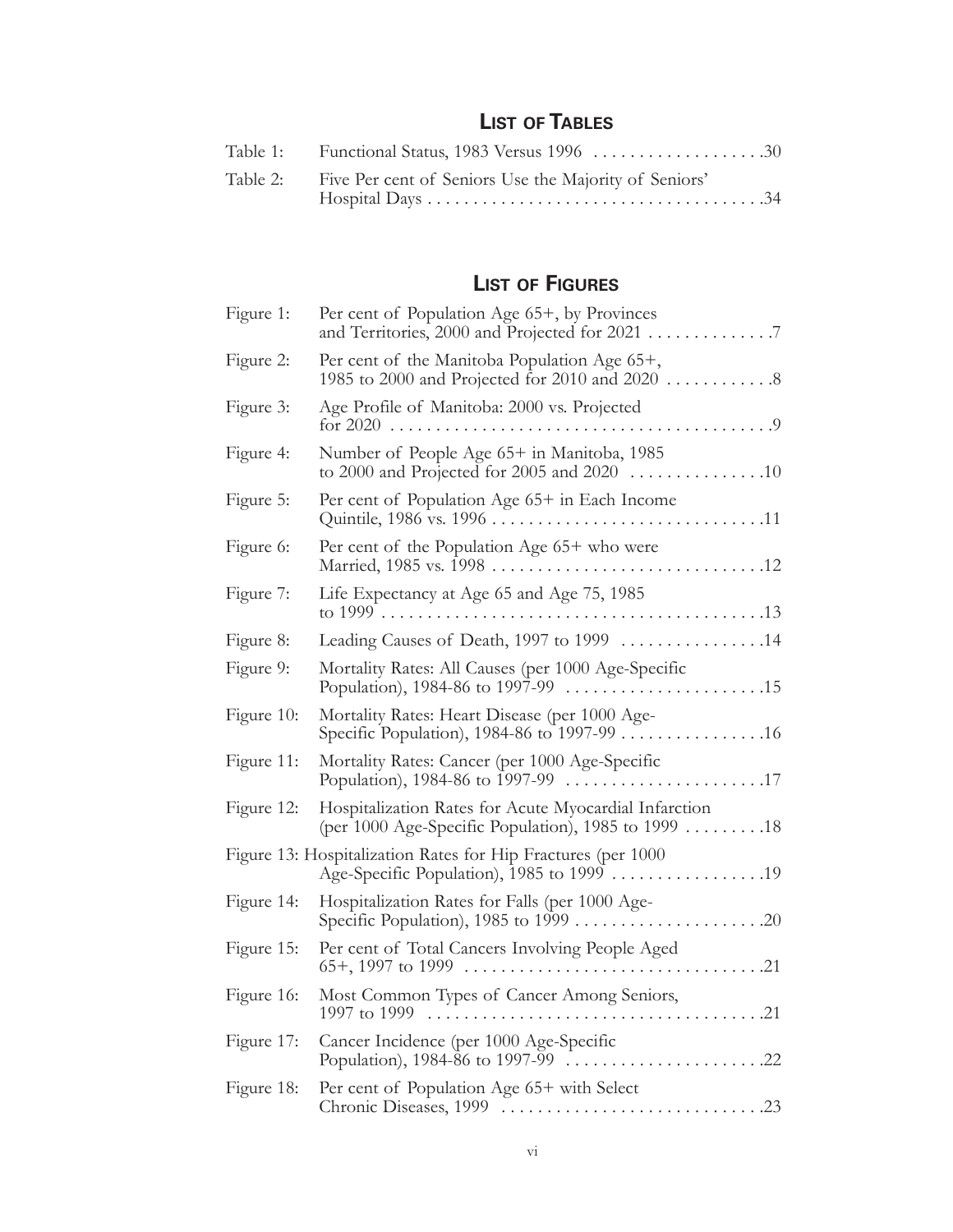| Figure 19: | Hypertension Diagnoses (Rates per 1000 Age-<br>Specific Population), 1984-86 to 1997-99<br>.24                                                           |
|------------|----------------------------------------------------------------------------------------------------------------------------------------------------------|
| Figure 20: | Ischemic Heart Disease Diagnoses (Rates per<br>1000 Age-Specific Population), 1984-86 to 1997-99<br>.25                                                  |
| Figure 21: | Diabetes Diagnoses (Rates per 1000 Age-Specific<br>Population), 1984-86 to 1997-99<br>.25<br>.                                                           |
| Figure 22: | Asthma Diagnoses (Rates per 1000 Age-Specific<br>.26<br>Population), 1984-86 to 1997-99                                                                  |
| Figure 23: | Per cent of Population Age 65+ With Dementia<br>.27                                                                                                      |
| Figure 24: | Per cent of Population Age 65+ Who Reported<br>Being in Good/Very Good/Excellent vs. Poor/<br>.29                                                        |
| Figure 25: | Per cent of Population Age 65+ With Pain and<br>Disabilities<br>. 31                                                                                     |
| Figure 26: | Per cent of Population Age 65+ Hospitalized<br>.32                                                                                                       |
| Figure 27: | Per cent of Total Hospitalizations, Hospital Days,<br>and Inpatient Cost Used by Patients Age 65+, 1999<br>.33                                           |
| Figure 28: | Inpatient Days (per 1000 Age-Specific Population),<br>.35<br>1985 to 2000 $\ldots \ldots \ldots \ldots \ldots \ldots \ldots \ldots \ldots \ldots \ldots$ |
| Figure 29: | Outpatient Surgery Rates (per 1000 Age-Specific<br>Population), $1985$ to $1999$<br>.36                                                                  |
| Figure 30: | Select Surgical Procedures for Age 65+ (Age-Sex<br>Adjusted Rates per 1000 Population), 1990 to 1999<br>.37                                              |
| Figure 31: | Per cent of all Ambulatory Physician Visits Used<br>.38                                                                                                  |
| Figure 32: | Ambulatory Physician Visits to General/Family<br>Physicians and Specialists (per 1000 Age-Specific<br>.39                                                |
| Figure 33: | Number of Days Open to Home Care (per 1000<br>Age-Specific Population), 1995 to 1999 41                                                                  |
| Figure 34: | Per cent of PCH Admissions by Age, 1985 to 1999 42                                                                                                       |
| Figure 35: | PCH Admission Rates (per 1000 Age-Specific                                                                                                               |
|            | Figure 36: Median Lengths of Stay in PCH (in Days), 1985                                                                                                 |
| Figure 37: | PCH Residents (per 1000 Age-Specific Population),                                                                                                        |
|            | Figure 38: Actual Number of PCH Days, 1985 to 1999  45                                                                                                   |
| Figure 39: | Per cent of PCH Admissions by Level of Care,                                                                                                             |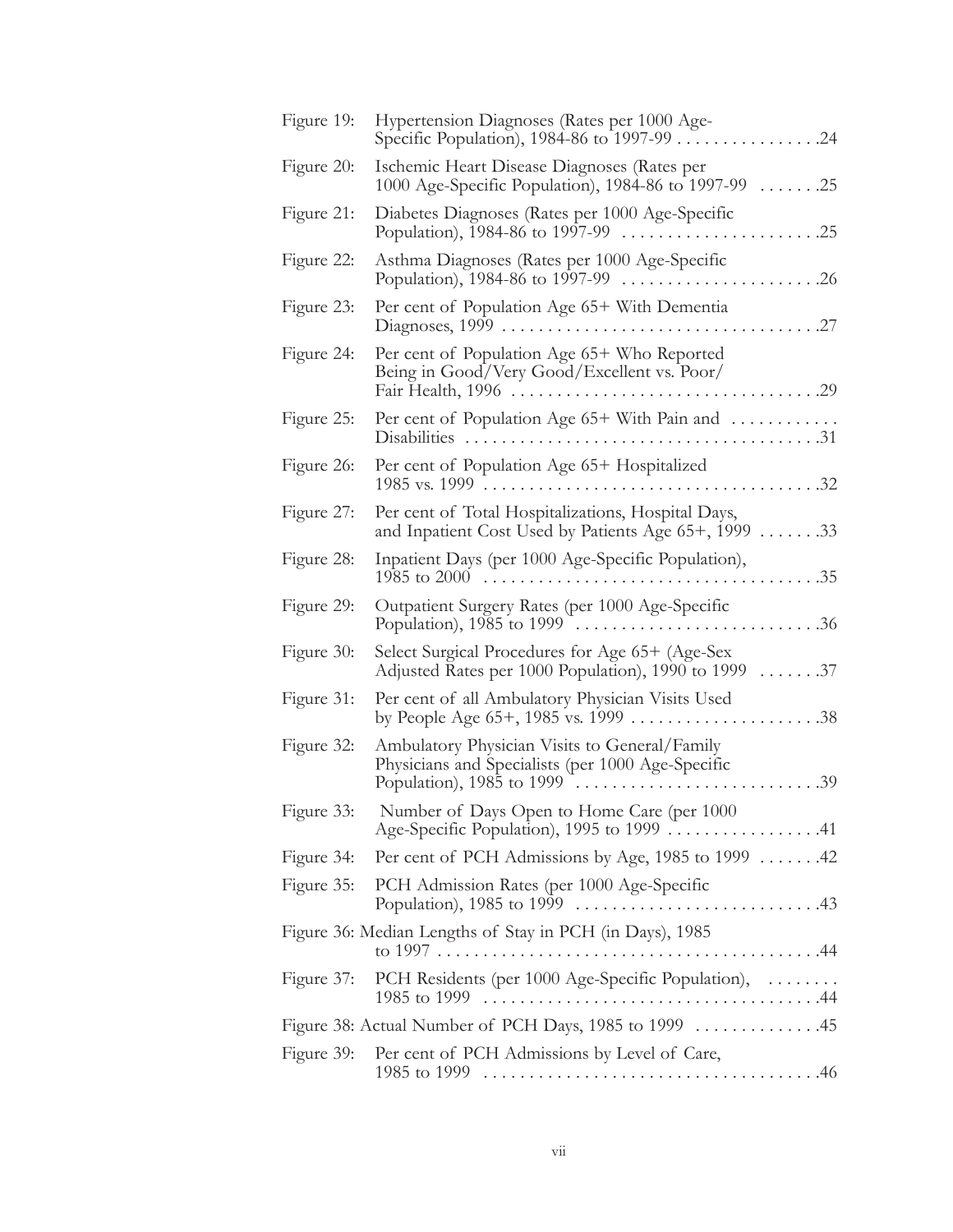| Figure 40: | Median Waiting Times for PCH Admission (in                       |
|------------|------------------------------------------------------------------|
| Figure 41: | Per cent of Respite Care Used by People Age 65+,                 |
| Figure 42: | Respite Care Residents (per 1000 Age-Specific                    |
| Figure 43: | Per cent of Population Age 65+ Using Health Care                 |
| Figure 44: | Total Pharmaceutical Costs (Government Paid                      |
|            | Figure 45: Number of Prescriptions per Resident, 1995 to<br>1999 |
|            | Figure 46: Cost of Prescriptions per Resident, 1995 to 1999 52   |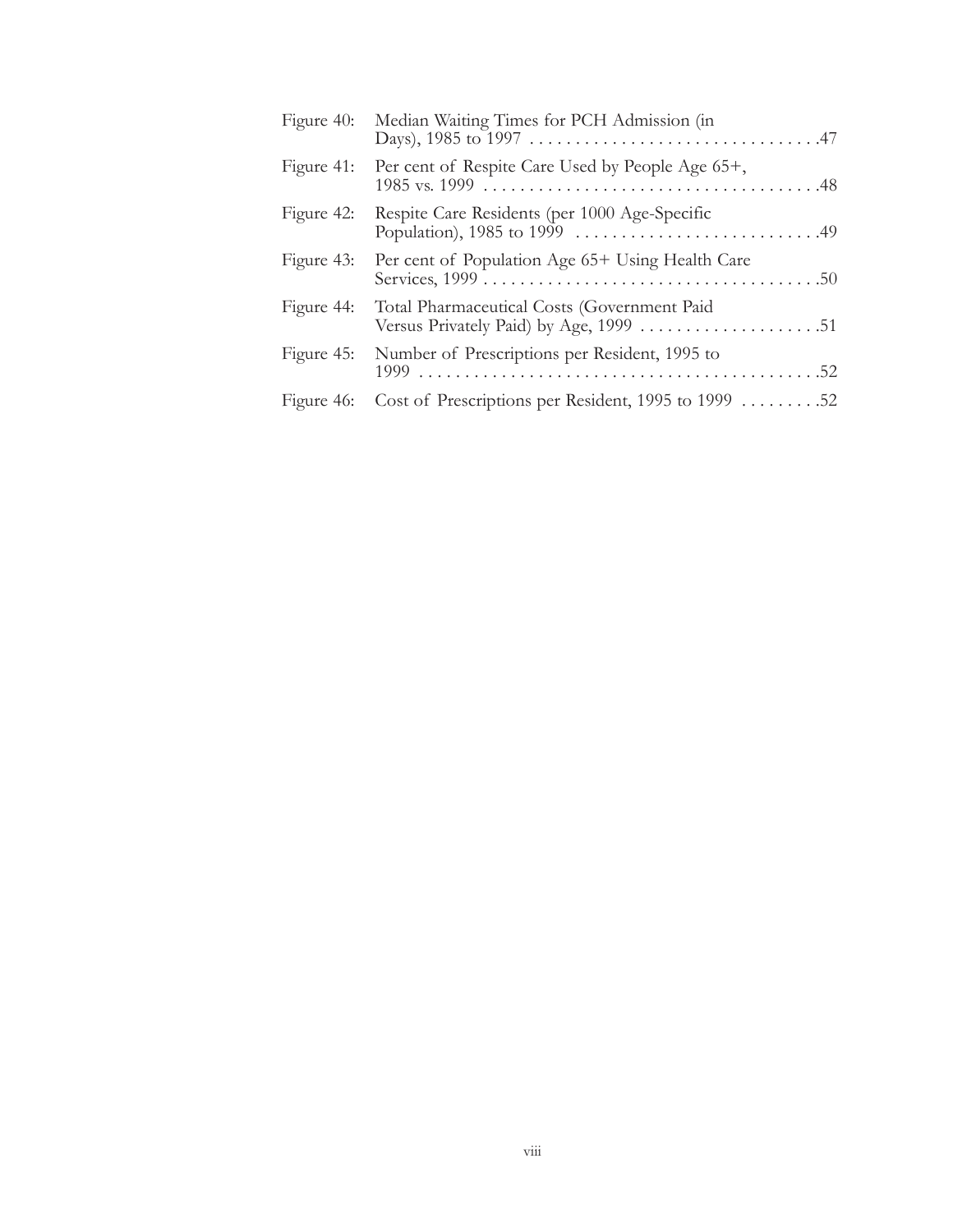### **EXECUTIVE SUMMARY**

### **Why This Report?**

The Canadian population is aging; that is a fact. What impact the increase in the senior population will have on the health care system is subject to debate, however. One view is that the aging population will have a major negative effect on the health care system, with the increasing health expenditures being no longer sustainable given the current organization and funding of the health care system in Canada (Foot, 1996).

A more optimistic alternative to this "apocalyptic" scenario has also been proposed, however. This more moderate view takes several important factors into account. First, most seniors have few health problems and disabilities and continue to live independent and healthy lives into old age. Second, research indicates that the health of seniors is improving (e.g., Chen & Miller, 2000). Such improvements in health could offset (or at least reduce) the impact of the aging population. Third, increases in health care use may be driven not so much by an increasing number of seniors, but rather by a health care system which does much more to them now than was the case even a decade ago (Barer et al., 1995). Thus changes in the health care system have the potential to either magnify (if more and more is done to an increasing number of seniors) or reduce (if health care policy leads to a decrease in use) the impact of the aging population.

Clearly, the question of what impact the aging population will have on the health care system is of interest to both policy makers and the public. The Manitoba Centre for Health Policy was therefore asked by Manitoba Health to address this issue. The present report addresses three main questions:

- 1) How healthy are seniors in Manitoba?
- 2) Has the health of Manitoba's seniors improved? and

3) Has the health care use of seniors in Manitoba changed over time?

#### **Focus of the Report**

This report focuses on individuals aged 65 or older living in Manitoba. The term "seniors" will be used throughout this report to refer to these individuals. Whenever possible, seniors were further divided into those 65 to 74, 75 to 84, and 85 years or older. We refer to these age groups as young-old, middle-old, and oldest-old seniors, respectively.

A major emphasis of this report was the question of whether the health status and health care use of Manitoba's seniors has changed over time. We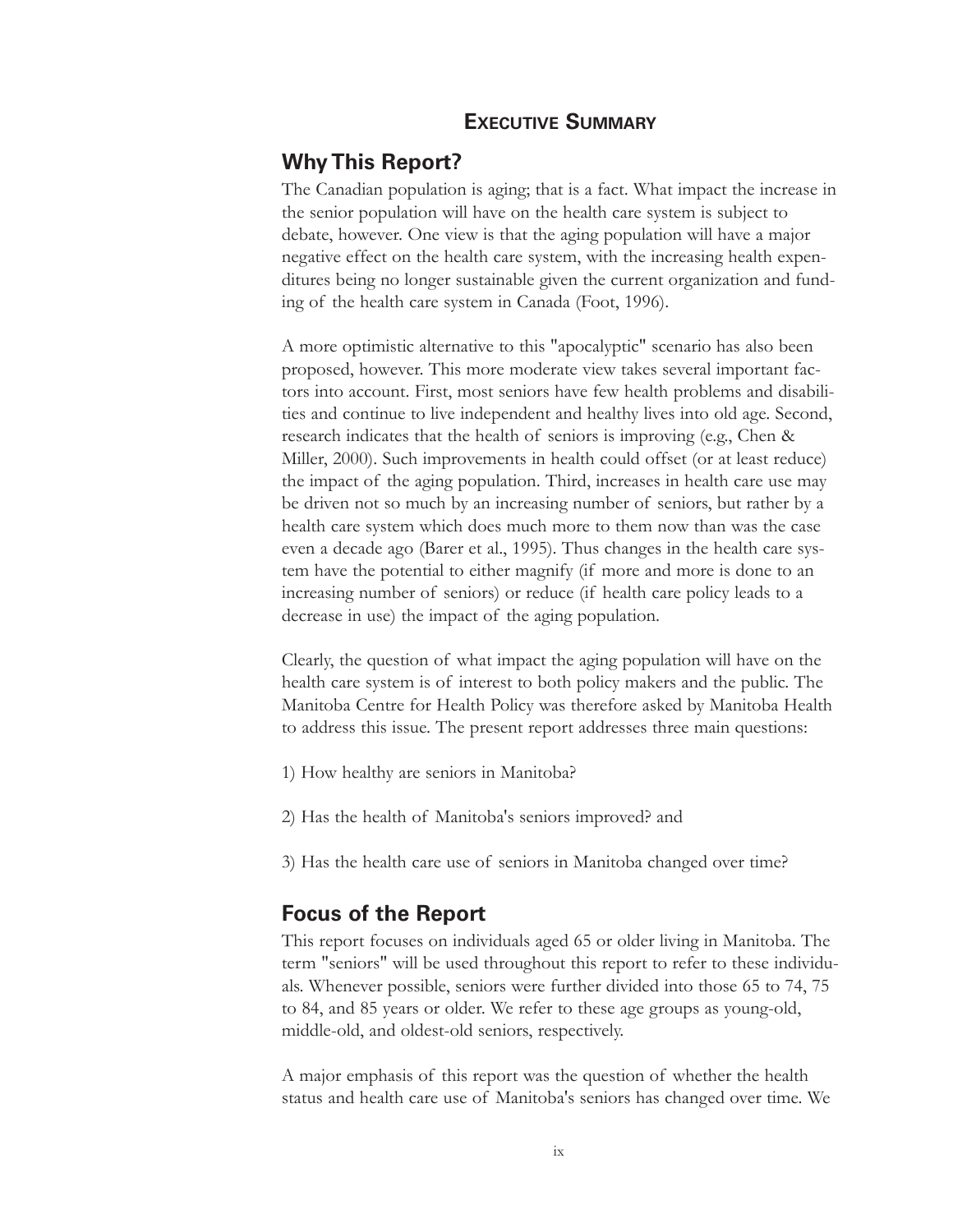therefore generally present trends over time - typically over a 13 to 15 year period. When possible, we present findings at four time points - 1985, 1990, 1995, and 2000, or the most recent year for which data were available (e.g., 1998 or 1999).

## **Summary of Findings**

## **The Aging Population**

The demographic make-up of the Manitoba population has undergone considerable changes in the past 15 years. While there were about  $134,000<sup>1</sup>$  Manitobans aged 65 years or older in 1985 - or 12.1% of the total population, there were about 155,600 by the year 2000 - or 13.5% of the total population. It is projected that by 2020, seniors aged 65 or over will constitute 17.8% of the population.

Between 1985 and 2000, the increase in the number of seniors was driven by individuals aged 75 or older. The increase in the number of individuals 85+ years old has been particularly large, with a growth of 59%. During that time period, the number of individuals aged 65 to 74 remained virtually constant. In contrast, between 2000 and 2020, the greatest increase is expected among the young-old (those aged 65 to 74), with their numbers expected to increase by about 49,000 (a 62% increase). At the same time, the increase in the number of individuals aged 75 and over will slow down. The pattern will reverse again in about 2040 when the baby boomers reach the 75+ age range.

### **Most Seniors are Healthy and Live Independently in the Community**

Most seniors are healthy and require few health care resources, particularly seniors aged 65 to 74. About two-thirds of seniors aged 65 to 74 reported being in good to excellent health, the majority were independent and did not require assistance with everyday activities, and most had no disabilities. Although virtually all seniors in that age bracket saw a physician at least once every year, only 15% were hospitalized, 7% used home care and only 1% lived in a Personal Care Home (PCH) in 1999.

Health declines and health care use clearly increases with age. Nevertheless, even among individuals aged 85 and over, a substantial proportion are still healthy and independent. For example, 70% to 80% of 85+ year old seniors living in the community reported being in good to excellent health and about one in five needed no help with basic activities of daily living. Similarly, in 1999 only about a third of 85+ year olds about 6500 individuals - lived in a PCH.

### **The Health of Seniors Has Been Improving for Some Indicators**

The health of Manitoba's seniors has been improving in a number of ways. Life expectancy has increased substantially for men (albeit not women) between 1985 and 1999. In 1985, men who lived to age 65 could expect to live 18.3 years longer; in 1999, they could expect to live 19.7 years longer - an increase of 1.4 years. Similarly, life expectancy at age 75 increased by .8 years for men (from 11.8 years of life remaining in 1985 to 12.6 in 1999).

\_\_\_\_\_\_\_\_\_\_\_\_\_\_\_\_\_\_\_\_

<sup>&</sup>lt;sup>1</sup> Population figures are rounded to the nearest 100 to simplify presentation.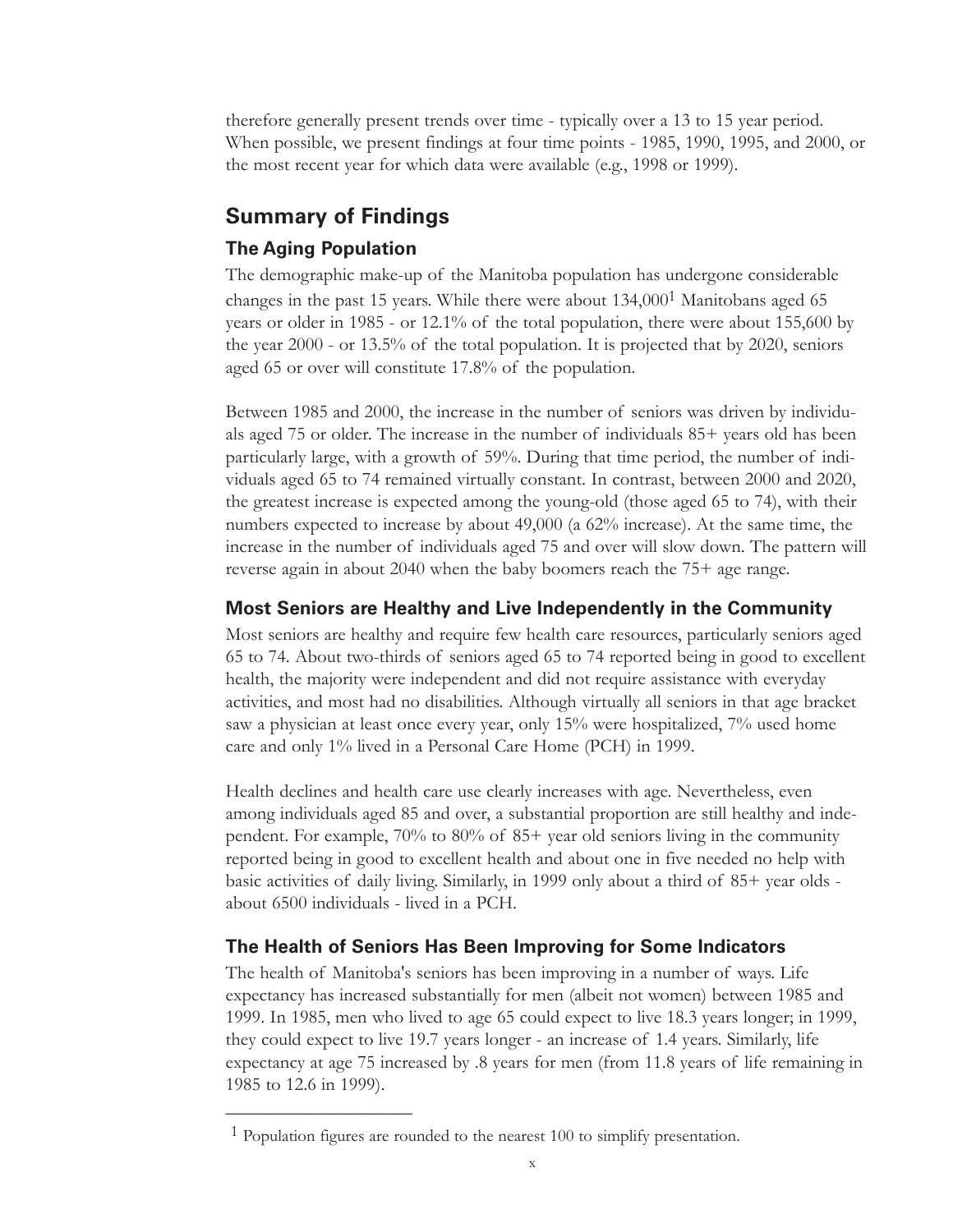Mortality rates have correspondingly declined for men age 65 to74 and 75 to 84 (by 19% versus 10%, respectively, between 1984-86 and 1997-1999). This appears to have been due primarily to a decline in deaths due to heart disease. Consistent with this, hospitalization rates for acute myocardial infarction also declined significantly for both men and women aged 65 to 74 and 75 to 84 (by anywhere from 15% to 28%).

#### **Health Care Use Has Declined**

Rates of hospitalization days, as well as the proportion of seniors who were hospitalized declined, particularly among individuals aged 85 and over. For example, while 47% of people aged 85 and over were hospitalized in 1985 the percentage dropped to 32% by 1999. This is, in part, due to the major shift to outpatient surgery that occurred in the nineties. Physician use among seniors aged 85 and over also declined - from about ten visits to family and general practitioners per person to about seven visits per person. Moreover, age (and level of care) at admission to PCHs increased, indicating that seniors live in the community longer. Length of stay in PCHs has correspondingly decreased. This suggests that there is greater turnover in PCHs as seniors are increasingly older and frailer when admitted to a PCH. That seniors are able to stay in the community longer is likely due to a combination of better health and function, but also increased use of home care. Indeed, rates of home care days increased from 17% to 27% (depending on the age group) between 1995 and 1999.

#### **A Minority of Seniors Use Most Hospital Days**

Although seniors' hospital use declined from 1985 to 1999, they still consume a greater share of hospital resources than younger individuals. In 1999, 38% of inpatient hospitalizations involved seniors and they used 64% of all hospital days and were responsible for almost two-thirds of inpatient costs. However, this large share of hospital days - and cost - can be traced back to a small number of individuals. In 1999, 5% of seniors used 78% of all the hospital days that were consumed by seniors. These 5% of patients had very long lengths of stay averaging 91 days.

#### **Chronic Diseases Are on the Rise**

Although most seniors live relatively independently - and longer than ever in the community, cancer and chronic diseases are common; and increasingly so. In 1997-99, 2% of seniors were newly diagnosed with cancer, 40% to 50% of seniors had hypertension, and about a quarter to a third had ischemic heart disease. Diabetes and asthma were also quite common.

Cancer incidence rates increased for men and women aged 65 to 74 over the past 15 years (by  $18\%$  vs.  $13\%$ ), although the data suggest that rates are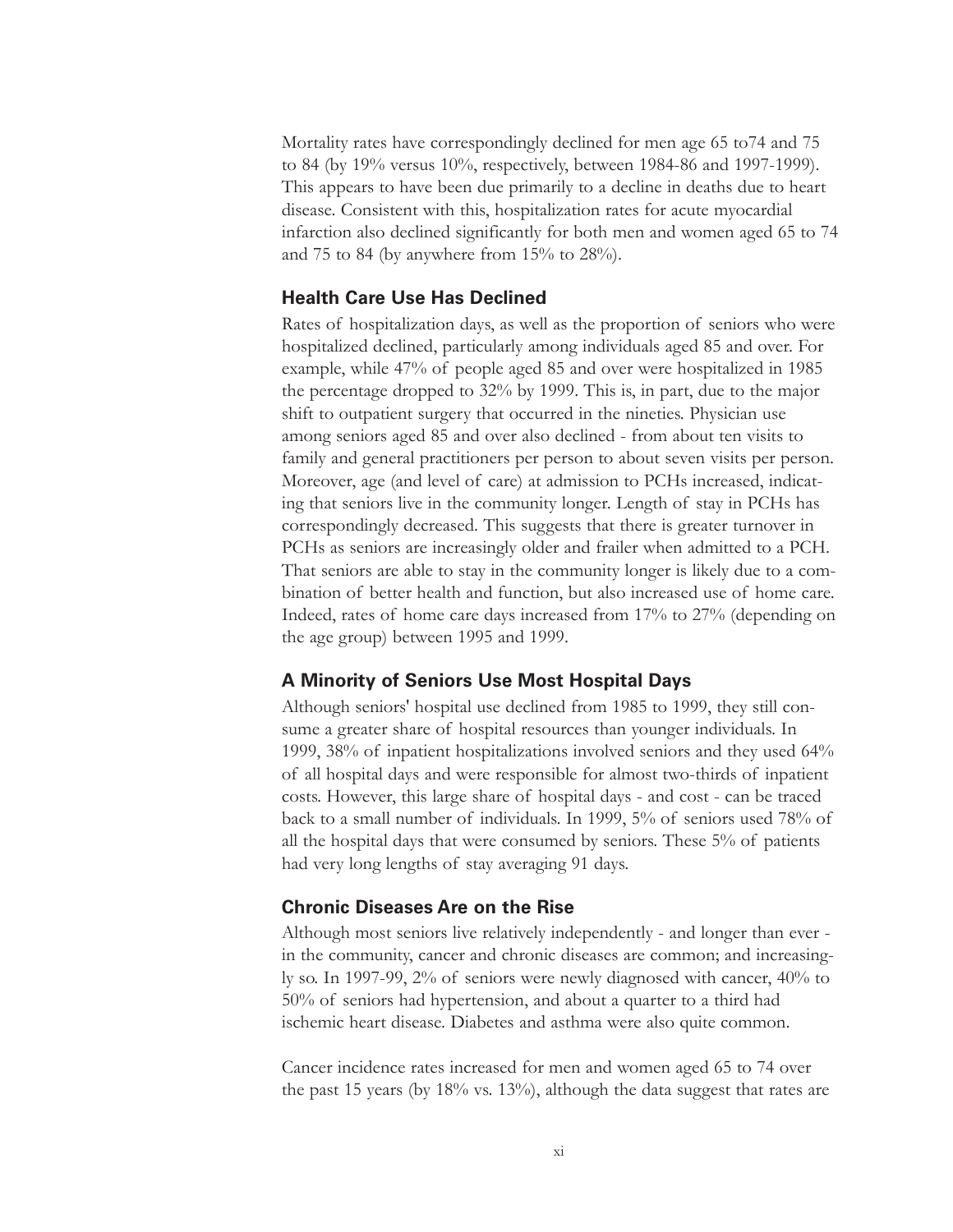starting to level off or even decrease in the most recent years. Moreover, hypertension, diabetes, and asthma diagnosis rates generally increased from 1985 to 1999. Dementia diagnosis rates also increased substantially.

#### **Falls and Hip Fractures Are Still Common**

Hospitalization rates for falls are high, particularly among the oldest-old women, and rates have not changed significantly in the last 14 years. In 1999, 75 per 1000 women aged 85 and over were admitted because of a fall. Given that hip fractures are a common consequence of falls, hip fracture rates among the oldest-old women were also high - 28 per 1000 women age 85 and over in 1999.

#### **High Profile Surgical Procedures, Prescription Drug Use and Drug Costs Have Increased**

Total knee replacements, total hip replacements and coronary artery bypass operations increased substantially from 1990 to 1999 (by 75%, 66%, and 54%, respectively). Moreover, the number of prescriptions per person increased for all age groups between 1995 and 1999. The increase was particularly large among individuals aged 85 and over, with an increase of 80%. The cost of prescriptions also increased from 1995 to 1999. Indeed, it increased more than the number of prescriptions per person. For example, among the 85+ year olds, the prescription cost per person more than doubled, increasing from \$353 to \$717.

### **Conclusions**

**·** The population is aging; that is a fact. However, the effect of the aging population on the health care system is more likely to move like a glacier than an avalanche. From 2000 to 2020, the increase in the senior population will be driven by individuals aged 65 to 74. These seniors are generally in good health and require relatively few health care services.

**·** The increase in individuals aged 75 to 84 and 85+ will be relatively small between 2000 and 2020. Indeed, the health care system has had to cope with a larger increase in seniors aged 75 or older between 1985 and 2000 than will be the case from 2000 to 2020. Although seniors aged 75 or older consume more health care resources than younger seniors, it is important to recognize that many of them remain healthy and independent into old age. For example, even among the oldest-old, only about a third of seniors (about 6500 individuals) lived in a PCH in 1999.

**·** There are also signs that the health of seniors in Manitoba, including the health of the oldest-old, has been improving. Thus, although the number of seniors will increase, they may require fewer health care services than was the case in the past.

**·** While the health of seniors has improved in terms of some indicators, chronic diseases (hypertension, diabetes, asthma and dementia diagnoses) and cancer are on the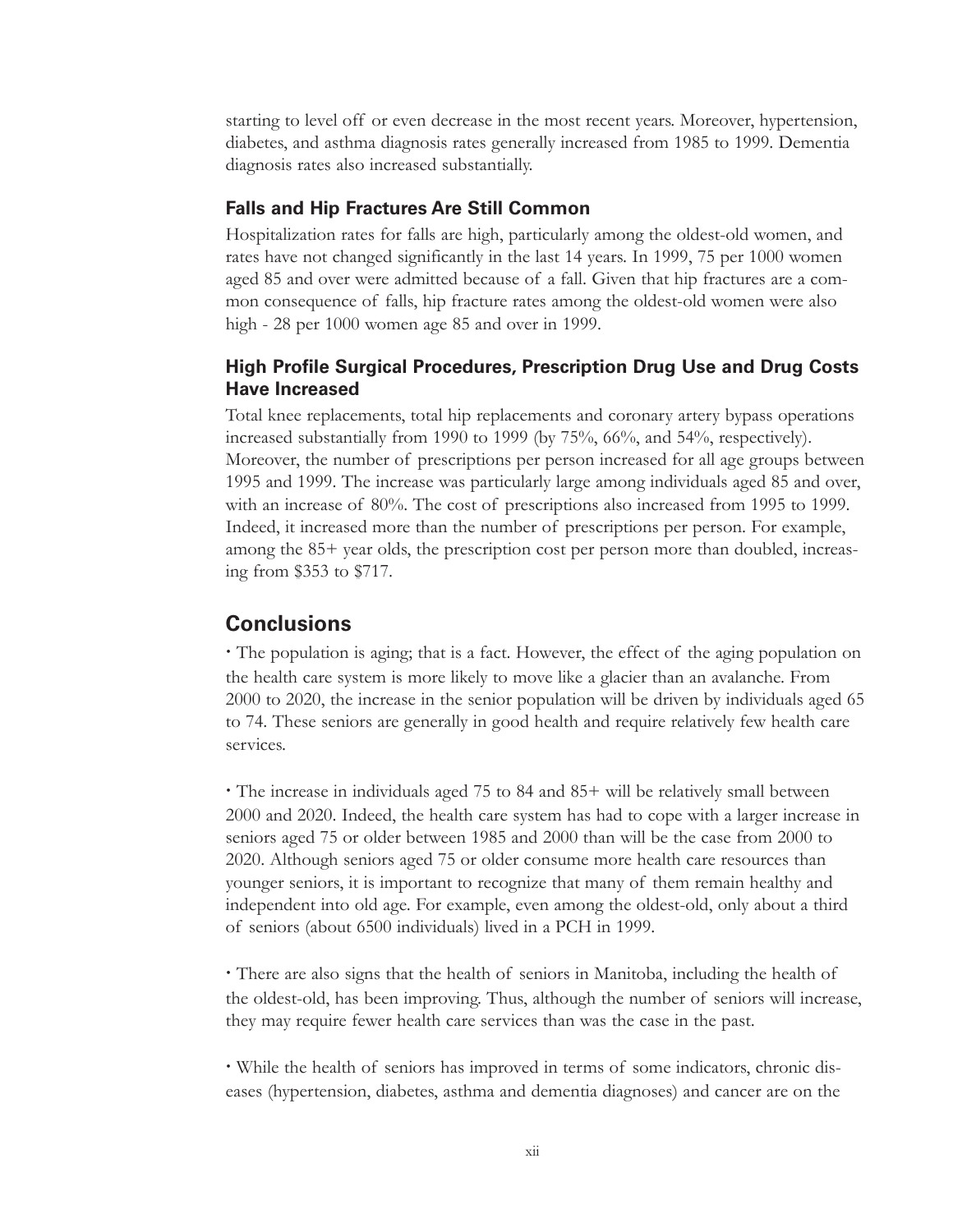rise, although the data suggest that cancer incidence rates are levelling off or even decreasing in the most recent time periods. Whether these trends reflect actual increases in incidence or prevalence or changes in practice patterns is not clear (e.g., greater emphasis on cancer screening or changes in how physicians diagnose patients such as changes in diagnostic criteria as is the case for diabetes). Regardless, diagnoses tend to lead to treatment, which may in part account for the increased drug use. The question of whether increased cancer screening and drug use result in better health in the long run is an important one that will need to be addressed.

**·** Falls are a particular concern for seniors. A large proportion of falls lead to serious injury such as hip fractures, that can seriously impair function, possibly necessitating admission to a nursing home. The present report shows that hospitalizations for falls and hip fractures are quite common among the oldest-old seniors, particularly among women. This suggests a continuing need for programs focusing on injury prevention.

**·** Although seniors used nearly two-thirds of all hospital days - and contributed nearly two-thirds to inpatient cost - this was due to a small number of individuals. Many of the hospital days used by these individuals likely did not require care in acute care hospitals. Although waiting times for admission to personal care homes have declined substantially over the years, timely discharge of patients to PCHs and chronic care facilities should remain a priority. As suggested by a previous Manitoba Centre for Health Policy report, factors associated with delays in getting diagnostic tests or consultations, as well as factors linked to delays in the referral process to home care should also be reviewed (Bruce et al., 2001). Similarly, alternatives to acute care, such as increasing the capacity for patients requiring rehabilitation or palliative care should be examined.

**·** The majority of seniors - even seniors aged 85 and over - live in the community and seniors are living in the community longer than ever. This suggests that, as the number of seniors rises further, there will be an increasing need for home care services. The need for alternative types of housing, such as supportive housing, is also likely to increase.

**·** Similarly, expansion of community-based programs needs to be considered, including primary health care services focusing on injury prevention, health promotion, and chronic disease management. In addition, other community programs, such as shared meal programs, handyman services, social programs, and transportation are important. Such support services are not care services, but are nevertheless essential in allowing seniors to live independently in the community (Havens & Kyle, 1993).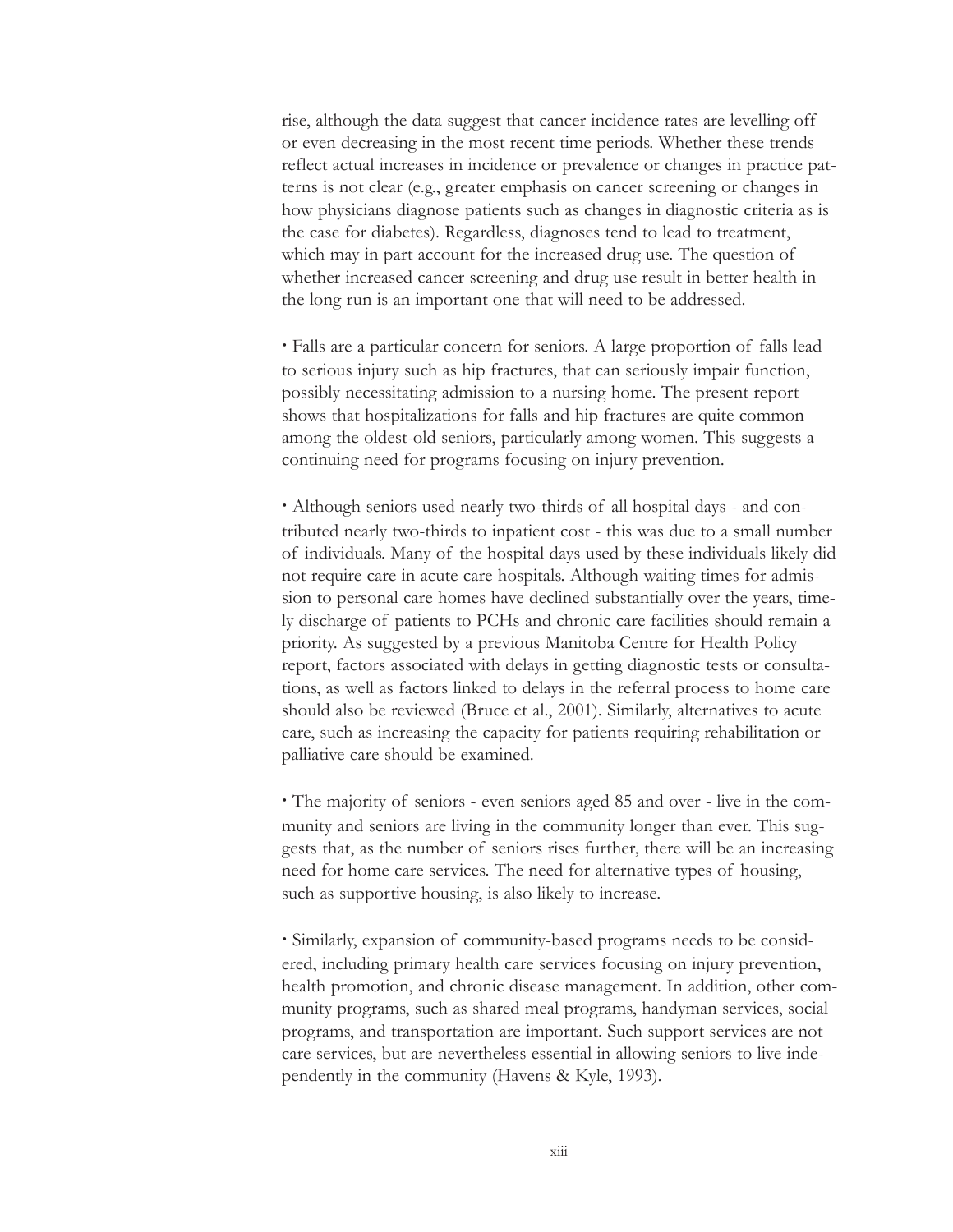**·** Many seniors receive support from family members. As seniors stay in the community longer, this can place an increasing burden on family members. Indeed, we found that respite care - temporary admission to a PCH to relieve family members - increased significantly for men between 1985 and 1999. This upward trend can be expected to continue, as spouses and children are also aging and may increasingly require relief when the caregiver burden becomes too great. Such relief might be provided, as is currently the case, by temporarily admitting individuals to PCHs or through home care services in people's homes. Whether the support provided to informal caregivers is sufficient and to what extent it will meet future need will have to be reviewed.

**·** Although population projections and changes in health status are important, they are clearly not the only factors that determine health care use. One critical issue is how much treatment seniors receive and whether more and more treatment is provided and whether more intensive treatment is in fact appropriate. The present report suggests a few areas that will require close scrutiny. The issue of cost-effectiveness of prescription drugs is a critical one that will have to be addressed as drug costs escalate. Second, knee replacements, hip replacements, and coronary artery bypass surgery have increased markedly over the past 10 years. The challenge will be to determine for whom - and under what conditions - these procedures are most appropriate.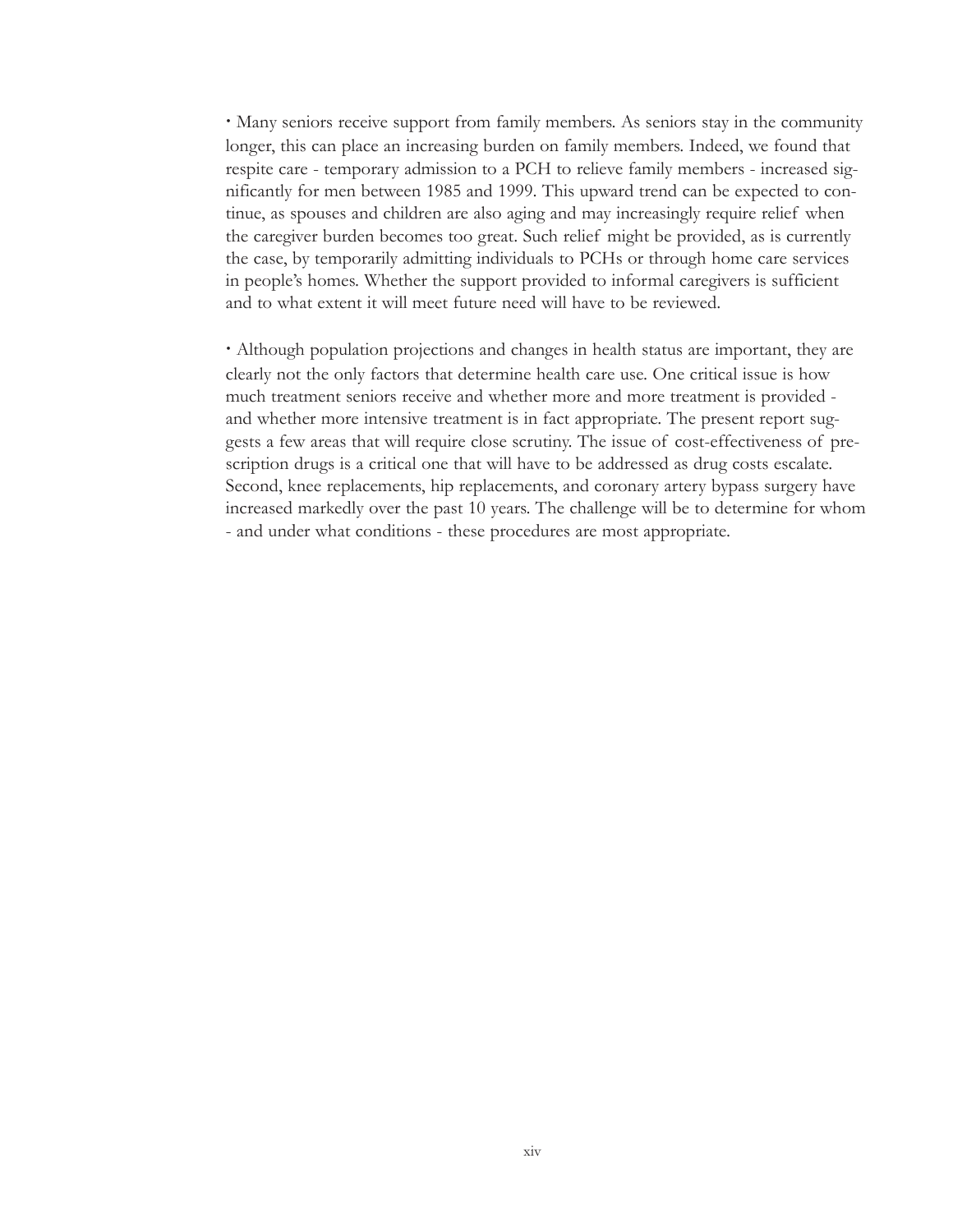The Canadian population is aging; that is a fact. What impact this will have on the health care system is subject to debate, however. One view is that the increasing senior population will have a major negative effect on the health care system. Indeed, the aging population is already blamed for current pressures on the health care system, ranging from overcrowding of emergency rooms (Mackenzie & Wild, 1998) to the escalation of health care costs (Northcott, 1994). Even more dire consequences are predicted for the future, with the increasing health expenditures, it is argued, being no longer sustainable given the current organization and funding of the health care system in Canada (Foot, 1996). The term "apocalyptic demography" has been coined to refer to this doomsday scenario (Gee & Gutman, 2000).

The logic behind the apocalyptic demography is quite straightforward: health declines with age and, consequently, health care use increases with age. As the number of seniors rises, they will therefore require more health care services and, consequently, will place an increasing burden on the health care system. While nobody would question that health declines and health care use increases with age, at the heart of the population aging debate is the question of the magnitude of the problem that the increasing senior population will pose for the health care system. As Barer and his colleagues (1995) put it, the question is whether the effects of the demographic trends move like glaciers or like avalanches. Proponents of the apocalyptic scenario clearly favour the avalanche view.

A more optimistic alternative to the apocalyptic scenario has also been proposed, however. This more moderate view takes several important factors into account. First, most seniors have few health problems and disabilities and continue to live independent and healthy lives into old age (National Advisory Council on Aging, 2001). Second, the health of seniors is improving. Canadian and international studies show that seniors of today are healthier and have fewer disabilities than their counterparts in the past (e.g., Chen & Miller, 2000; Doblhammer & Kytir, 2001; Manton, 1991). This is consistent with the compression of morbidity hypothesis (Fries, 1983), which predicts that people not only live longer, but that the onset of chronic diseases will occur later and later, with morbidity being compressed into a shorter period of time before death. Thus, although the number of seniors will increase, improvements in health are likely to offset (or at least reduce) their impact on the health care system.

Third, increases in health care use may be driven not so much by an increasing number of seniors, but rather by a health care system which does much more to them now than was the case even a decade ago (Barer et al., 1995). Indeed, research indicates that the aging population has contributed only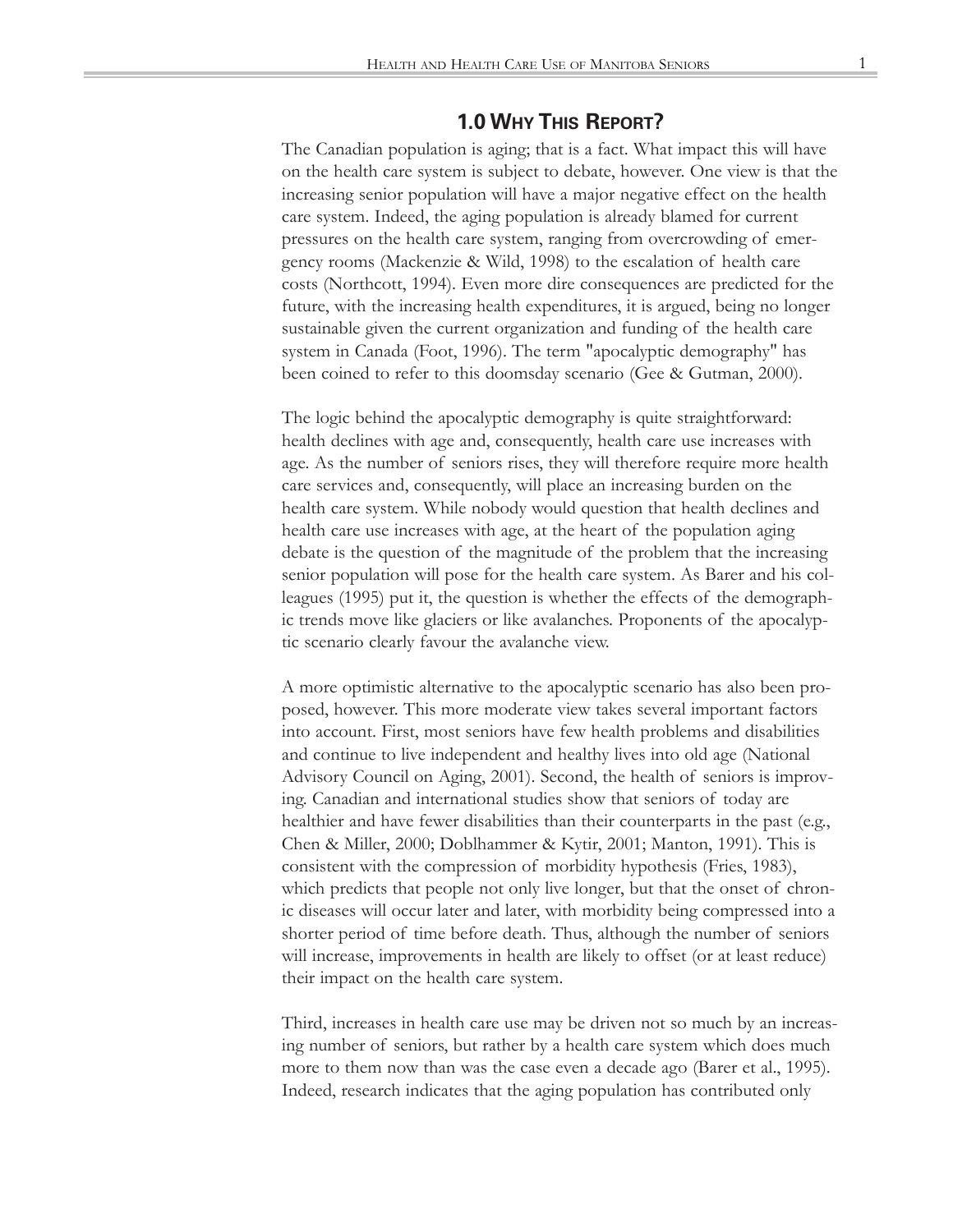minimally to the increase in health care cost (Evans et al., 2001). Thus changes in the health care system have the potential to either magnify (if more and more is done to an increasing number of seniors) or reduce (if health care policy leads to a decrease in use) the impact of the aging population.

Clearly, the question of what impact the aging population will have on the health care system is of interest to both policy makers and the public. The Manitoba Centre for Health Policy was therefore asked by Manitoba Health to address this issue. The present report focuses on three main questions:

- 1) How healthy are seniors in Manitoba?
- 2) Has the health of Manitoba's seniors improved? and
- 3) Has the health care use of seniors in Manitoba changed over time?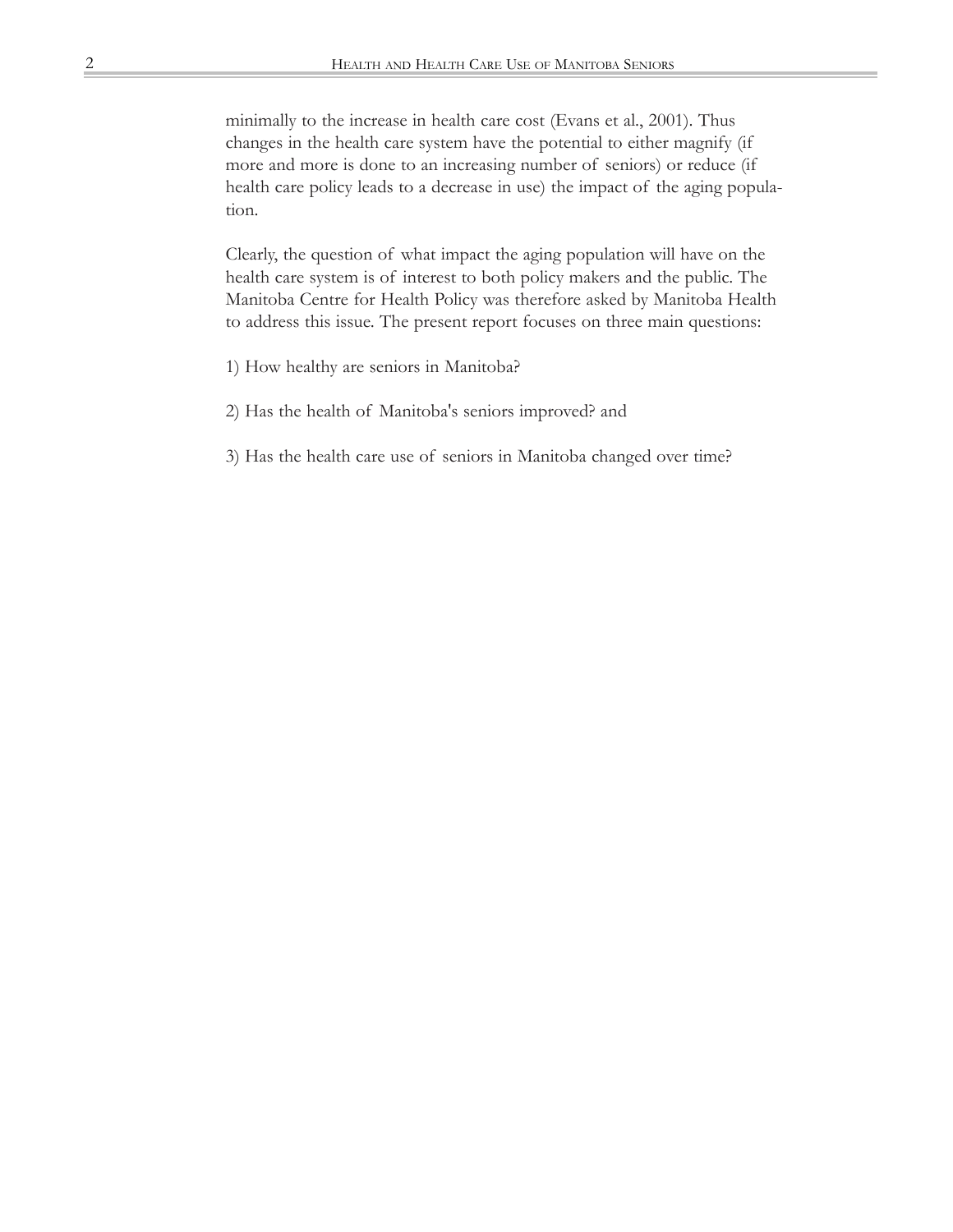### **2.1 Focus of the Report**

This report focuses on individuals aged 65 or older living in Manitoba. The term "seniors" will be used throughout the report to refer to these individuals. Whenever possible, seniors were further divided into those 65 to 74, 75 to 84, and 85 years and older. We refer to these three age groups as youngold, middle-old, and oldest-old seniors, respectively. For a few indicators we combined the two oldest age groups because the numbers would have otherwise been too small and, therefore, too unreliable. In these instances, we present data for individuals aged 65 to 74 and 75+.

The focus of the report is Manitoba as a whole. The question of whether there are regional variations in seniors' health status and health care use over time was beyond the scope of the report.

The main research questions were whether the health status and health care use of Manitoba's seniors has changed over time. We therefore generally present trends over time - typically over a 13 to 15 year period. When possible, we present findings at four time points - 1985, 1990, 1995, and 2000, or the most recent year for which data were available (e.g., 1998 or 1999). Although we plot findings at four time points only, it should be noted that we examined patterns for all years, to ensure that the plotted years were not unusual. Some exceptions exist in terms of the years we were able to include. For example, we used 1986 and 1996 census data to determine the relative affluence of different neighbourhoods in which seniors lived. Similarly, home care data and pharmaceutical data were available only from 1995 onward.

### **2.2 Data Sources**

This report was primarily based on anonymized (no names, no addresses) administrative data contained in the Population Research Repository, which is housed at the Manitoba Centre for Health Policy. We used the full range of databases including: hospital files, physician data, vital statistics data, personal care home data, home care data, pharmaceutical files, and census data. In addition, we obtained cancer data from the Manitoba Cancer Registry maintained by CancerCare Manitoba.

Administrative data were supplemented in a few instances by survey data, specifically the Aging in Manitoba database and the National Population Health Survey. Aging in Manitoba (AIM) is a longitudinal study that started in 1971, with participants being interviewed on as many as five occasions. For the present purposes, data from the surveys conducted in 1983 and 1996 were used. The National Population Health Survey (NPHS) is a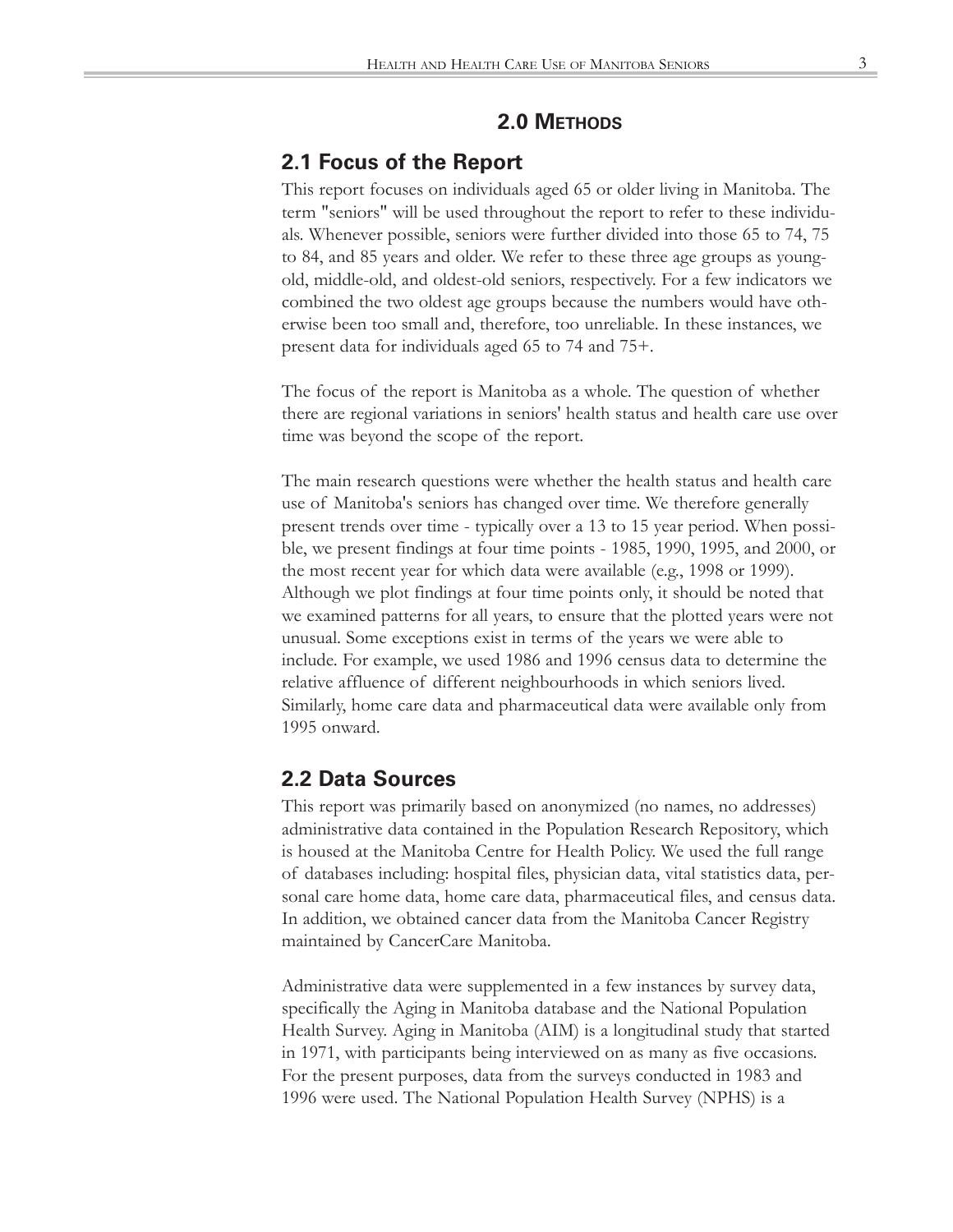national survey that started in 1994 and is conducted on a bi-yearly basis. We used Manitoba data from the 1996 survey here, focusing on people aged 65 or over only. AIM and NPHS data were used to add information related to well-being not available in the administrative data, such as seniors' perceptions of their own health, function, and disability.

#### **2.3 Health Status and Health Care Use Indicators**

This report includes a range of indicators that measure seniors' health status and health care use. Definitions are provided in Appendix A. We chose indicators that we could reliably measure with the data available. Moreover, indicators had to be relevant to a large segment of the senior population, rather than a small subgroup only. Furthermore, we generally focused on indicators that we could measure over time, although in a few instances we present data for one time point only (e.g., indicators related to functional impairment).

#### **2.4 How We Interpret Findings**

We used trend tests to determine if changes in health or health care use were statistically significant over time (see Appendix A for details). Rates that did not change in a statistically significant way over time are described as having remained constant. It should be noted that some rates, when graphed, appear to have decreased or increased, even though statistical tests indicated that they did not change. This can happen when the numbers are small and there is a lot of variability in the data. It is important not to overinterpret graphed data in these instances.

To put changes in health status or health care use into context, we report the percent change from 1985 to the most recent year of data. While this indicates by how much the earliest and most recent years differ, it is important to keep in mind that there may be some fluctuation for the years in between. For example, the percent change might be larger (or smaller) had we compared 1985 to 1990 or 1995.

#### **2.5 A Note on Rates**

Throughout this report we present age-specific crude rates. Rates are essentially proportions. They are calculated by dividing, say deaths among seniors aged 85 and over during a given time period by the population aged 85 and over during the same time period. This provides a measure of the proportion of the population in the age group that died.

Age-specific crude rates were calculated for two reasons: First, we wanted to examine patterns separately for the three age groups (65 to 74, 75 to 84, and 85+) because their health status and health care use differs considerably.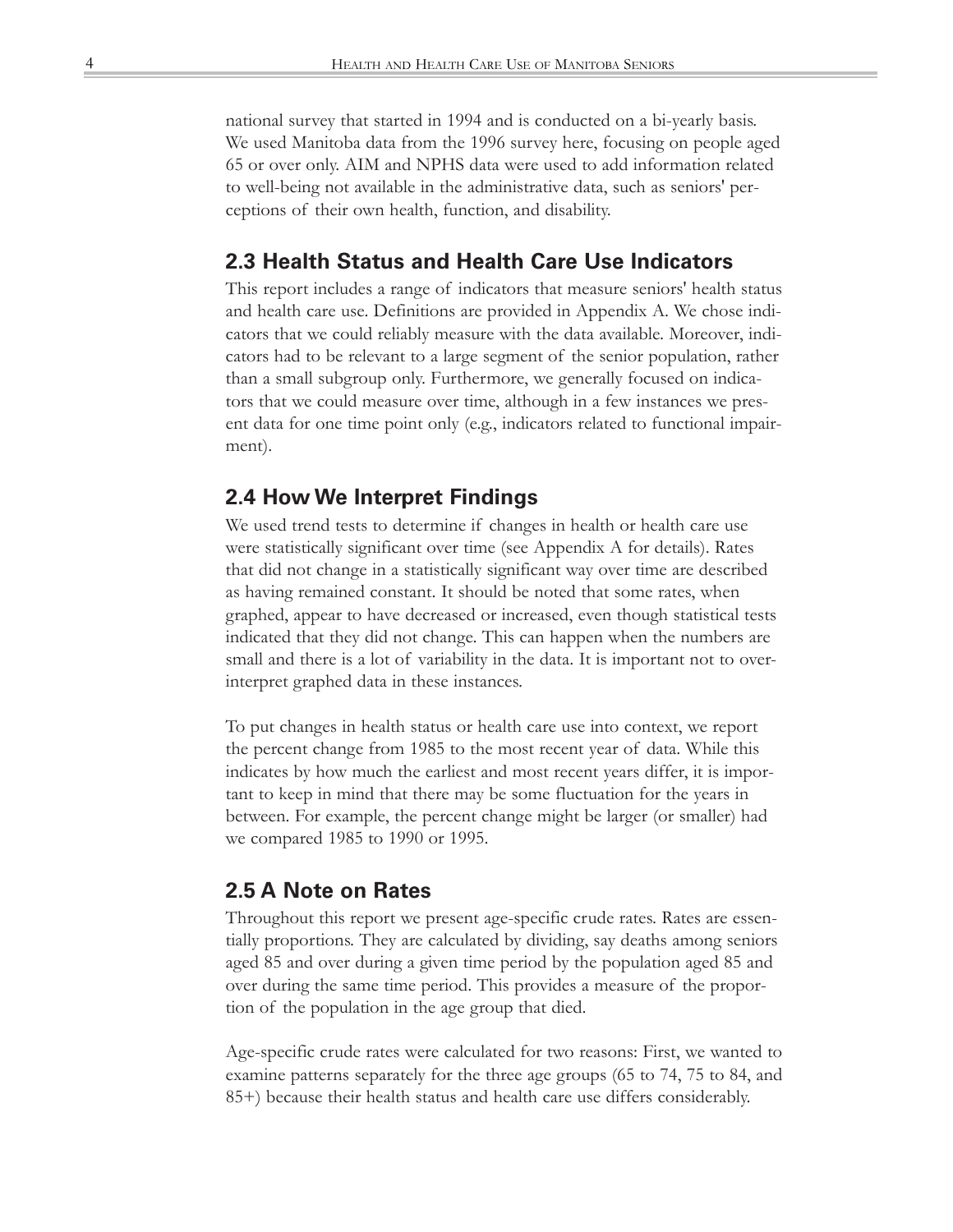Second, age-specific crude rates allow fair comparisons across years by taking population changes into account.

It is important to have a clear understanding, however, of what changes in these age-specific crude rates mean. An upward trend indicates that the number of people with, for instance, a chronic disease, has increased over and beyond population increases. A downward trend indicates that, proportionally, the number of cases (numerator) has either declined or has increased to a slightly lesser extent than the population (denominator). In other words, while the age-specific crude rate can show a decrease over time, it is possible that the number of cases actually increased.

An example will illustrate this point. Let us assume that in a population of 100, 20 individuals had a chronic disease, resulting in a rate of 0.2 (20/100). Over time, the population increased to 150 and the number of individuals with the disease is now 23, for a new rate of 0.15 (23/150). The rate declined, but the number of cases increased. Thus, in thinking about the impact of the aging population on the health care system, it is important to keep in mind that although we may show a decline in rates, there may still be a net increase in actual cases that the health care system has to deal with.

The same issue applies to comparisons of rates between different age groups. While rates among individuals aged 85 and over are often higher than for any other age group, in some instances the actual number of cases is in fact lower. Rates are higher in those cases because the population aged 85 and over (i.e. the denominator) is quite small.

### **2.6 How This Report Is Organized**

The findings in this report are presented in three sections. In section one, we provide a description of the population. This includes an overview of the demographic changes that have occurred in Manitoba and across the country, as well as the demographic changes expected for Manitoba by the years 2010 and 2020 (as projected by the Manitoba Bureau of Statistics). We also present a brief description of the socio-economic characteristics and marital status - both factors related to the need for health care - of Manitoba's seniors. In section two, we focus on health status indicators, including life expectancy, mortality, hospitalizations for acute myocardial infarction (heart attacks) and hip fractures (we refer to these as demanddriven hospitalizations), cancer incidence, chronic diseases, and self-rated health, functional impairment, and pain and disabilities. In section three, we describe seniors' health care use. We examine trends in hospital use, physician use, home care use, personal care home (nursing home) use, and prescription drug use.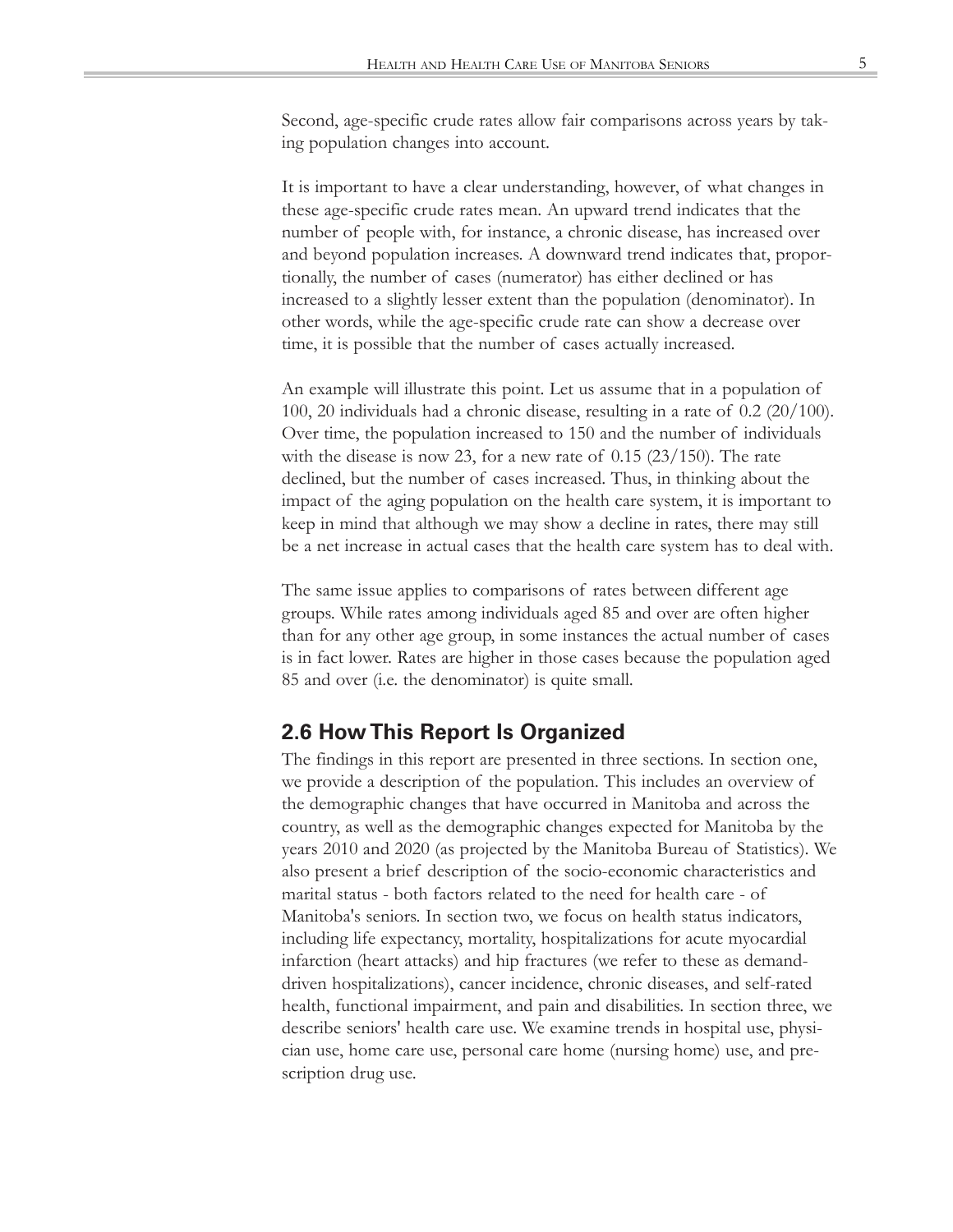All years are based on the fiscal year (April 1 to March 31), except for the mortality and cancer data, which are based on calendar years (January 1 to December 31). For mortality rates, we present three-year data, because the number of deaths can fluctuate considerably from one year to the next. Thus, instead of presenting mortality rates for 1985 only, we included data from 1984 through to 1986; similarly, we present data for 1989 to 1991, 1994 to 1996, and 1997 to 1999. We used the same approach for cancer incidence rates (rates of new cancer cases). Graphs showing death rates and cancer incidence therefore display time periods on the horizontal axis, rather than individual years. Similarly, we used three (fiscal) years of data to identify individuals with chronic diseases (e.g., diabetes and hypertension; see Appendix A for details). Again, the graphs therefore show the time periods during which we identified diagnoses for chronic diseases on the horizontal axis, rather than single years.

#### **2.7 Data Limitations**

Some data limitations should be highlighted. First, some inconsistency exists in the years that we were able to include. For example, we were able to examine some indicators up to the year 2000, but others only up to 1997. Second, we were not able to examine in detail some important indicators of health status. For example, arthritis - perhaps the most common chronic disease of seniors - is not easily captured using administrative data. Similarly, we could not look at Alzheimer's disease- a form of dementia that is very much in the public eye - although we do present data on dementia in general.

Third, rates for chronic diseases are based on contacts with the health care system. They may therefore underestimate true prevalence (the number of existing cases) because not everybody may seek medical attention. It is also at times not easy to determine the reasons for certain trends, as they may reflect changes in disease prevalence or changes in how physicians use diagnoses. For example, while memory loss might have been interpreted as a normal part of aging in the past, it may now be diagnosed as dementia. Similarly, diagnostic criteria for certain diseases, specifically diabetes, have changed, with the threshold for diagnosing being lower now than in the past (Meltzer et al., 1998). This means that people will now be diagnosed with diabetes who would not have been diagnosed with it in the past.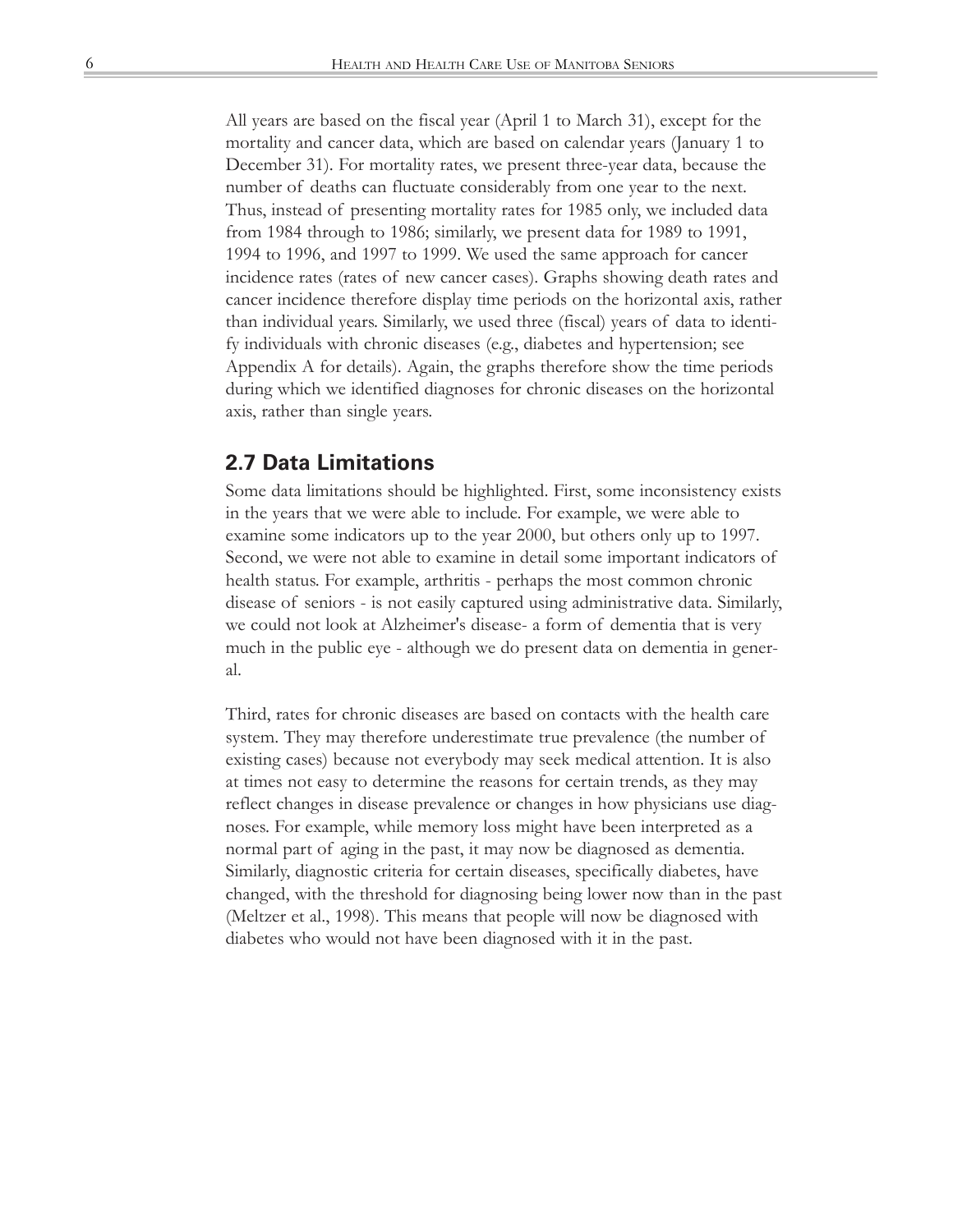#### **3.0 THE POPULATION**

#### **3.1 Population Projections for Canada**

Like the populations of all developed nations, the Canadian population has been aging, and will continue to age. Population aging refers to an increase in the proportion of seniors in the general population. Figure 1 shows the percentage of people aged 65 or older in 2000 and projections for 2021 across the provinces and territories (see Health Canada, 2002). Noteworthy is the marked variability in projected demographic shifts across the provinces and territories. For example, while the percentage of seniors is expected to increase from 11.6% to 22.5% in Newfoundland - a 10.9% increase - only a 5.1% increase is projected for Saskatchewan and Ontario.



**Figure 1: Per cent of Population Age 65+, by Provinces and Territories, 2000 and Projected for 2021**

In Manitoba, the proportion of seniors is expected to increase from 13.5% in 2000 to 18.8% in 2021 - a 5.3% increase. Thus, the projected increase in seniors in Manitoba is comparable to that for Saskatchewan and Ontario and is considerably smaller than that expected for the Atlantic provinces, Alberta, Yukon, and the Northwest Territories. This suggests that population aging - at least in the next 20 years - may not have as much of an impact in Manitoba as in other provinces or territories. Also noteworthy is that Manitoba already has a slightly larger proportion of seniors than other provinces or territories; only one province - Saskatchewan - had an even higher proportion in 2000. Thus, the health care system in Manitoba has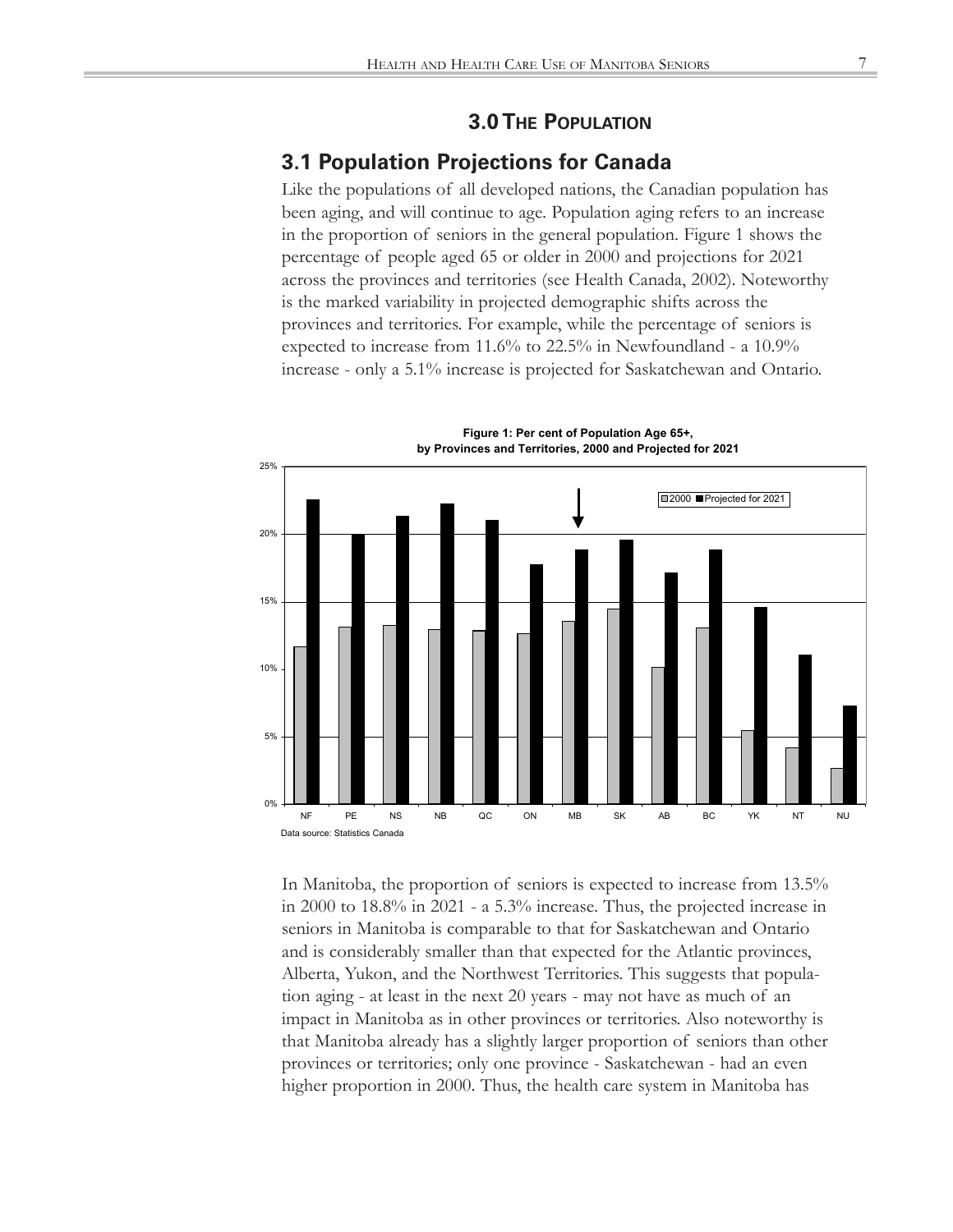already had to deal with a slightly larger proportion of seniors than other provinces and territories.

### **3.2 Population Projections for Manitoba**

Figure 2 shows the proportion of seniors in the Manitoba population from 1985 to 2000, and projections for 2010 and  $2020$ , as estimated by the Manitoba Bureau of Statistics. While individuals aged 65 or older constituted 13.5% of the total population in 2000, the percentage is expected to increase to  $14.3\%$  by 2010 and  $17.8\%$  by 2020.<sup>3</sup> This represents an increase of 57,800 individuals aged 65 or over (a 37% increase relative to 2000) between 2000 by 2020.





In Figure 3 we provide a more detailed look at the changing age structure of the Manitoba population by overlaying the population pyramid for the year 2000 with that projected for 2020. Clearly evident are the projected decreases in the number of children and young adults and the corresponding increase in older adults and seniors, as the baby boom bulge moves up the age ladder.

<sup>2</sup> Projections are provided here for 2020 rather than 2021, the year provided by Statistics Canada, in order to be consistent with other reports produced by the Manitoba Centre for Health Policy.

<sup>3</sup> Note that there are slight inconsistencies between census figures generated by Statistics Canada versus those from Manitoba. While Statistics Canada projects (using a medium growth scenario) that seniors will constitute 18.8% of the Manitoba population in 2021, the Manitoba Bureau of Statistics projects the proportion to be at 18.3% in 2021 (17.8% in 2020).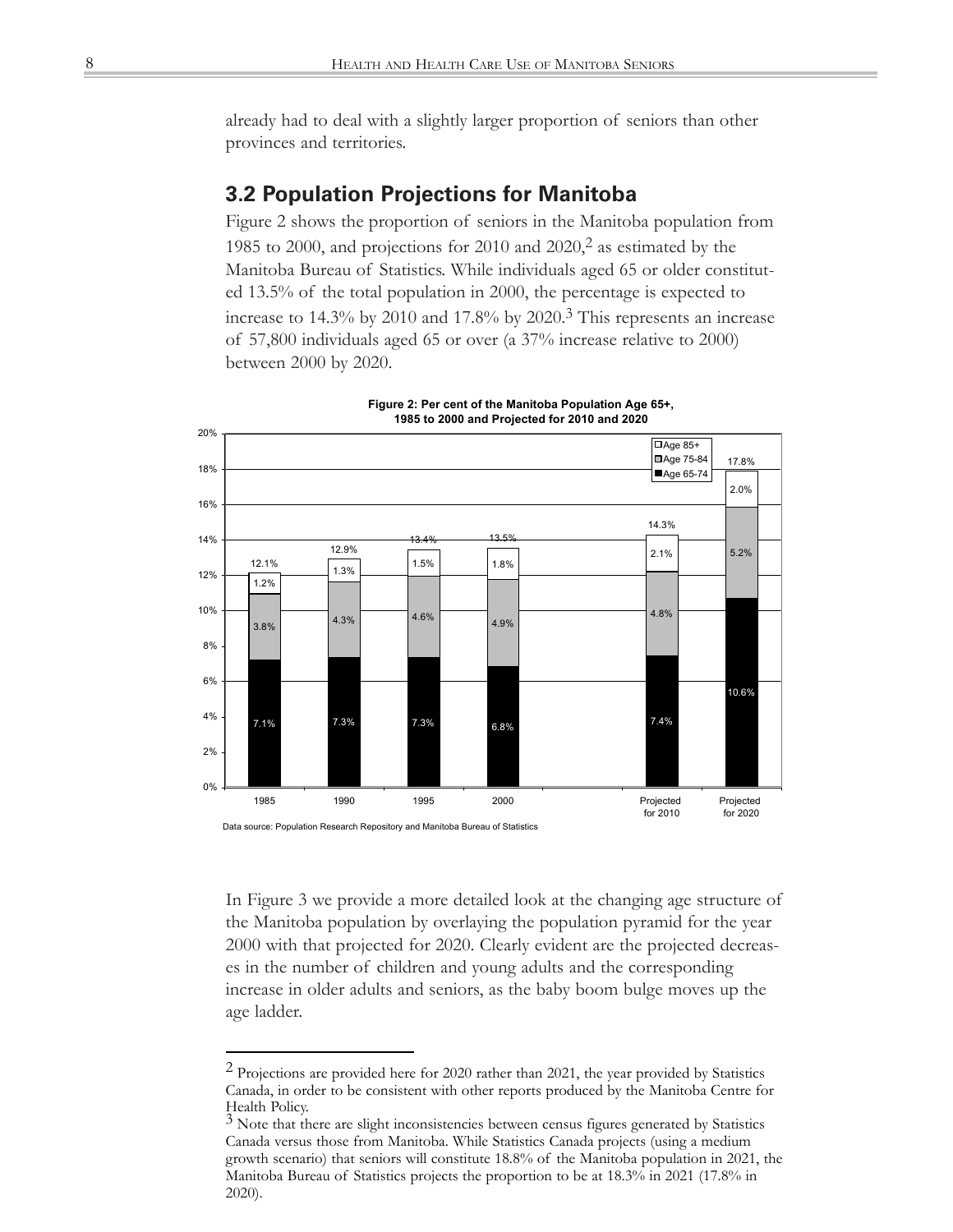

**Figure 3: Age Profile of Manitoba: 2000 vs. Projected for 2020**

Figure 4 shows the actual increases in the number of seniors from 1985 to 2000 and the increases expected between 2000 and 2020. While there were about  $134,000<sup>3</sup>$  Manitobans aged 65 years and older in 1985, there were about 155,600 by the year 2000 (a 16% increase). As Figure 4 shows, this was due to an increase in the number of individuals aged 75 and older, with the number of people aged 65 to 74 remaining virtually constant (and even slightly declining) over the 15 years. The increases in the older age groups were substantial: in 2000 there were about 14,400 more individuals between the ages of 75 and 84 than in 1985 (a 35% increase) and about 7,600 more individuals aged 85 and over (a 59% increase).

Between 2000 and 2020, the number of individuals aged 65 or over is expected to increase by close to 58,000 (a 37% increase). This is due to a dramatic increase in the number of seniors aged 65 to 74, as the baby boom generation reaches that age range. The number of individuals aged 65 to 74 is expected to increase by almost 49,000, relative to 2000 (a 62% increase). In contrast, the number of people aged 75 to 84 is expected to grow much less dramatically (by 5700 individuals or a 10% increase). Similarly, the increase in the number of individuals aged 85 and over is expected to slow down, with an expected increase of 3500 individuals projected from 2000 to 2020 (a 17% increase).

<sup>3</sup> Population figures are rounded to the nearest 100.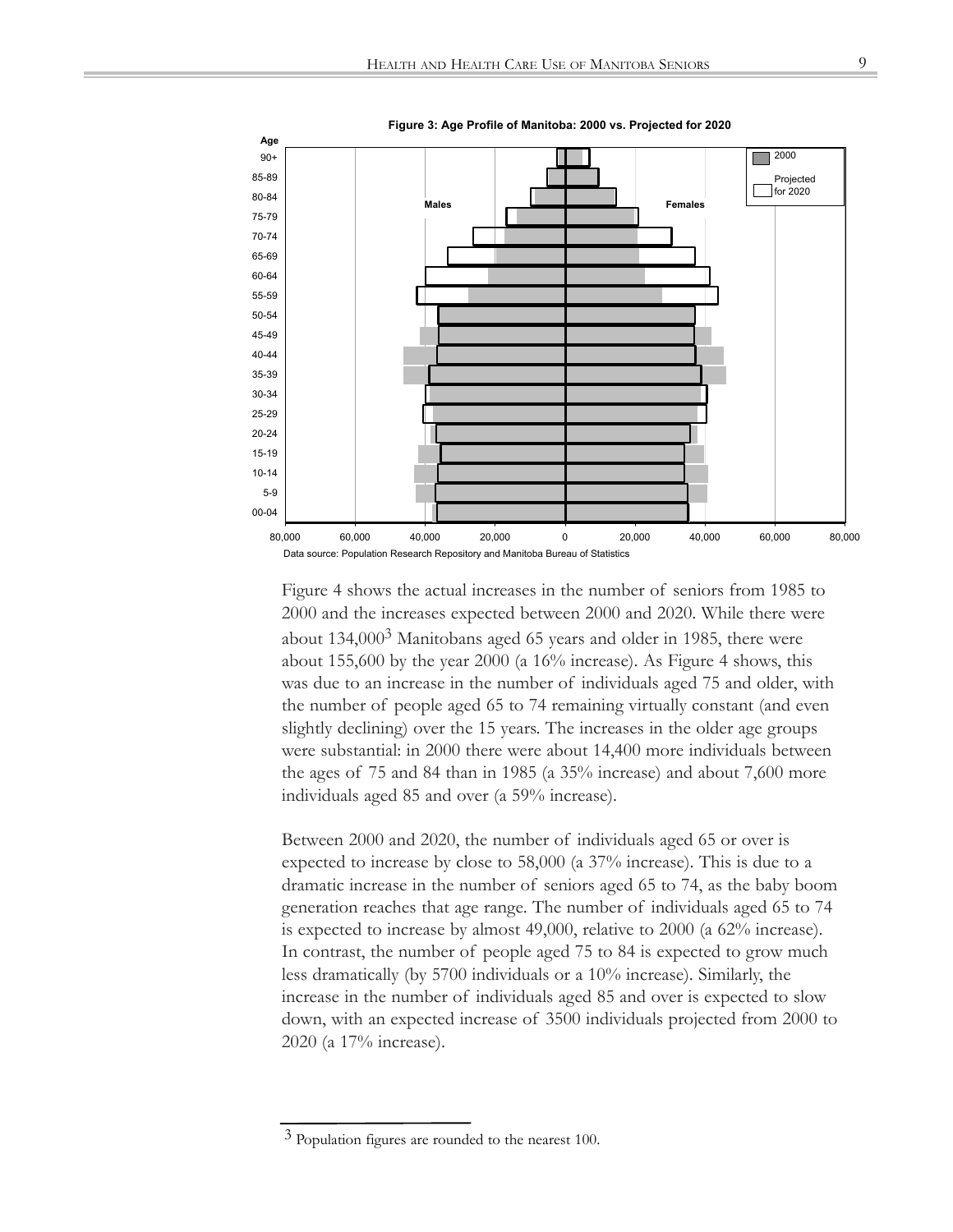

**Figure 4: Number of People Age 65+ in Manitoba, 1985 to 2000 and Projected for 2005 to 2020**

Thus Figure 4 makes two important points: first, in the past 15 years the increase in the senior population has been driven by individuals aged 75 or over; second, between 2000 and 2020, the increase will be driven by seniors aged 65 to 74. The pattern will reverse itself again if we look even further into the future, as the baby boomers continue to age and move into the 75+ year old age bracket. Thus, from about 2040 on, the number of seniors aged 75 or over can be expected to increase quite substantially again.

### **3.3 Population Factors Related to Need for Health Care**

#### **3.3.1 Income**

Income is an important determinant of health (e.g., Wilkinson, 1996; Ross et al., 2000). The relation between income and health takes the form of a gradient, with the richest people being healthier than people in the midincome range, who in turn, are healthier than the poorest individuals. We examined potential changes in seniors' income by using Census data, which provide a measure of the relative affluence of the neighbourhood in which people live. Areas were grouped into five categories containing 20% of the entire population (not just the senior population). These five categories are referred to as income quintiles, with income quintile  $1 (Q1)$  including the poorest neighbourhoods and quintile 5 (Q5) the richest. By examining what percentage of seniors fall into each of the quintiles, we are able to see how they differ from the general population.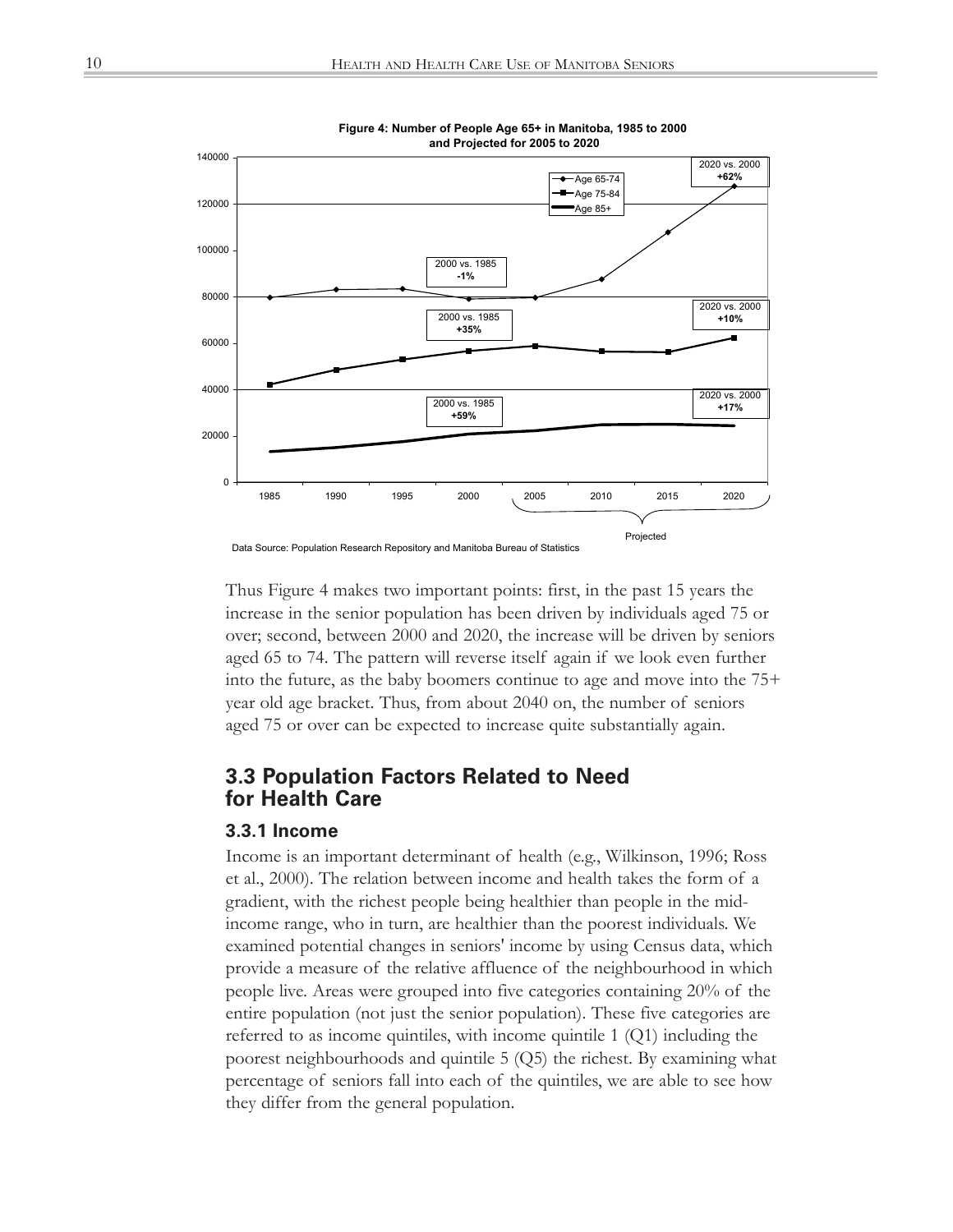Figure 5 shows that seniors lived in less affluent neighbourhoods than the general population. This trend is particularly evident for women: 29% of women aged 65 or older lived in the poorest neighbourhoods in 1986.



**Figure 5: Per cent of Population Age 65+ in Each Income Quintile, 1986 vs. 1996**

The average household income in these poorest neighbourhoods was \$18,906. Only 12% of women lived in the richest neighbourhoods, which had an average household income of \$54,122. In 1996, 28% of women lived in the poorest neighbourhoods (average household income = \$25,513), and only 11% in the most affluent neighbourhoods (average household income  $= $77,567$ .

Although the trend for seniors, and particularly women, to cluster into relatively poorer neighbourhoods is still evident in 1996, a slight shift towards seniors living in more affluent neighbourhoods occurred. As can be seen in Figure 5, there is a small increase in the percentage of seniors in quintile four, and a corresponding decrease in the percentage of seniors living in the poorer neighbourhoods. For example, 4% more men lived in the secondmost affluent neighbourhoods in 1996 than in 1986.

We also examined main sources of income among seniors, drawing on data from the National Population Health Survey conducted in 1996. Seniors' benefits were, not surprisingly, the main source of income among seniors

Data source: Population Research Repository. Data are based on fiscal years. Note: Income quintiles rank neighbourhoods in terms of their relative affluence, with quintile 1 (Q1) being the poorest, and quintile 5 (Q5) the richest neighbourhoods.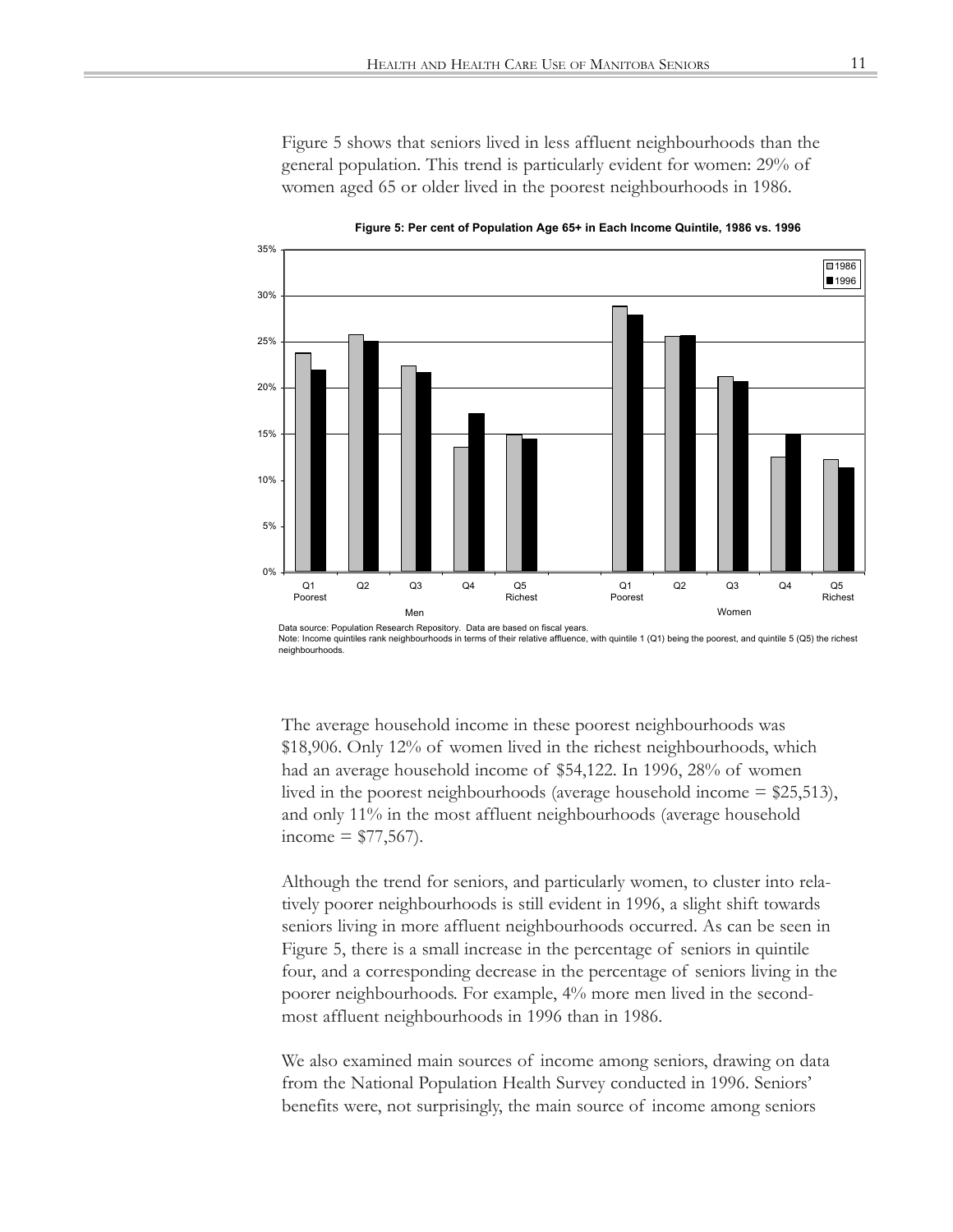(for anywhere from 79% to 90% of seniors). A sizeable proportion of seniors, however, still reported employment as their main source of income - 16% of men and 12% of women aged 65 to 74. Among individuals aged 75 or over, 6% of men and 10% of women reported employment as their main source of income. The remainder reported other main sources of income.

#### **3.3.2 Marital Status**

Marital status is related to emotional and economic well-being. Marital status is also related to use of health care resources, as spouses may provide care in the case of illness or disability, thereby reducing the need for formal services. Individuals who are not married are twice as likely to be admitted to nursing homes than their married counterparts (Carriere & Pelletier, 1995).

Figure 6 shows that the percentage of individuals who were married was considerably higher among men than women in all age groups in both 1985 and 1998. The gender discrepancy was particularly large among people aged 75 or older. For example, 49% of men aged 85 or older were married in 1985 versus 9% of women in that age bracket. This gender difference can be explained in terms of both the shorter life expectancy of men and the fact that women tend to marry men who are older than themselves, which means by the time they reach the age of 75 most of them are widowed. The need for formal care services would therefore be correspondingly higher for older women than men.



**Figure 6: Per cent of the Population Age 65+ who were Married, 1985 vs. 1998**

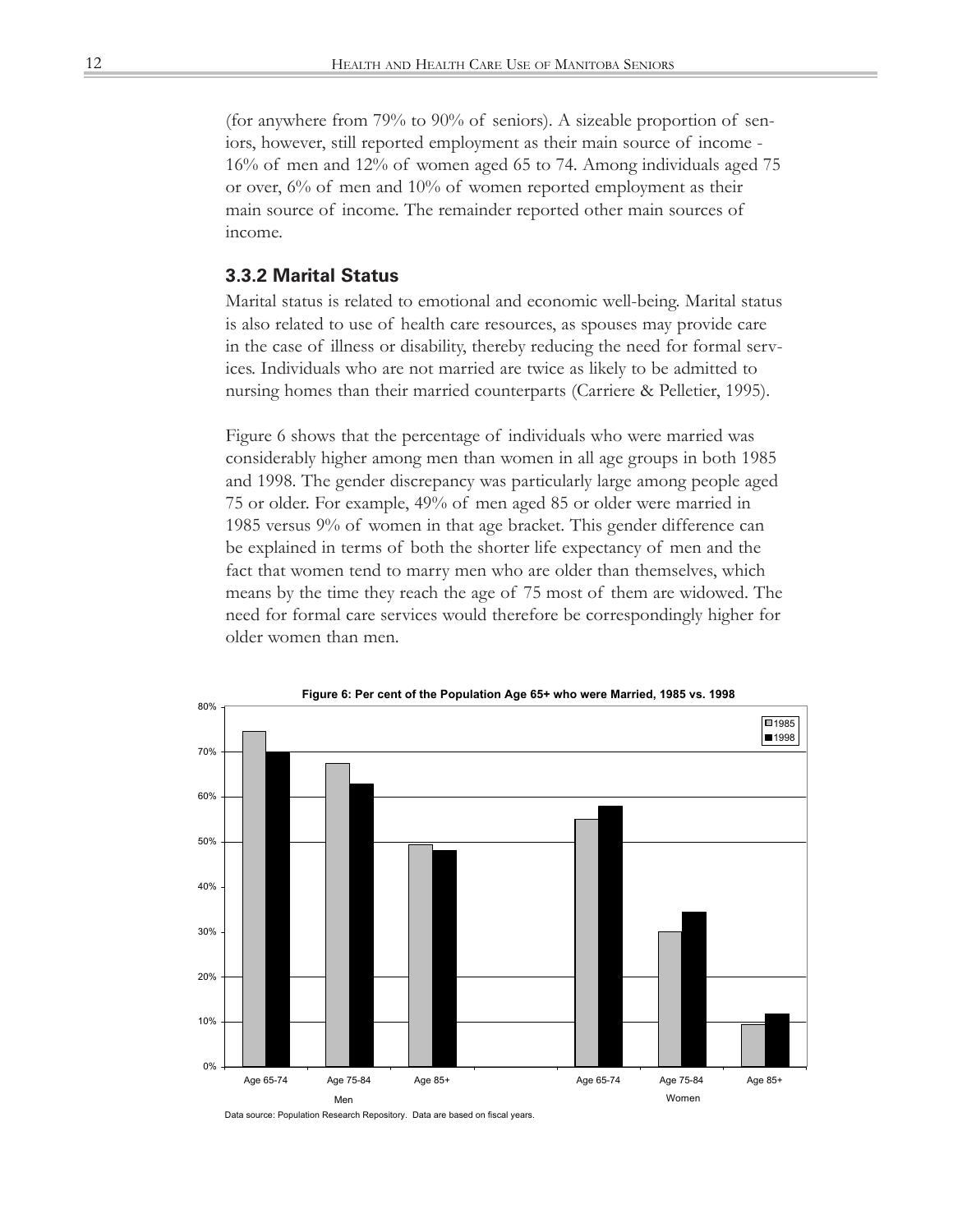### **4.0 HEALTH STATUS**

### **4.1 Life Expectancy**

Life expectancy is one of the most commonly used measures of the health of a population. Life expectancy measures the average number of years a person can be expected to live at a given age, assuming that death rates remain constant. In Figure 7 we present life expectancy at age 65 and 75. In 1999, for example, women who lived to the age of 65 could be expected to live, on average, another 23.6 years. Thus, they could expect to live to just over 88 years of age. Men who lived to 65, in contrast, had on average only 19.7 years of life remaining. Similarly, women who lived to 75 could expect to live 15.8 years longer in 1999, compared to 12.6 years for men.



**Figure 7: Life Expectancy at Age 65 and Age 75, 1985 to 1999**

The increases in life expectancy for men at ages 65 and 75 were substantial between 1985 and 1999: Life expectancy at age 65 increased by 1.4 years; at age 75, it increased by .8 years. In comparison, over the same time period, life expectancy at birth increased by 2.6 years for men, and one year for women (Roos et al., 2001).

## **4.2 Mortality**

#### **4.2.1 Leading Causes of Death**

Mortality is clearly an important indicator of the health of a population. Figure 8 shows leading causes of death in Manitoba among the senior pop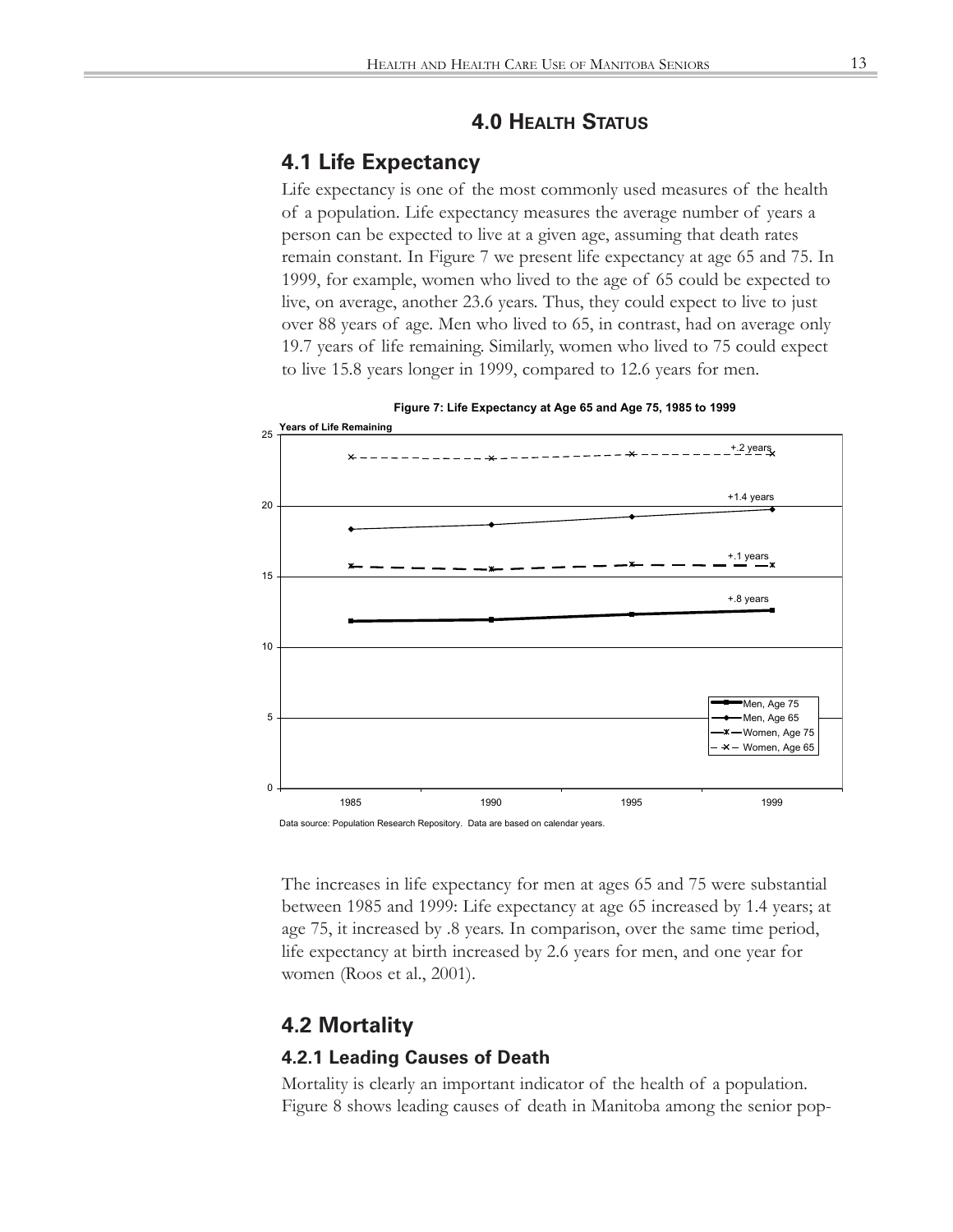ulation for 1997 to 1999.<sup>4</sup> As is the case nationally and internationally (e.g., Sahyoun et al., 2001), about two-thirds of all deaths among seniors in Manitoba were due to chronic diseases. Specifically, heart disease (which includes heart attacks) and cancer were the top two causes of death for both men and women for all age groups. For example, among men aged 65 to 74, cancer and heart disease constituted 67% of all deaths; among women in the same age bracket they constituted 64% of all deaths.



**Figure 8: Leading Causes of Death, 1997 to 1999**

cerebrovascular disease includes stroke.

The percentage of deaths due to heart disease and cancer decreased with age, although they still made up nearly half of all deaths among people age 85 and over - 49% among men and 46% among their female counterparts. Deaths due to other causes, particularly deaths due to cerebrovascular disease (mainly stroke), and pneumonia and influenza increased with age. Pneumonia and influenza were particularly common among men and women aged 85 and over (8% both for men and women).

#### **4.2.2 Other Important Causes of Death**

Although cancer, heart disease, cerebrovascular disease (mainly stroke) and pneumonia and influenza were the top four causes of death among seniors, several other causes of death were quite common. Between 3% and 7% of deaths (depending on the age group) were due to chronic lung disease (which includes asthma and chronic bronchitis). Deaths due to injuries were

<sup>4</sup> Mortality rates are given for a three-year period, because deaths fluctuate considerably from one year to the next.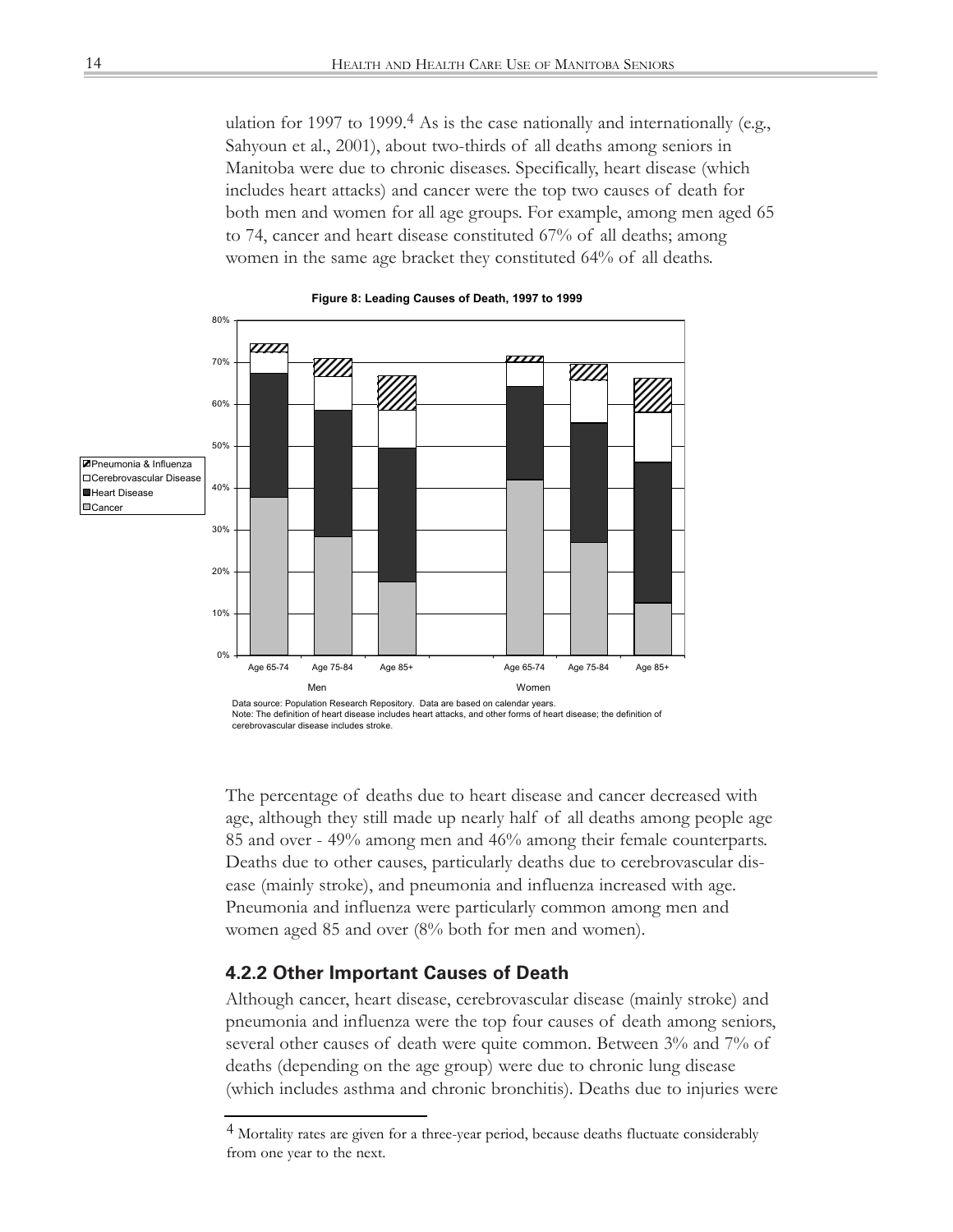also relatively common. For example, 4% of all deaths among men aged 85 and over and 3% among their female counterparts were due to injury.

#### **4.2.3 Trends in Mortality Rates Over Time**

Given that heart disease and cancer were the two leading causes of death among seniors, we focused specifically on trends over time for these causes of death. In addition, we present trends for mortality due to any cause.

*Overall Mortality Rates*. In Figure 9 we present overall mortality rates (i.e. all causes) from 1984-86 to 1997-99. Mortality rates declined significantly for men aged 65 to 74 and 75 to 84. This is consistent with the increase in life expectancy that we observed among men (see Figure 7). Between 1984-86 and 1997-99, overall mortality rates among men aged 65 to 74 declined by 19% and, for men aged 75 to 84 by 10%. Mortality rates remained constant for men aged 85 or older and declined only minimally<sup>5</sup> for women.



Data source: Population Research Repository. Data are based on calendar years.

**Figure 9: Mortality Rates: All Causes (per 1000 Age-Specific Population), 1984-86 to 1997-99**

*Mortality Due to Heart Disease.* Mortality rates for heart disease declined significantly for both men and women for all age groups, with the exception of men aged 85 or older (see Figure 10). This is consistent with data from across Canada and the United States that show that deaths due to heart disease have been declining (Heart and Stroke Foundation, 1999; Sahyoun et al., 2001). Death rates for men and women aged 65 to 74 and 75 to 84

1984-86 1989-91 1994-96 1997-99

<sup>5</sup> We interpret significance here based on trend analyses, using a significance level of .001 as our criterion. Marginally significant declines of all cause mortality emerged among women aged 65-74 (p=.04) and 75-84 (p=.01).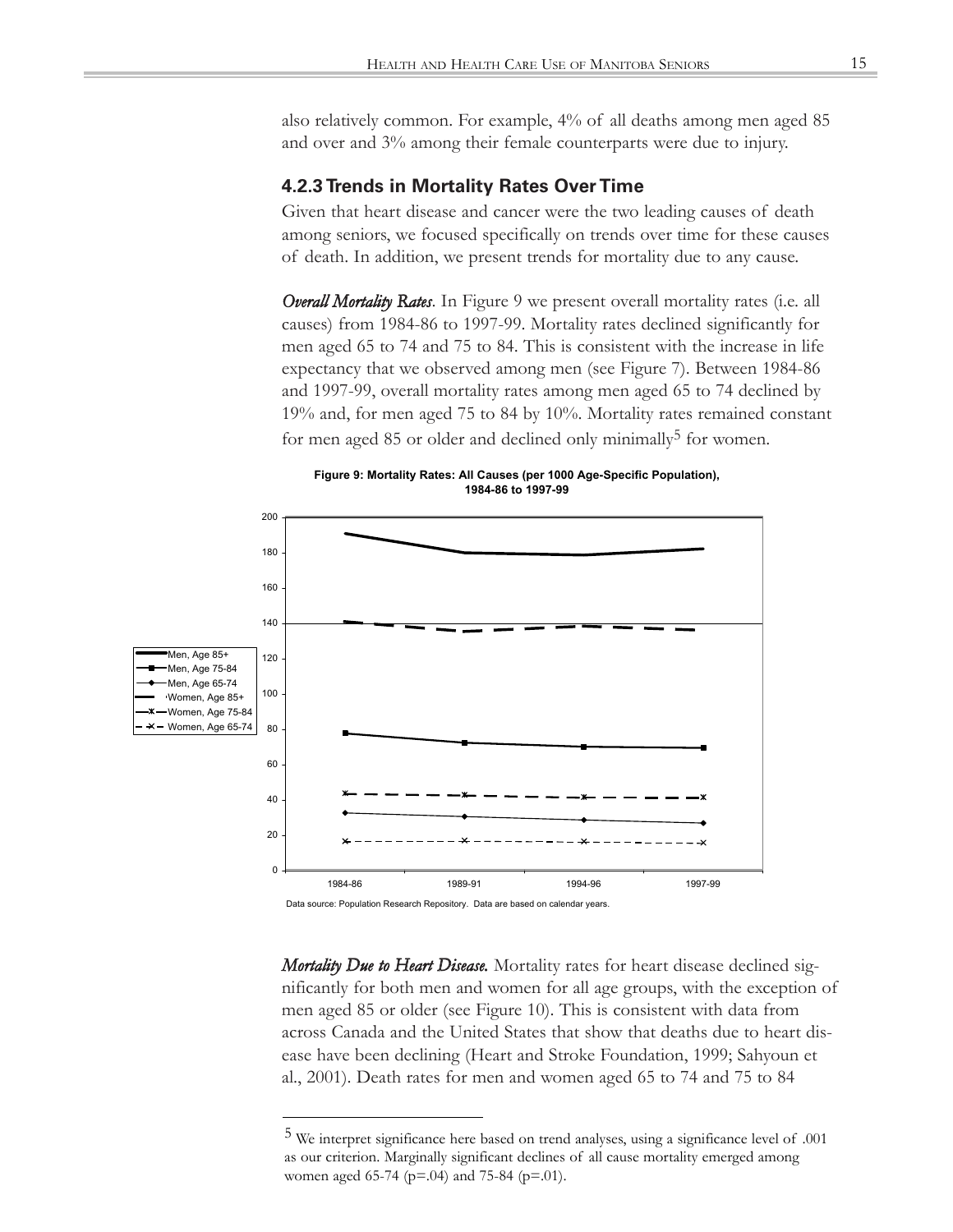declined by 25% to 33% between 1984-86 and 1997-99. Death rates for women aged 85+ declined by 16%.



**Figure 10: Mortality Rates: Heart Disease (per 1000 Age-Specific Population), 1984-86 to 1997-99**

A pronounced age gradient is also evident, with mortality rates for individuals aged 85 or older - not surprisingly - being substantially higher than for younger seniors. Mortality rates for heart disease are also consistently higher for men than women in all age groups.

*Mortality Due to Cancer.* Figure 11 shows mortality rates for all cancers. Mortality rates for cancer remained stable over the years for both men and women across all age groups. Noteworthy is the gender gap, with cancer mortality rates being higher among men than women in each age group. This gender difference is consistent with national data that show consistently higher mortality rates for men than women across all ages (not only among seniors) (Statistics Canada, 2001).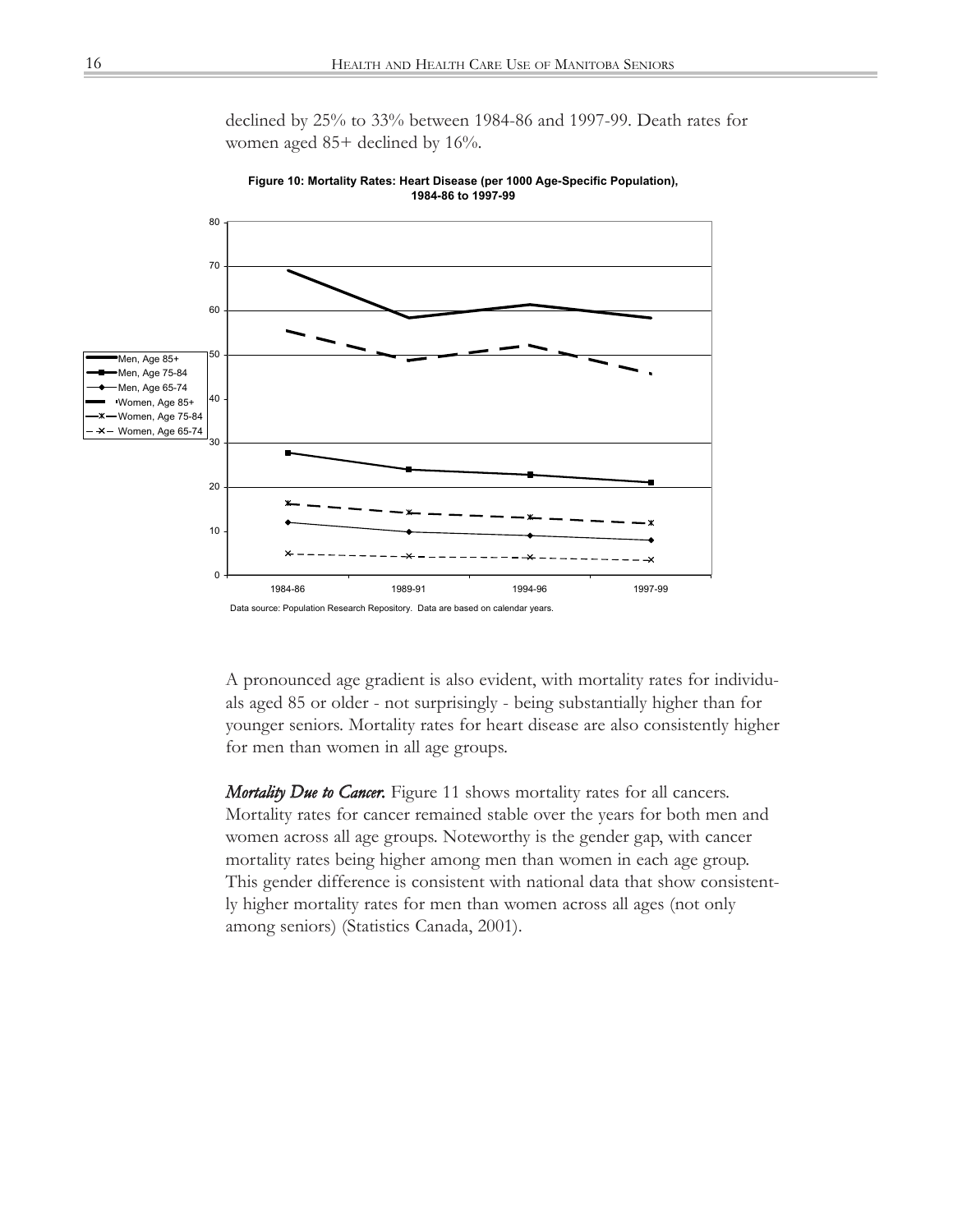

**Figure 11: Mortality Rates: Cancer (per 1000 Age-Specific Population), 1984-86 to 1997-99**

#### **4.3 Demand-Driven Hospitalizations**

Hospitalizations for certain conditions, such as acute myocardial infarction (AMI) and hip fractures, can be considered indicators of the health of a population. Unlike hospitalizations for other conditions (e.g., certain surgical procedures like prostatectomy), they show relatively little variation across geographic regions and therefore reflect professional consensus on the need for hospitalization, rather than availability of beds or differences in physician practice patterns (Wennberg et al., 1984). Such hospitalizations have been referred to as demand-driven.

We focus in this report on hospitalizations for AMI and hip fractures, as they are particularly relevant in the context of the health of seniors. We also present data for falls in this section, as hip fractures are a common consequence of falls.

#### **4.3.1 Hospitalizations for Acute Myocardial Infarction**

Figure 12 shows hospitalization rates for acute myocardial infarction (AMI) from 1985 to 1999. AMI rates decreased significantly for men and women aged 65 to 74 and 75 to 84. The trends for individuals aged 85 or older (both men and women) were not statistically significant. Hospitalization rates decreased by 15% to 16% for men and women aged 65 to 74 and by 24% to 28% for men and women aged 75 to 84.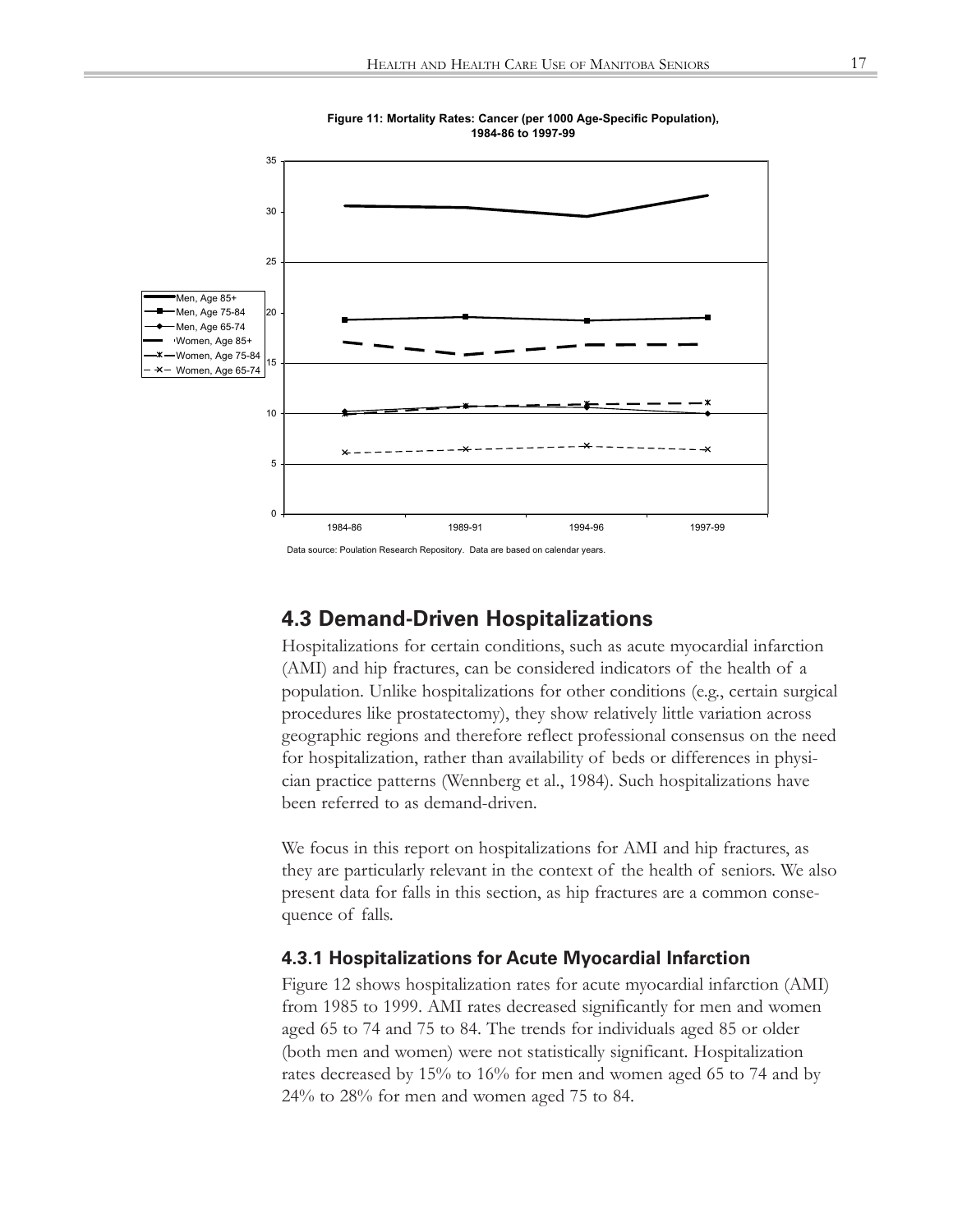

**Figure 12: Hospitalization Rates for Acute Myocardial Infarction (per 1000 Age-Specific Population), 1985 to 1999**

Also apparent is the gender difference, with rates being higher for men than women. Indeed, rates for the youngest men are similar to those of the oldest-old women. For example, in 1999, 11 per 1000 men aged 65 to 74 were hospitalized for AMI, compared to five per 1000 women aged 85 and over.

While AMI rates declined among young-old and middle-old seniors, indicating that a smaller proportion of individuals now are hospitalized for an AMI than in the past, it is noteworthy that the actual number of hospitalizations for AMIs remained virtually constant - 1548 in 1985 versus 1504 in 1999 (for all seniors combined). Thus, the need for health care services has not declined.

#### **4.3.2 Hospitalizations for Hip Fractures**

Like hospitalizations for AMI, admissions for hip fracture have been referred to as demand-driven (Wennberg et al., 1984). Any trends over time can be interpreted as changes in the need for health care, rather than changes in physician practice patterns or the health care system (e.g., availability of beds). Hip fractures are a particular concern for seniors, as many do not fully recover from them, leaving them with reduced functional abilities. Reduced independence due to functional impairment then often leads to admission to a nursing home.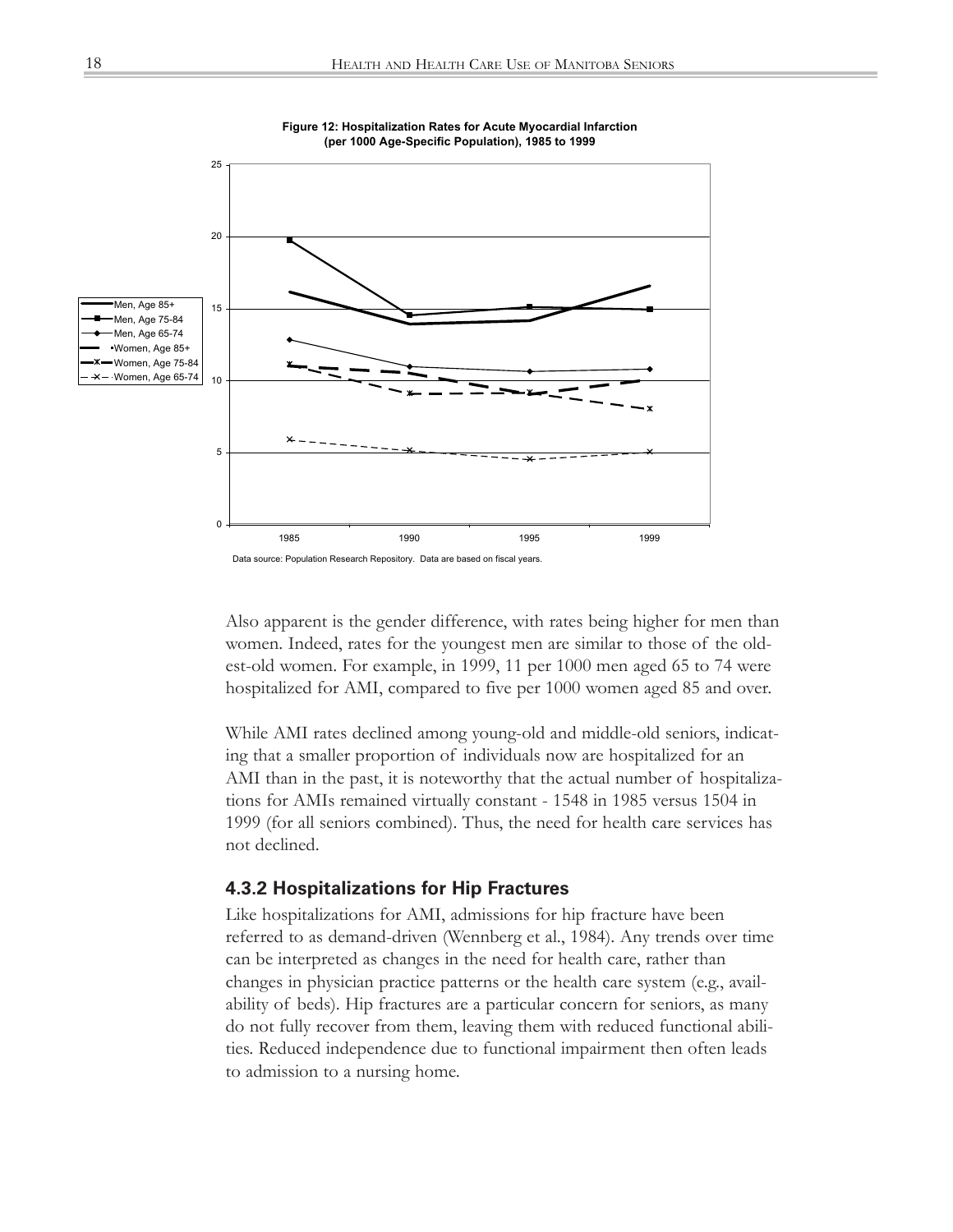Figure 13 shows that hospitalization rates for hip fractures remained relatively constant from 1985 to 1999 in Manitoba. A slight decrease in rates emerged among women aged 85 and over, although this trend did not reach statistical significance.<sup>6</sup>



It is noteworthy that the rates for women aged 85 and over were markedly higher than rates of any other age or gender group, including rates for the oldest-old men. In 1999, for example, 28 per 1000 women aged 85+ were hospitalized for hip fractures, compared to 18 per 1000 men in that age bracket.

#### **4.3.3 Hospitalizations for Falls**

The most common cause of injuries requiring hospitalization among seniors are falls (Canadian Institute for Health Information, 2002). Hip fracture is one of the consequences of falls, particularly among the oldest-old. In 1999, for example, we found that 57% of falls leading to hospitalization involved fractures in Manitoba.

Figure 14 shows that hospitalization rates for falls have remained constant over a 14-year time period for all age groups and both genders. Particularly noteworthy are the high rates for women aged 85+. This is consistent with the finding presented above that showed that women aged 85 and over are at high risk of hip fractures.

<sup>&</sup>lt;sup>6</sup> The trend for 85+ year old women was marginally significant at  $p = 0.004$  and did not quite meet our <.001 criterion.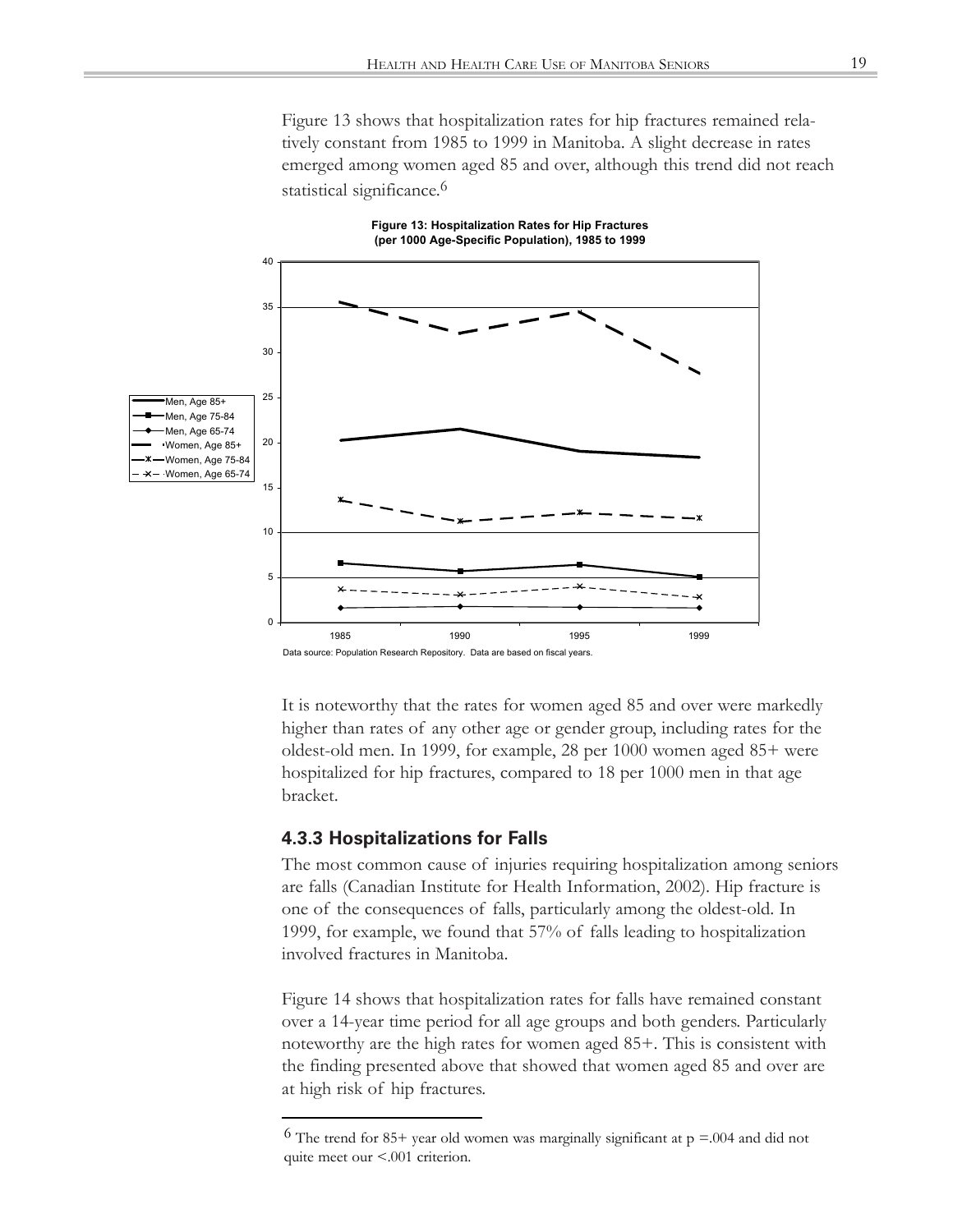

#### **Figure 14: Hospitalization Rates for Falls (per 1000 Age-Specific Population), 1985 to 1999**

#### **4.4 Cancer Incidence**

Cancer is a disease of older adults. As such, it is an important indicator of the health status of seniors. In this report, we present cancer incidence - the number of new cancer cases, as determined by CancerCare Manitoba.

Figure 15 shows that, from 1997 to 1999, 66% of all cancers among male Manitobans involved individuals who were 65 years or older; among females, 58% of all cancers occurred in seniors. Gender-specific cancers breast cancer in women and prostate cancer in men - constituted the largest proportion of all cancers, as can be seen in Figure 16. Among men aged 65 to 74, prostate cancer made up 33% of all cancers; among women in the same age bracket, breast cancer constituted 27% of all cancers. The percentages decreased somewhat with age, but even among individuals aged 85 or older, breast and prostate cancers were the most common types of cancer.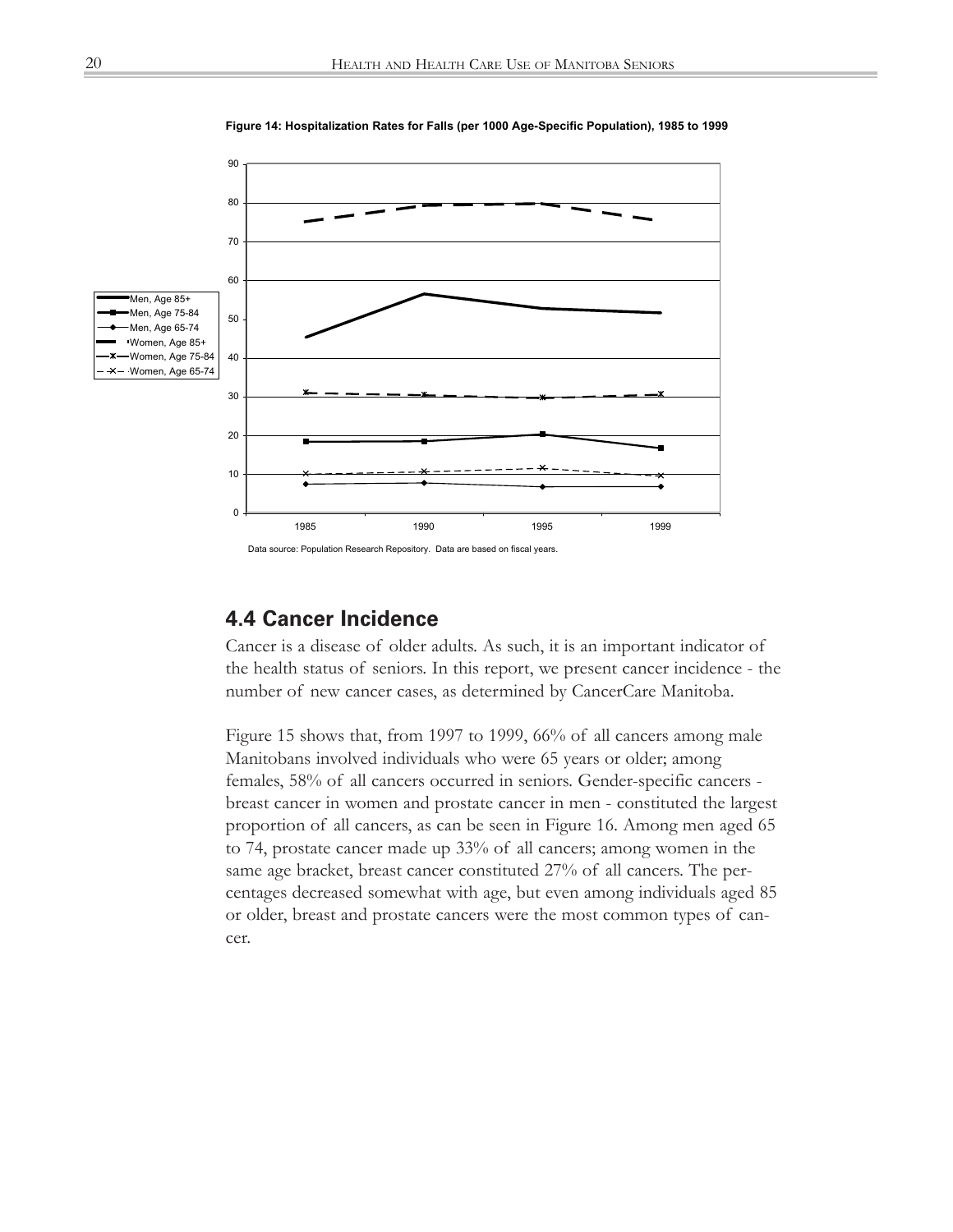

**Figure 15: Per cent of Total Cancers Involving People Aged 65+, 1997 to 1999**

Data source: CancerCare Manitoba. Data are based on calendar years.



**Figure 16: Most Common Types of Cancer Among Seniors, 1997 to 1999**

Data source: CancerCare Manitoba. Data are based on calendar years.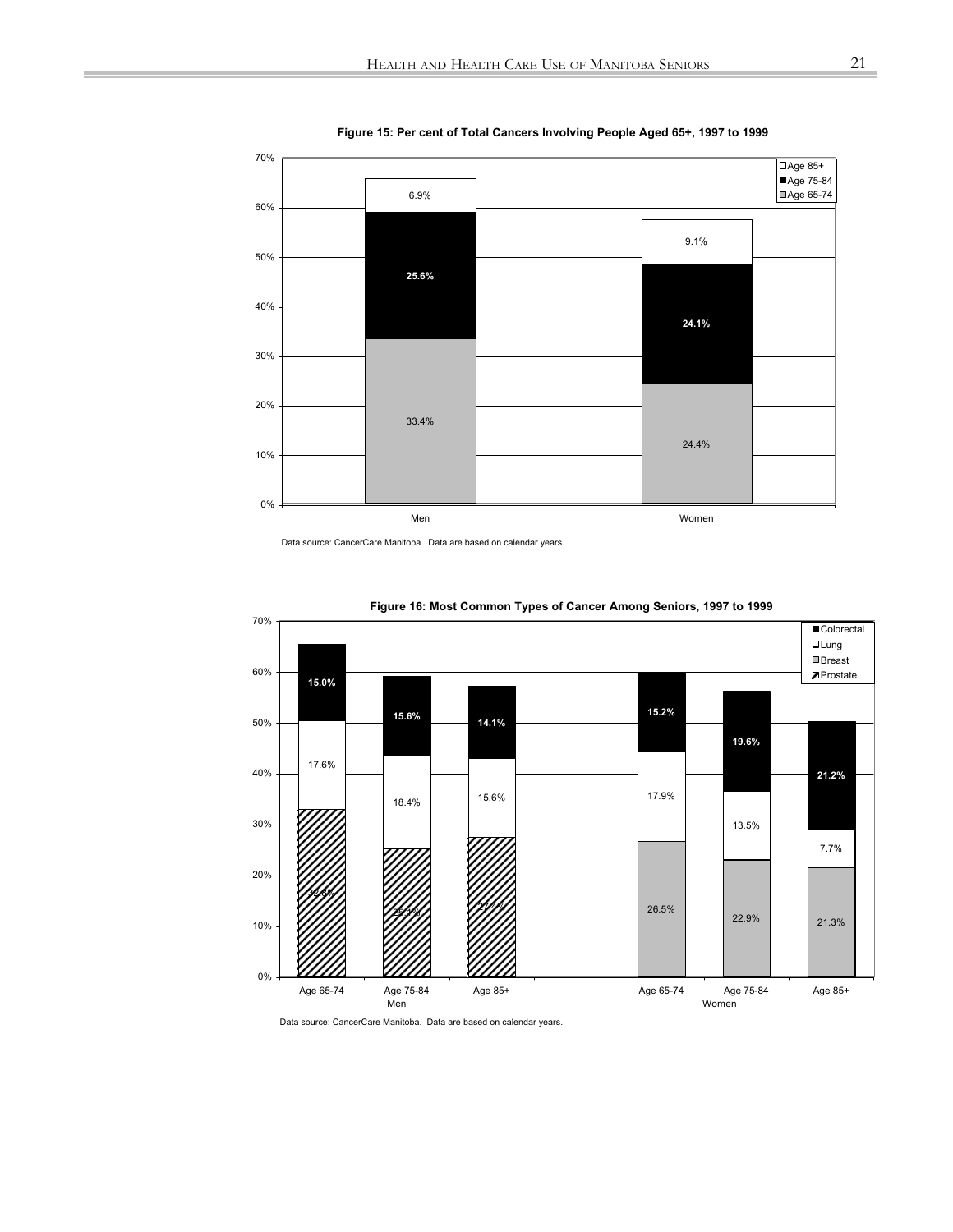Lung cancer and colorectal cancer also constituted a large percentage of all cancers among seniors. A clear gender difference is apparent for lung cancer. While the proportion of lung cancer cases was similar across age groups for men, for women the percentage decreased with age. Among women aged 65 to 74, lung cancer constituted 18% of all cancers; among 85+ year old women it constituted only 8%. This gender difference can be explained in terms of smoking patterns, with women born at the beginning of the 20th century being less likely to smoke than men. The proportion of colorectal cancer was also relatively high for seniors of all ages, but particularly for women aged 85 and over (21% of all cancers).

#### **4.4.1 Trends in Cancer Incidence Rates Over Time**

Cancer rates from 1984-86 to 1997-99 are shown in Figure 17. Trends for the 75 to 84 and 85+ year olds are combined, as incidence for the oldestold seniors was small. Cancer rates increased significantly for both men and women aged 65 to 74. For young-old men, cancer rates increased by 18% between 1984-86 and 1997-99; for young-old women they increased by 13%. It is interesting to note, however, that rates are levelling off and even decreasing slightly in the most recent time period. Cancer rates for men and women aged 75 years or older did not change significantly over time.



**Figure 17: Cancer Incidence (per 1000 Age-Specific Population), 1984-86 to 1997-99**

Data source: CancerCare Manitoba. Data are based on calendar years. Note: Cancer incidence refers to the number of new cases reported.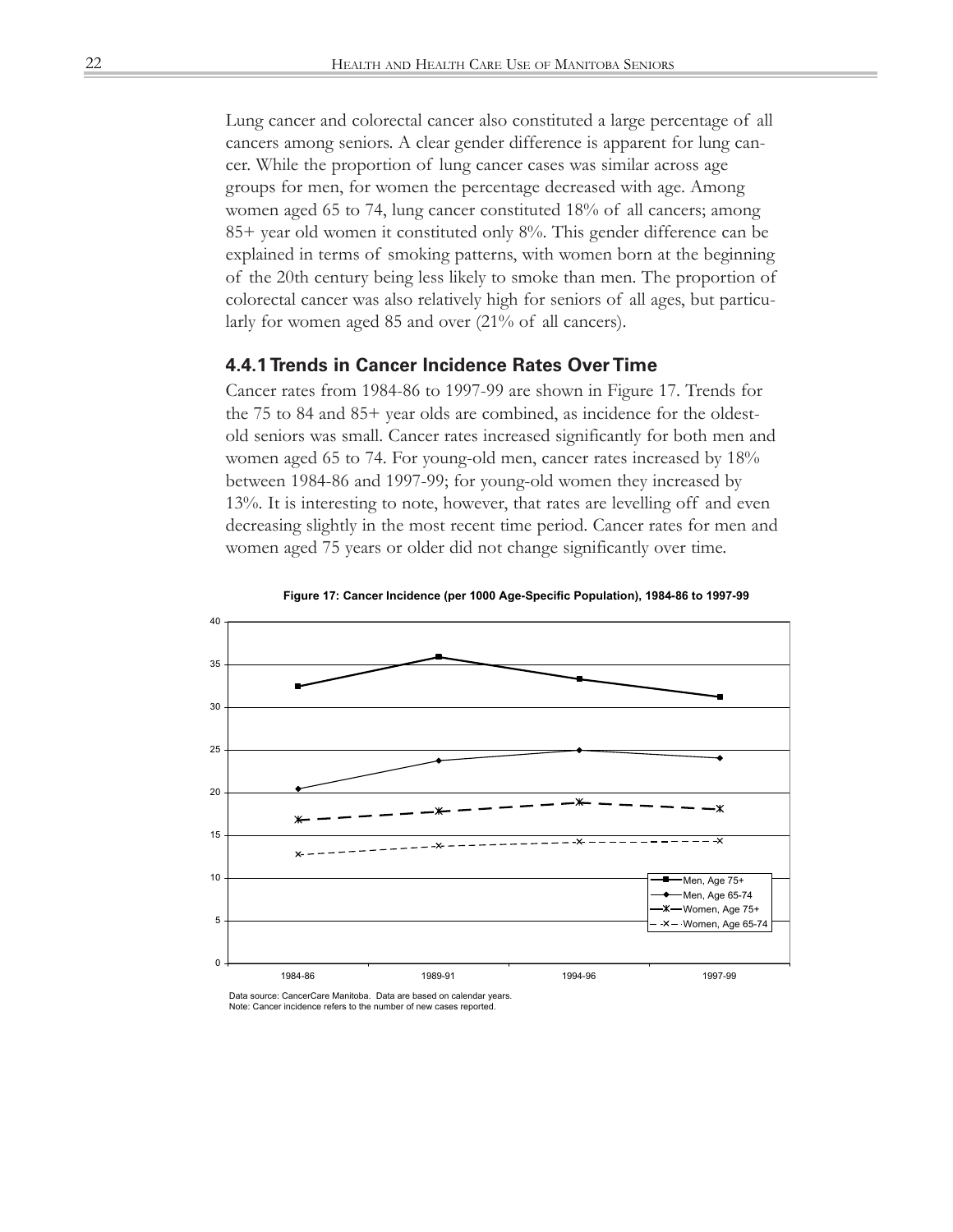# **4.5 Chronic Diseases**

Chronic diseases are important indicators of health status. For the present purposes, we examined patterns for four chronic diseases: hypertension (because it can lead to serious health problems, including coronary heart disease and stroke); ischemic heart disease (which includes angina pectoris and acute myocardial infarction); diabetes; and asthma (which is one of the most frequent causes of emergency medical, i.e., non-surgical, hospitalizations, Menec et al., 1999).

Figure 18 shows that close to half of all seniors had a diagnosis of hypertension. The proportion of individuals with hypertension was considerably higher among women than men for all age groups - anywhere from 43% to 51% among women, depending on the age group, and 35% to 41% among men. A substantial proportion of men and, to a lesser extent women, had a diagnosis for ischemic heart disease, with the proportion increasing with age. For example, while 22% of men aged 65 to 74 were diagnosed with ischemic heart disease, the proportion increased to 33% among men aged 85 or older. Diabetes diagnoses were also quite common among Manitoba seniors, and more so among men than women, with 18% of men aged 65 to 74, for instance, having a diagnosis of diabetes. Furthermore, asthma was fairly common among both male and female seniors. For instance, 6% of men aged 85 or older were diagnosed with asthma versus 4% of women in that age bracket.



**Figure 18: Per cent of Population Age 65+ with Select Chronic Diseases, 1999**

Data source: Population Research Repository. Data are based on fiscal years.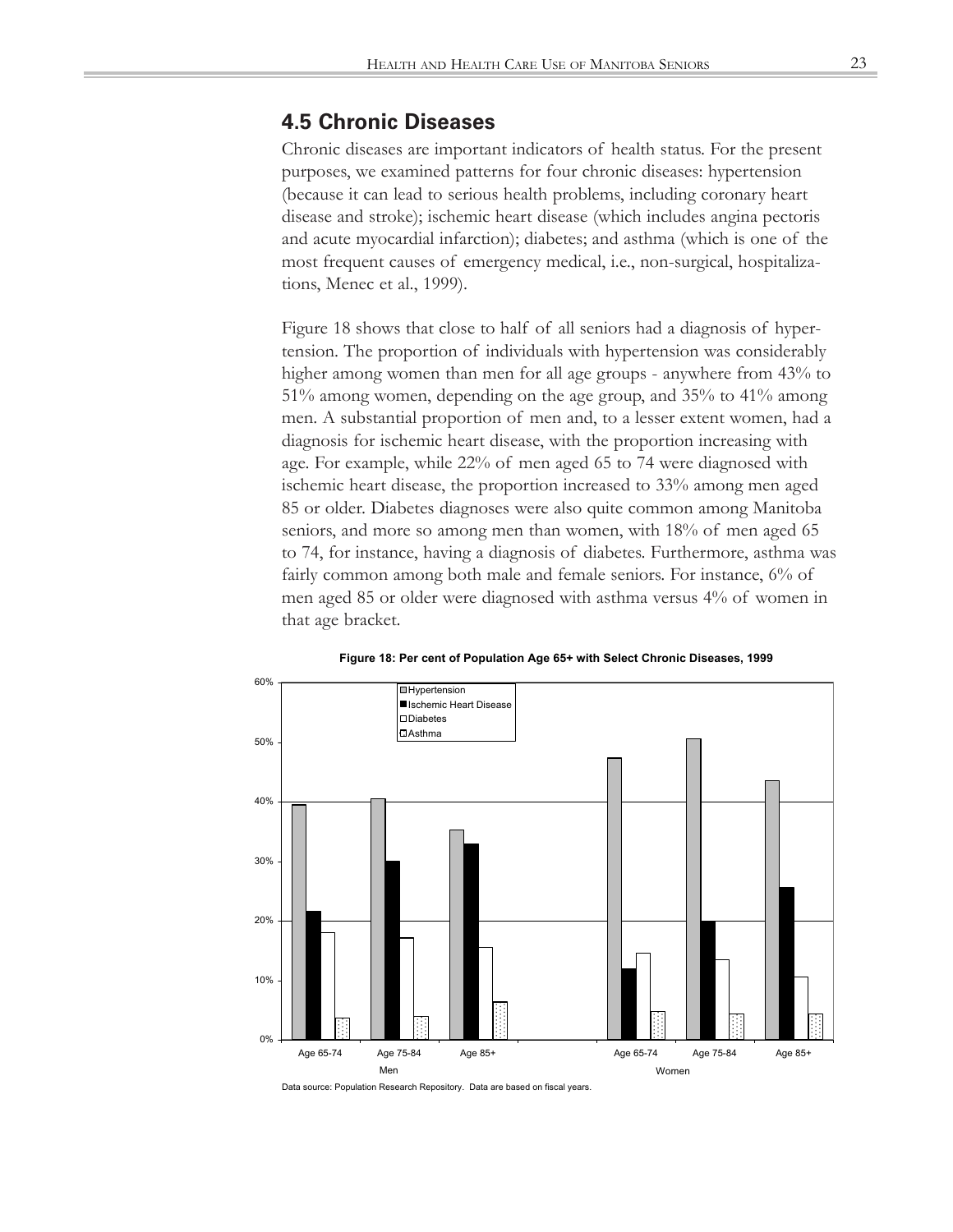### **4.5.1 Trends in Chronic Disease Rates Over Time**

*Hypertension.* Have rates of chronic diseases changed over time? Figure 19 displays hypertension rates from 1984-86 to 1997-99. A marked (statistically significant) increase is evident for all age groups and both genders. For men, rates increased anywhere from 32% (among the 65 to74 year olds) to 70% (among the 85+ year olds). For women, increases ranged from 16% (among the 65 to 74 year olds) to  $45\%$  (among the  $85+$  year olds).



Note: Hypertension diagnoses were identified from physician and hospital data and reflect treatment prevalence. In interpreting the findings, it is important to keep in mind that trends may reflect actual increases in prevalence or changes in how people were diagnosed.

*Ischemic Heart Disease.* Rates for ischemic heart disease increased significantly among men age 65 to 74 (by 10%) and 75 to 84 (by 5%). See Figure 20. They decreased for the oldest men (by 12%) and among women of all ages (by 7% among women aged 65 to 74 and 75 to 84 and by 17% among women aged 85+).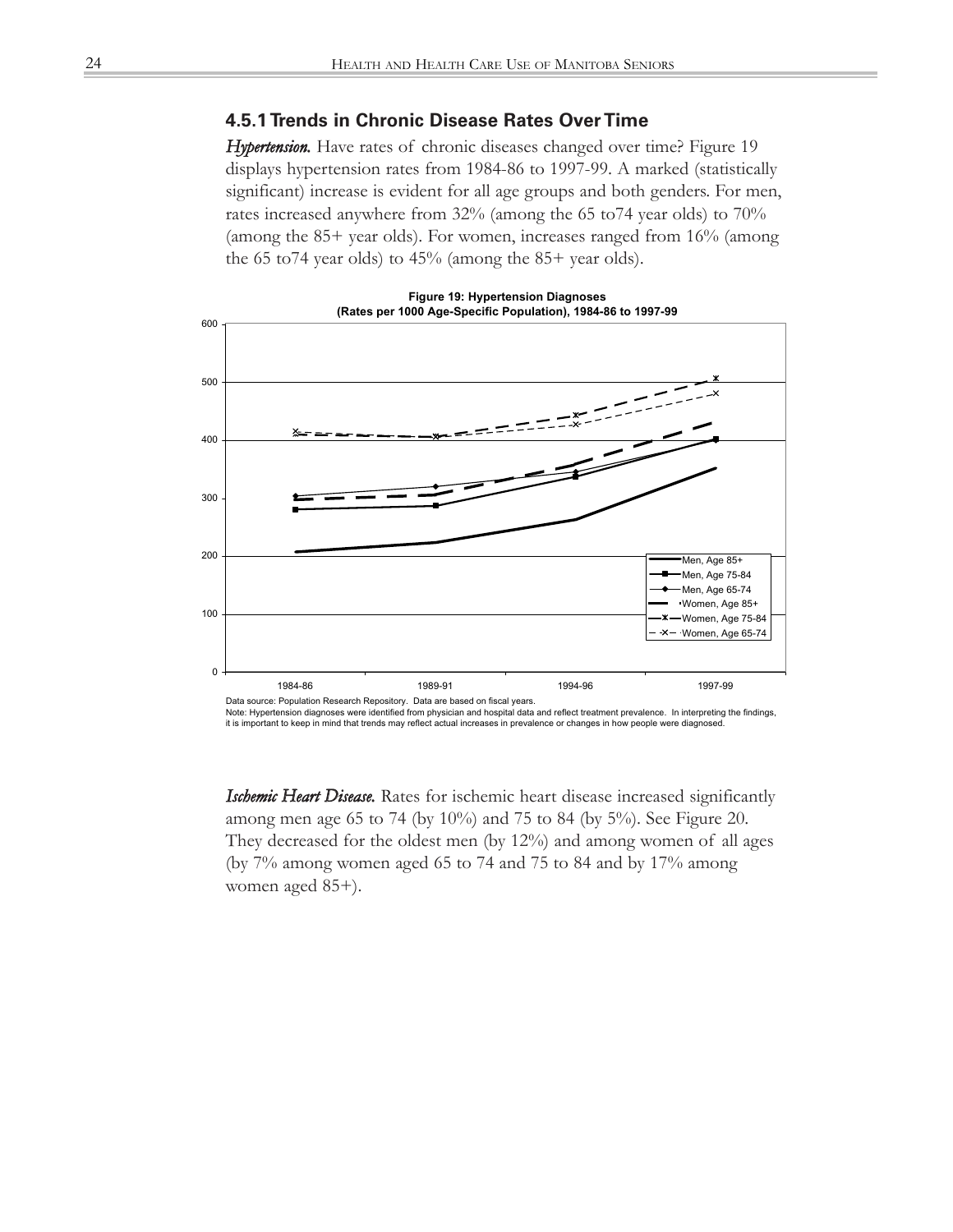

*Diabetes*. Figure 21 shows trends in diabetes rates. Rates increased significantly for men of all ages (anywhere from 34% to 63%), as well as for young-old and middle-old women (from 25% to 58%). Rates did not change significantly among women aged 85 or older.



Data source: Population Research Repository. Data are based on fiscal years.

Note: Diabetes diagnoses were identified from physician and hospital data and reflect treatment prevalence. In interpreting the findings, it is important to keep in mind that trends may reflect actual increases in prevalence or changes in how people were diagnosed.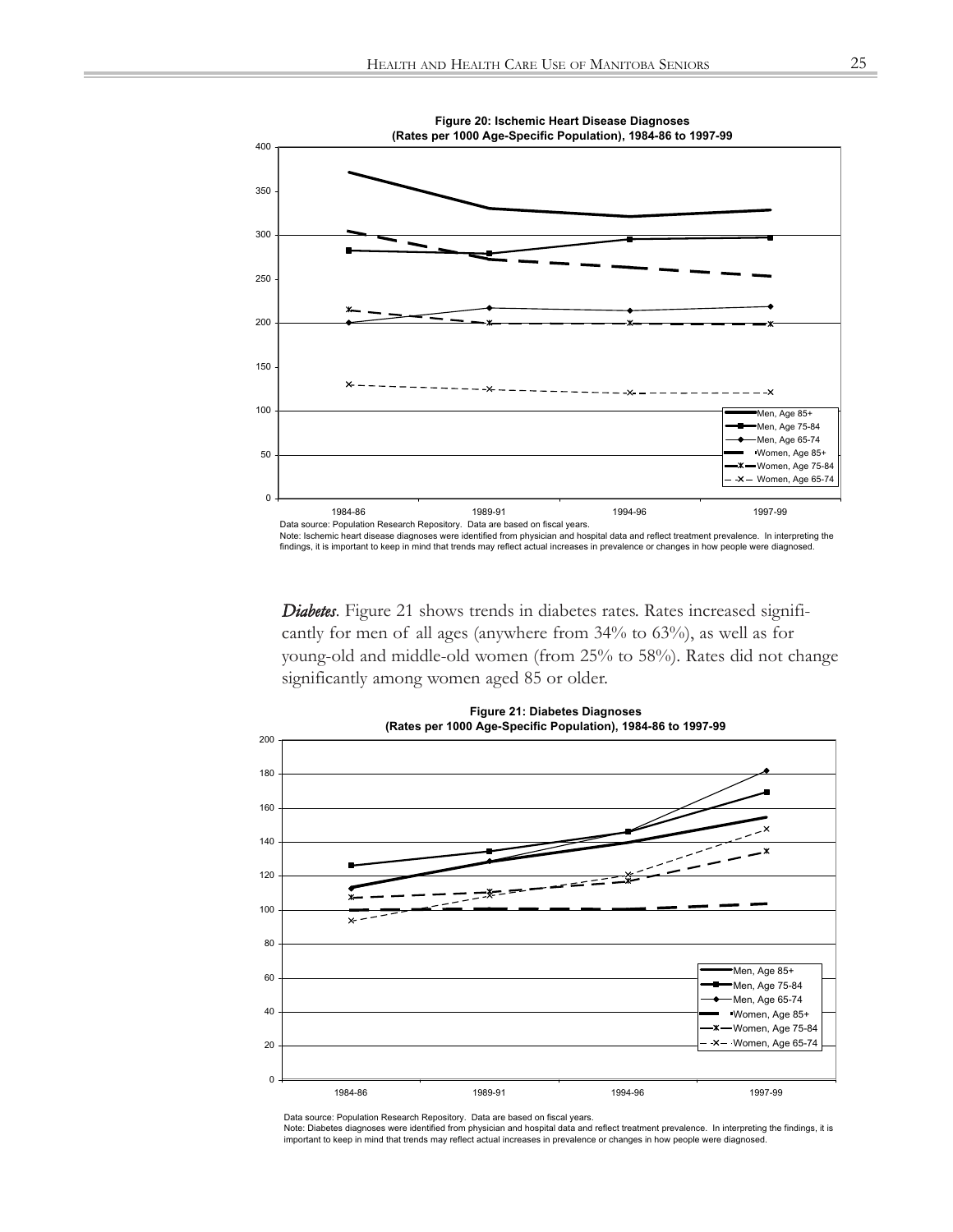*Asthma*. Asthma rates increased for men and women of all age groups, as displayed in Figure 22. Rates increased from 23% to 68% among men, and from 56% to 110% among women. Also striking are the high asthma rates among the oldest men throughout the 15-year time period.



Data source: Population Research Repository. Data are based on fiscal years. Note: Asthma diagnoses were identified from physician and hospital data and reflect treatment prevalence. In interpreting the findings, it is

important to keep in mind that trends may reflect actual increases in prevalence or changes in how people were diagnosed.

In sum, chronic diseases generally increased markedly. It is important to keep in mind, however, that rates were based on encounters with the health care system. Thus, changes in rates may, in part, reflect changes in physician diagnosing rather than changes in actual prevalence. For example, increased awareness of a particular disease or changes in diagnostic criteria, as has been the case for diabetes (Meltzer et al., 1998), may result in more individuals being identified as having the disease.

#### **4.5.2 Dementia**

Dementia is a "clinical syndrome characterized by loss of cognitive and emotional abilities severe enough to interfere with daily functioning and the quality of life" (Geldmacher & Whitehouse, 1996). The most prevalent form of dementia is Alzheimer's disease, which is characterized by progressive memory impairment. Vascular dementia - permanent cognitive impairment resulting from cerebrovascular disease (e.g., stroke) - is another common type of dementia (Hill et al., 1996). Dementia is a strong predictor of institutionalization. Indeed, research indicates that about half of individuals with dementia live in an institution (Tully & Mohl, 1996).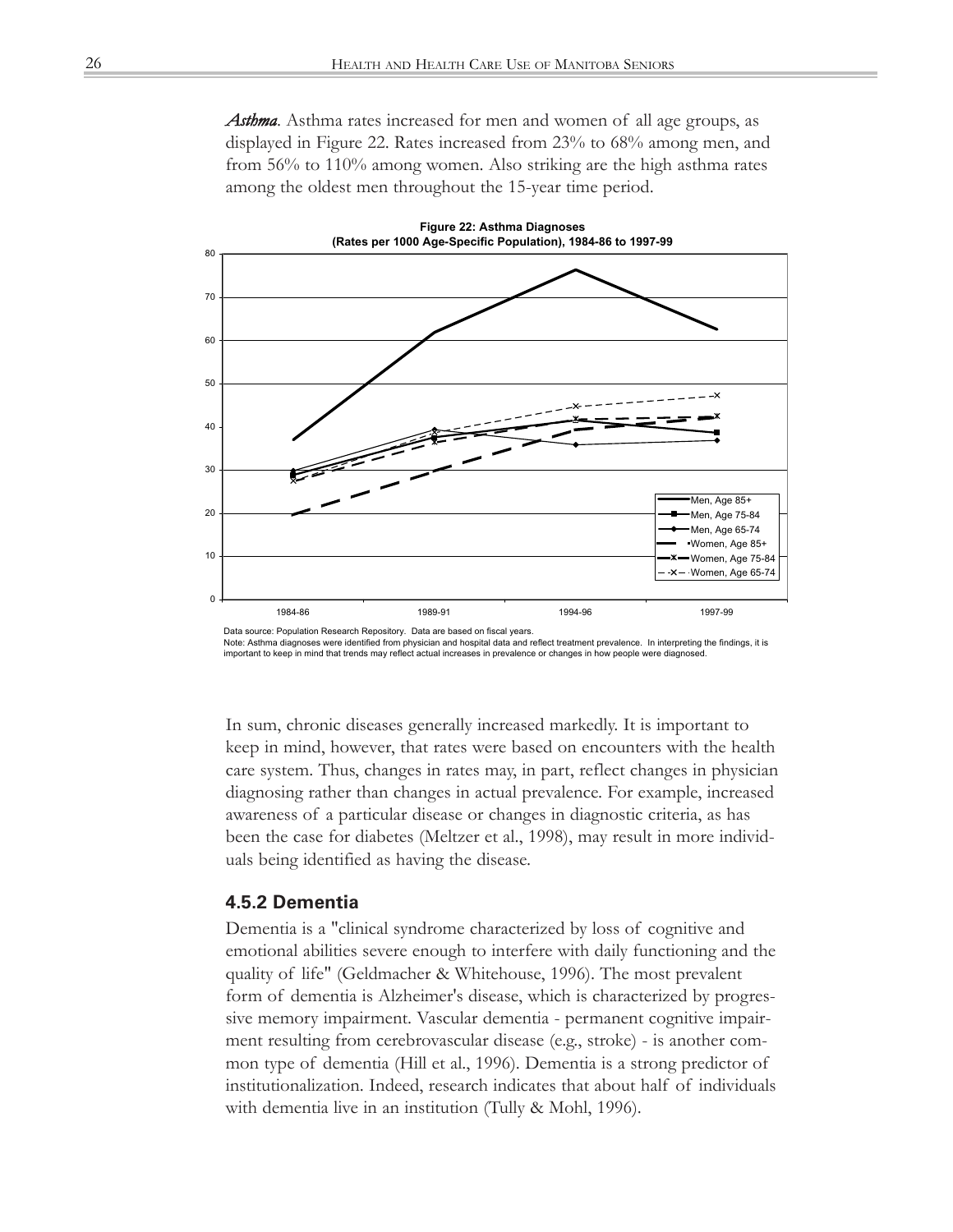Figure 23 shows the proportion of the senior population that had a dementia diagnosis for 1999. Striking is the age effect, with dementia rates being markedly higher for individuals aged 85 or older than their younger counterparts. Moreover, rates were higher among women than men, particularly among the 85+ year old. This age and gender difference is consistent with previous research using the Canadian Study of Health and Aging in which dementia diagnoses were based on clinical assessments (Hill et al., 1996).



**Figure 23: Per cent of Population Age 65+ With Dementia Diagnoses, 1999**

The number of individuals with dementia has been increasing in Canada as the senior population has increased (Hill et al., 1996). It is expected to rise even more as the senior population continues to grow. Our data also show a marked increase in the number of Manitobans diagnosed with dementia between 1985 and 2000. Dementia diagnosis rates have also increased. This indicates that the increases in dementia diagnoses exceeds population growth. In other words, more individuals are being diagnosed with dementia now than was the case 15 years ago. This increase may reflect a rise in dementia prevalence or, alternatively, changes in how physicians diagnose individuals. For example, while signs of memory impairment may have been attributed to normal aging in the past, it may now be recognized as dementia and be diagnosed as such.

Data source: Population Research Repository. Data are based on fiscal years. Note: Dementia diagnoses were identified from physician and hospital data.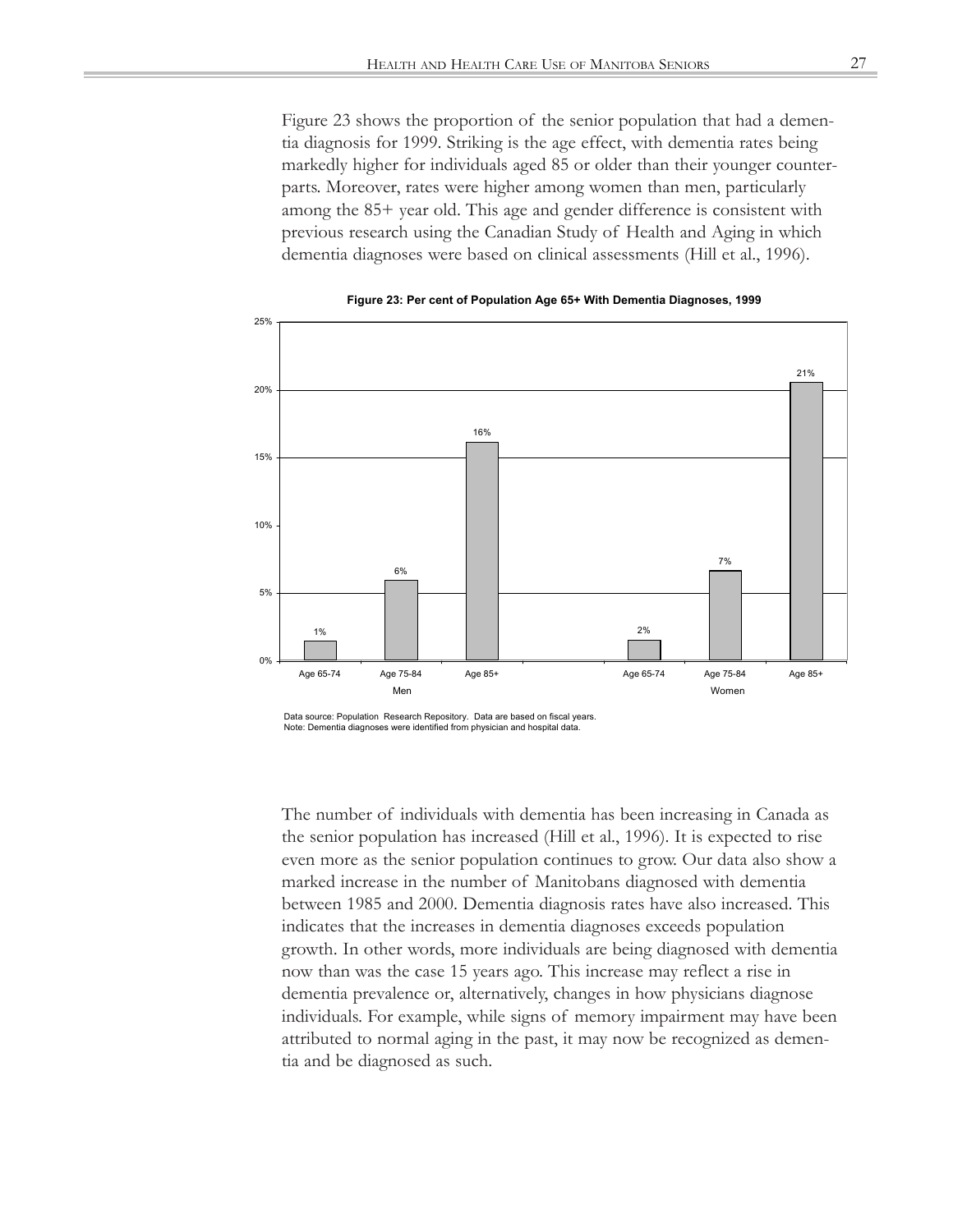Having said that, given that our figures are based on diagnoses, they are likely to underestimate the actual prevalence of dementia. One might expect that milder forms of dementia may not be recognized and may therefore not be picked up with diagnoses. Indeed, our rates are lower than those generated based on the Canadian Study of Health and Aging, a populationbased study on dementia. For instance, while our data show that 205 women aged 85 and over per 1000 population were diagnosed with dementia, the Canadian Study on Health and Aging shows a prevalence of 371 per 1000 women in that age group. Thus, about a third of women (and men) aged 85+ have dementia (Hill et al., 1996).

### **4.6 Self-Rated Health, Functional Impairment, and Disability**

In this section we examine subjective perceptions of health status, functional impairment, and the presence of pain and certain disabilities that may interfere with engaging in everyday activities. Self-rated health is an important variable as it predicts mortality. Individuals who rate their health as poor or fair live less long than people who rate their health as good or excellent (e.g., Mossey & Shapiro, 1982). Functional impairment and disability are related to living independently and, therefore, predict nursing home admission (e.g., Shapiro & Tate, 1988).

Indicators were derived from surveys - the National Population Health Survey and the Aging in Manitoba study (see Appendix A for description of these studies). This section is meant to provide primarily a snapshot at one point in time.

#### **4.6.1 Self-Rated Health**

Figure 24 shows that the majority of seniors thought they were in good to excellent health. This was true for younger (age 65 to 74) and older seniors (age 75+). Among the 65 to 74 year old men, 74% perceived themselves in good to excellent health, compared to 65% of women in that age group. The proportion of seniors who perceived themselves as being in good to excellent health was even higher among the 75+ year olds - 84% among men versus 71% among women.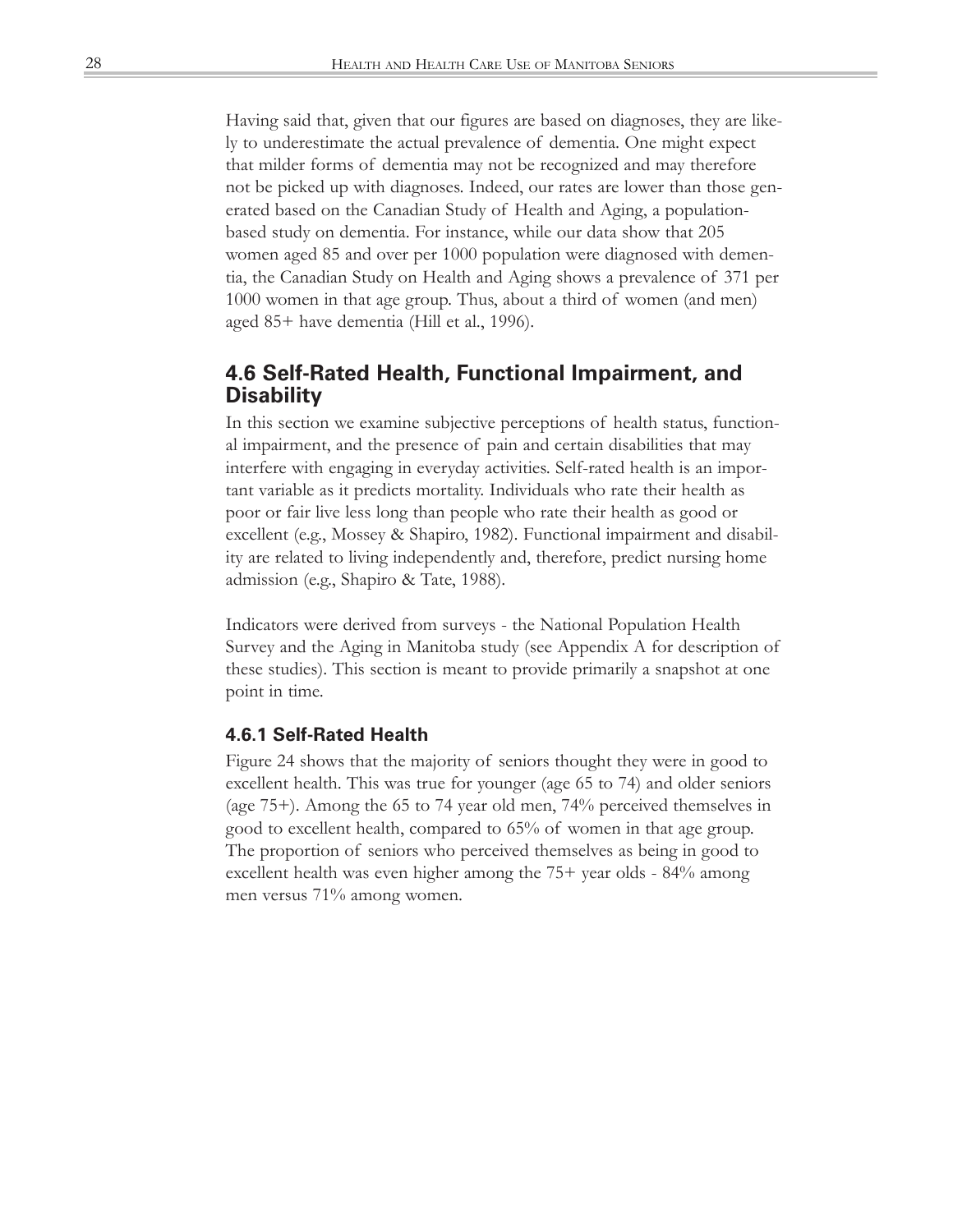

**Figure 24: Per cent of Population Age 65+ Who Reported Being in**

#### **4.6.2 Functional Impairment**

Functional impairment is typically assessed in terms of the ability to engage in everyday activities. Activities are divided into two categories: 1) instrumental activities of daily living (IADLs) which include activities such as doing heavy housework, light housework, laundry, shopping, and preparing a hot meal, and 2) basic activities of daily living (ADLs), which include activities like getting in and out of bed, washing or bathing, eating, and using the toilet.

Table 1 shows the percentage of seniors who reported having difficulties with instrumental and basic activities of daily living in 1983 versus 1996. Note that because the 1996 survey included only 72+ year old individuals, the age range for the 1983 survey was restricted to that age range as well to allow meaningful comparisons.

Note: the question was: In general, would you say your health is: Excellent, Very good, Good, Fair, or Poor?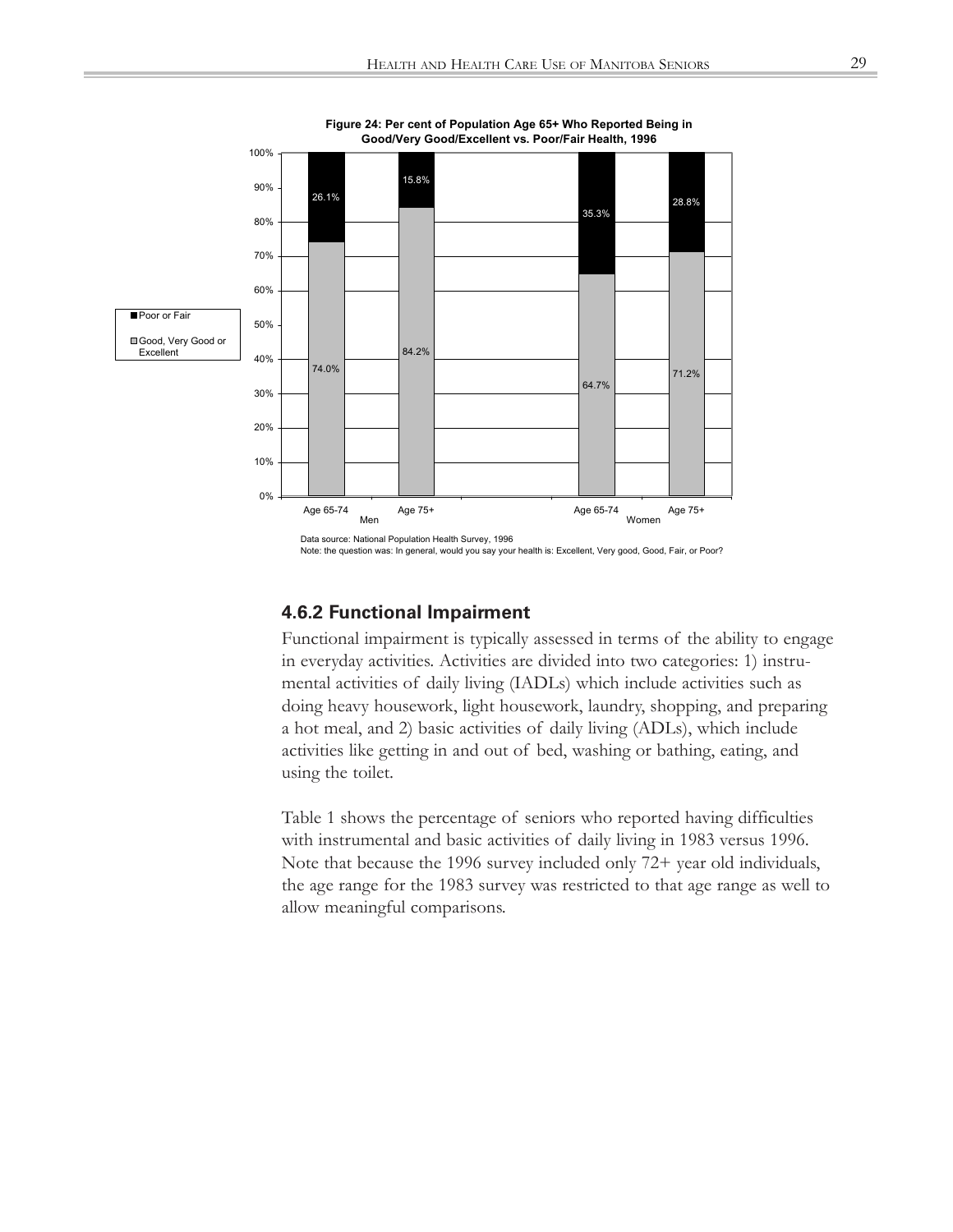#### Table 1: Functional Status, 1983 Versus 1996

|                                                   | Men          |              |      | Women        |              |
|---------------------------------------------------|--------------|--------------|------|--------------|--------------|
|                                                   | Age<br>72-84 | Age<br>$85+$ |      | Age<br>72-84 | Age<br>$85+$ |
|                                                   |              |              |      |              |              |
|                                                   |              |              | 1983 |              |              |
| <b>Instrumental Activities</b><br>of Daily Living |              |              |      |              |              |
| Difficulties with none or 1 task                  | 48.2%        | 13.9%        |      | 21.0%        | 3.7%         |
| Difficulties with 2 to 3 tasks                    | 24.3%        | 23.1%        |      | 47.5%        | 20.3%        |
| Difficulties with 4+ tasks                        | 27.4%        | 63.0%        |      | 31.5%        | 76.1%        |
| Basic Activities of Daily Living                  |              |              |      |              |              |
| No Difficulties                                   | 63.6%        | 34.1%        |      | 58.3%        | 17.4%        |
| Difficulties with some tasks                      | 36.4%        | 65.9%        |      | 41.7%        | 82.6%        |
|                                                   |              |              |      |              |              |
|                                                   |              |              | 1996 |              |              |
| <b>Instrumental Activities</b><br>of Daily Living |              |              |      |              |              |
| Difficulties with none or 1 task                  | 53.8%        | 22.8%        |      | 28.3%        | 5.4%         |
| Difficulties with 2 to 3 tasks                    | 23.8%        | 20.2%        |      | 48.8%        | 24.3%        |
| Difficulties with 4+ tasks                        | 22.4%        | 57.0%        |      | 22.9%        | 70.3%        |
| Basic Activities of Daily Living                  |              |              |      |              |              |
| No Difficulties                                   | 68.6%        | 38.0%        |      | 61.1%        | 18.7%        |
| Difficulties with some tasks                      | 31.4%        | 62.0%        |      | 38.9%        | 81.3%        |

Data source: Aging in Manitoba Study

Note: The youngest participants in the 1996 survey were 72 years old.

To allow meaningful comparison, the age range was therefore restricted to 72+ year olds for the 1983 survey as well.

A strong age gradient is apparent, with the 85+ year old age group experiencing more IADL difficulties than the 72 to 84 year olds. For example, among women, 70% of the 85+ year olds required assistance with four or more IADLs in 1996, compared to 23% among the 72 to 84 year olds. Men had generally fewer IADL difficulties, with only 57% of the 85+ year olds having difficulties with four or more IADLs. Similarly, difficulties with basic activities of daily living increased systematically with age. For instance, while 31% of men aged 72 to 84 had difficulties with some basic activities in 1996, the proportion increased to 62% among their 85+ year old counterparts.

Table 1 also shows that seniors generally had fewer IADL and ADL difficulties in 1996 as compared to 1983. For example, among 85+ year old men, 63% had difficulties with four or more IADL tasks in 1983, compared to 57% in 1996. Among 85+ year old women, 76% reported difficulties with four or more IADL tasks in 1983, compared to 70% in 1996. Similarly,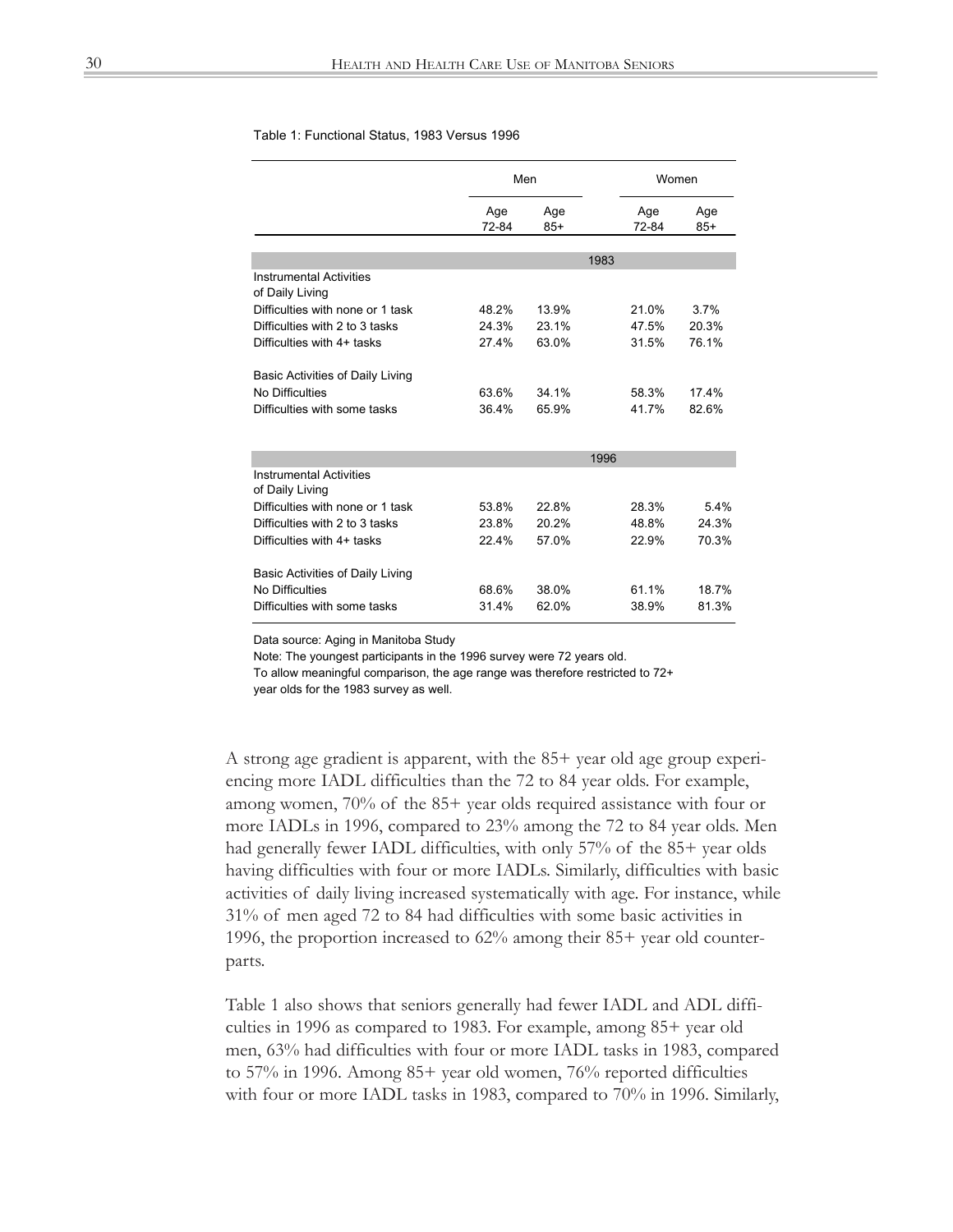the proportion of seniors with difficulties with ADL tasks decreased slightly. For example, 66% of oldest-old men and 83% of oldest-old women had difficulties with some ADL tasks in 1983, compared to 62% versus 81% in 1996.

#### **4.6.3 Pain and Disabilities**

Figure 25 shows the proportion of seniors who reported having: pain severe enough to prevent some or most activities, mobility problems (i.e. they required mechanical support such as a cane, braces, or crutches to walk or were not able to walk at all), hearing problems (uncorrected), and vision problems (uncorrected). All of these factors impede daily activities and can therefore reduce independence.



**Figure 25: Per cent of Population Age 65+ With Pain and Disabilities**

Data source: National Population Health Survey, 1996

Note: Mobility problems include not being able to walk or needing mechanical support; hearing and vision problems include uncorrected problems only.

For all indicators, a large age gap is evident; the percentage of individuals experiencing disabilities was considerably larger among seniors aged 75 or older than those aged 65 to 74. For example, 16% of women aged 75+ experienced pain severe enough to restrict some to most activities, compared to 6% of women aged 65 to 74 years. Similarly, 24% of women aged 75 or older experienced some mobility problems, compared to 8% of younger women.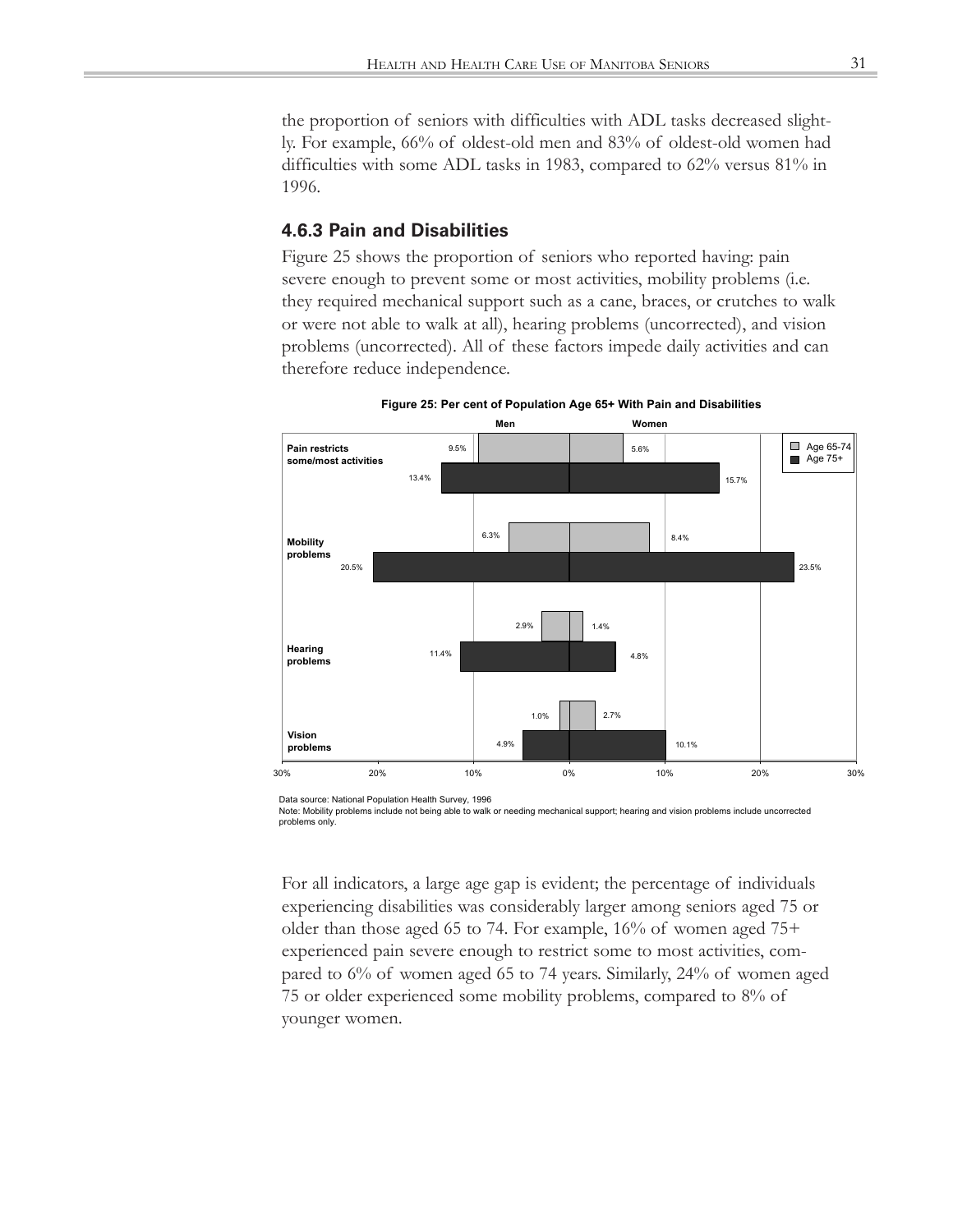# **5.0 HEALTH CARE USE**

## **5.1 Hospital Use**

We examined hospital use in two different ways: Hospital separations - or discharges from hospital (we refer to these as hospitalizations) are an indicator of volume; hospital days, which take both the number of separations and patients' length of stay into account are an indicator of total resource use.

### **5.1.1 Proportion of Seniors Who Were Hospitalized**

Figure 26 shows the percentage of the senior population hospitalized at least once for 1985 versus 1999. In this analysis, individuals were counted only once, even if they had more than one hospitalization. This therefore provides a person-based, rather than separation-based measure and reflects how many people actually used hospitals.



**Figure 26: Per cent of Population Age 65+ Hospitalized 1985 vs. 1999**

Data source: Population Research Repository. Data are based on fiscal years. Note: In this analysis we count people who were hospitalized in 1985 or 1999. People are counted only once, although some of them were admitted more than once in a given year.

The percentage of seniors who were hospitalized decreased from 1985 to 1999 for all age groups. This was particularly the case among individuals aged 85 and over where there was a 14.8% decrease in the number of people being hospitalized. This is likely in part due to changes in hospital use and the increased emphasis on outpatient surgery, as described in a subsequent section on trends in hospital use (section 5.1.4). Given that the popu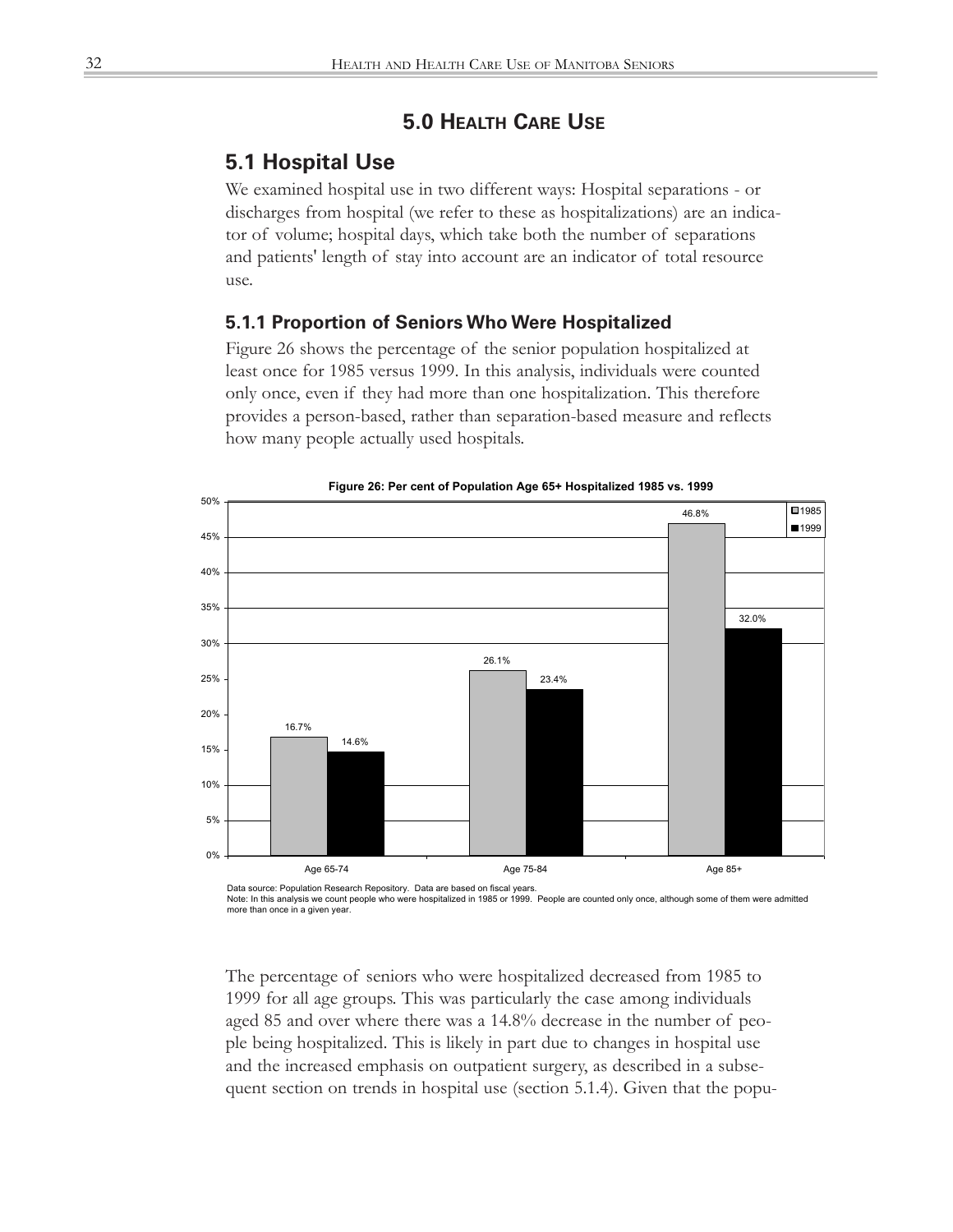lation aged 85+ increased over this time period substantially, the actual number of individuals hospitalized not surprisingly also increased. However, the actual number of individuals hospitalized rose by only 6% - far below the 59% population increase in that 85+ year old age group.

Also noteworthy is that the percent hospitalized clearly increased with age for example, 15% of seniors aged 65 to 74 were hospitalized in 1999, compared to 32% of seniors aged 85 or older.

### **5.1.2 Hospital Separations, Days, and Inpatient Cost**

Figure 27 shows the percentage of all hospitalizations (separations), as well as hospital days consumed by seniors in 19997. In addition to providing percentages for all inpatients, findings are presented for medical inpatients essentially all non-surgical inpatients - and surgical patients. Seniors (aged 65 or over) constituted 40% of all medical separations, 36% of all surgical separations, and 38% of all inpatient separations (i.e., medical and surgical combined). This far exceeds the percentage of 65+ year olds in the general population, which was at 13.5% in 1999. In other words, the risk of being hospitalized is far greater for seniors than younger adults or children.





Data source: Population Research Repository. Data are based on fiscal years.

The contribution of seniors to hospital days is even greater, with patients aged 65+ consuming 66% of medical and 64% of surgical days (64% of all hospital days). Seniors consume a majority of hospital days because they

<sup>7</sup> Findings are virtually identical for earlier years.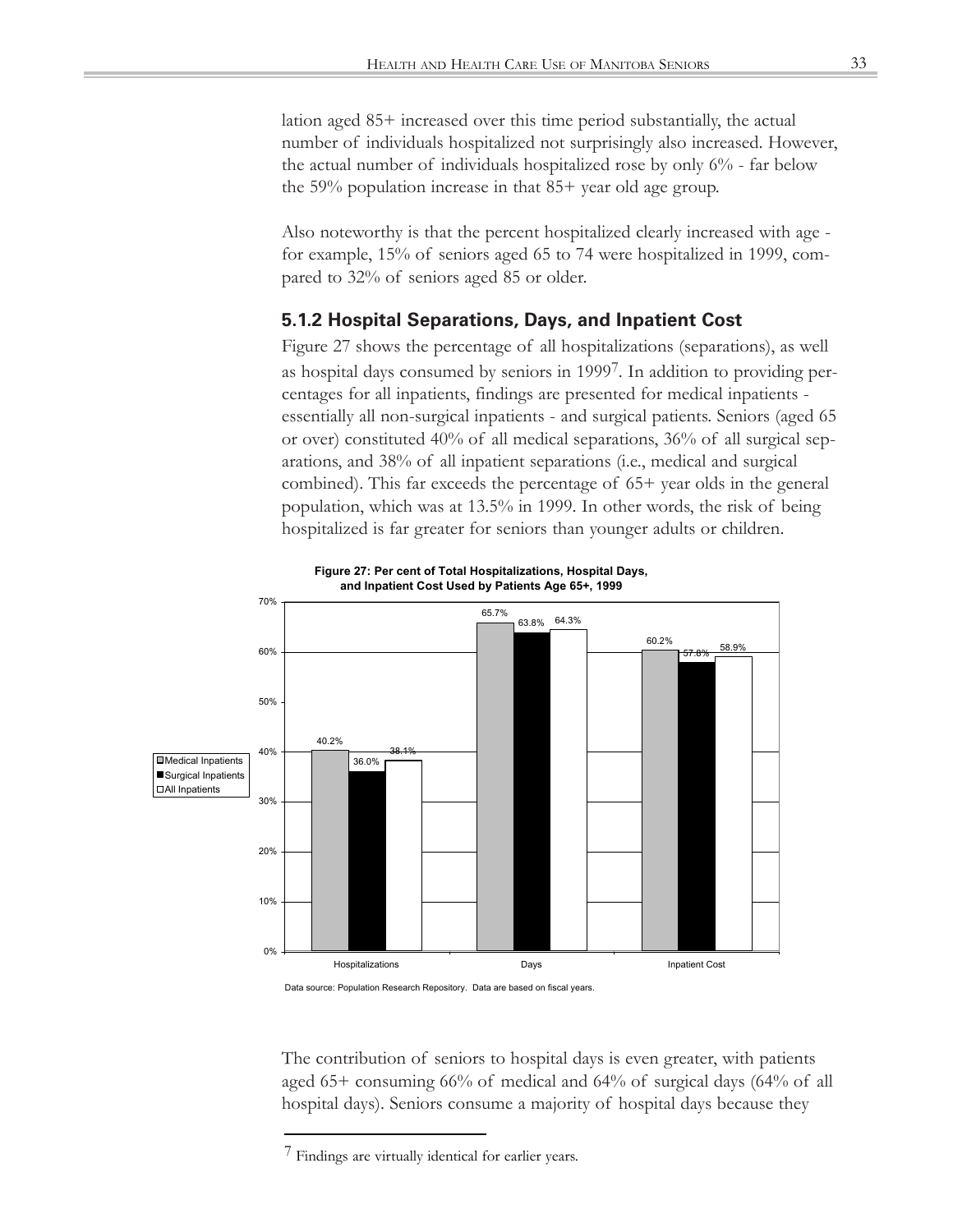have considerably longer lengths of stay than younger individuals - this is the case for both medical and surgical patients. In 1999, the average length of stay for patients younger than 65 years of age was six days, compared to 17 days for patients aged 65 or over.

Given that inpatient cost is driven to a large extent by average length of hospital stay, seniors also contributed nearly two-thirds to the overall inpatient cost: 60% of the cost for medical inpatients, 58% of the cost for surgical inpatients, and 59% of the cost for all inpatients involved seniors in 1999.

#### **5.1.3 A Minority of Seniors Use Most Hospital Days**

Although seniors consumed two thirds of total hospital days - and almost two-thirds of total inpatient costs - it is important to highlight that a very small proportion of seniors used most of these days. Table 2 shows what percentage of the senior population used what percentage of total hospital days consumed by seniors. We present findings in terms of percentiles, which means that percentages add to 100%. For example, the 95th percentile represents the upper 5% of seniors.

|                                              | 1985                 |               |  |  |
|----------------------------------------------|----------------------|---------------|--|--|
| <b>Senior Population</b>                     | <b>Hospital Days</b> | % of All Days |  |  |
| (Percentiles)                                |                      |               |  |  |
| 1 <sup>st</sup> -77 <sup>th</sup> percentile | 0                    | 0%            |  |  |
| 78-89 <sup>th</sup> percentile               | 109,826              | 11.0%         |  |  |
| 90-94 <sup>th</sup> percentile               | 157,096              | 15.8%         |  |  |
| 95 <sup>th</sup> percentile or higher        | 728,121              | 73.2%         |  |  |
| Total                                        | 995,043              | 100.0%        |  |  |
|                                              | 1998                 |               |  |  |
| <b>Senior Population</b>                     | <b>Hospital Days</b> | % of All Days |  |  |
| (Percentiles)                                |                      |               |  |  |
| $1st$ -80 <sup>th</sup> percentile           | $\Omega$             | 0%            |  |  |
| 80-89 <sup>th</sup> percentile               | 71,154               | 7.8%          |  |  |
| 90-94 <sup>th</sup> percentile               | 132,089              | 14.5%         |  |  |
| 95 <sup>th</sup> percentile or higher        | 706,746              | 77.7%         |  |  |
| Total                                        | 909,989              | 100.0%        |  |  |

Table 2: Five Per cent of Seniors Use the Majority of Seniors' Hospital Days

#### Data source: Population Research Repository. Data are based on fiscal years.

In 1985, 77% of seniors were never hospitalized. They therefore did not contribute any hospital days, as shown in column two of Table 2. Eleven per cent of seniors (78th to 89th percentile) used 109,826 days, which constituted 11% of all of seniors' hospital days. The next 5% of the senior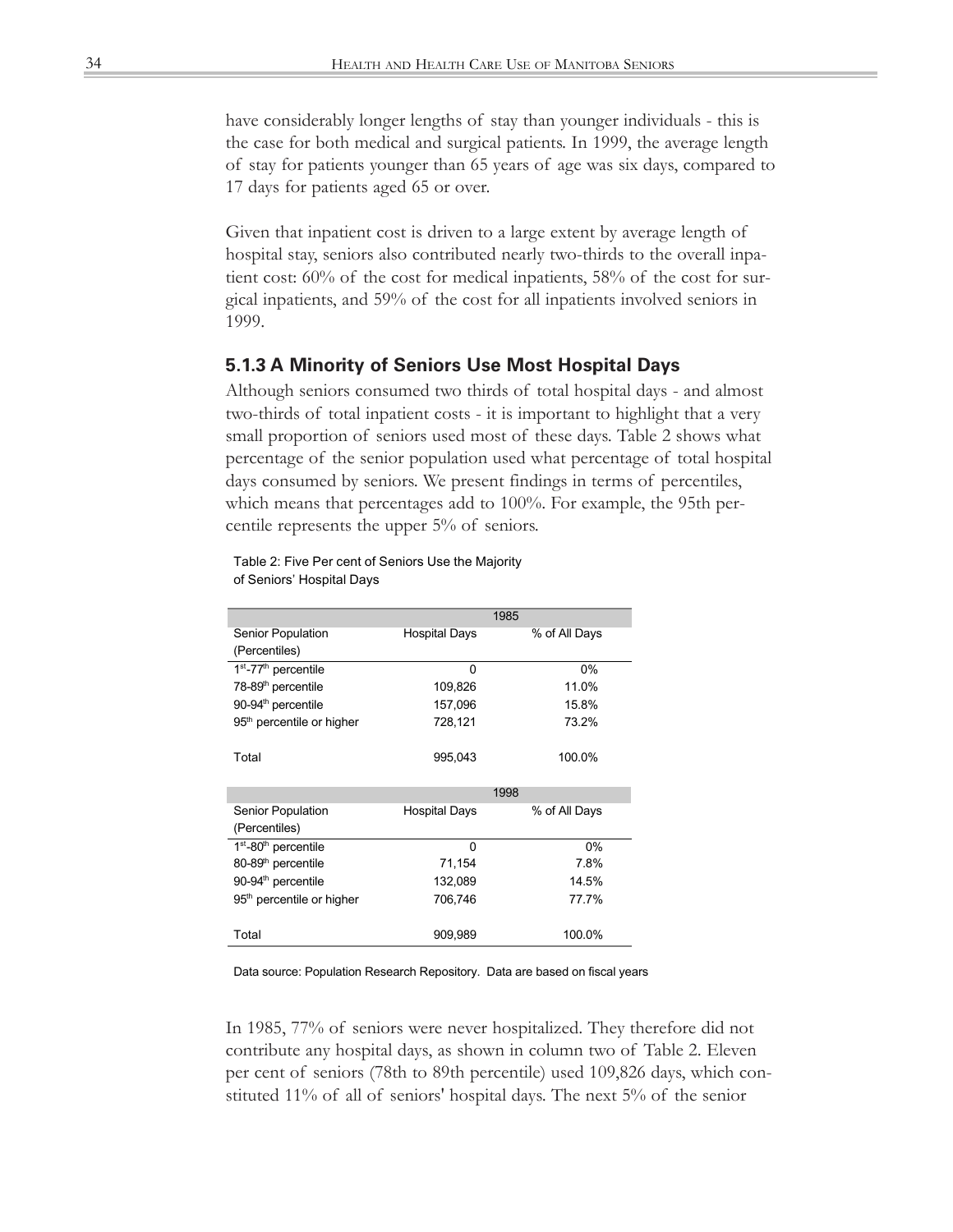population used 16% of hospital days and, finally, the remaining 5% of the senior population used 73% of all of seniors' hospital days. These seniors used almost three quarters of all days because they had very long lengths of stay - 108 days on average.

The pattern was if anything even stronger in 1998, with 5% of the senior population using 78% of all of seniors' hospital days. Again, the lengths of stay of these 5% of seniors were very long - 91 days on average - although the average length of stay was shorter than in 1985.

#### **5.1.4 Trends in Hospital Use Over Time**

Over the past ten years, major changes have occurred in the way hospitals are used (Brownell et al., 1999). The average length of stay of inpatients, and consequently, the overall hospital days consumed have decreased substantially. At the same time, there has been a major shift from inpatient to outpatient surgery. The net result of these changes has been that, although inpatient separations have decreased, the total number of hospital separations has actually increased. Trends are presented here for both inpatient days and outpatient surgery to reflect these changes.

Figure 28 shows the decrease in rates of inpatient days for seniors over the past 15 years. There were significant decreases for all age groups and both genders. Rates of hospital days decreased by 35% to 40% among men, and by 33% to 47% among women. The largest decrease in days occurred among 85+ year old women.



Data source: Population Research Repository. Data are based on fiscal years.

Note: Inpatient days are based both on the number of hospitalizations and patients' length of stay. It is therefore an indicator of overall hospital use.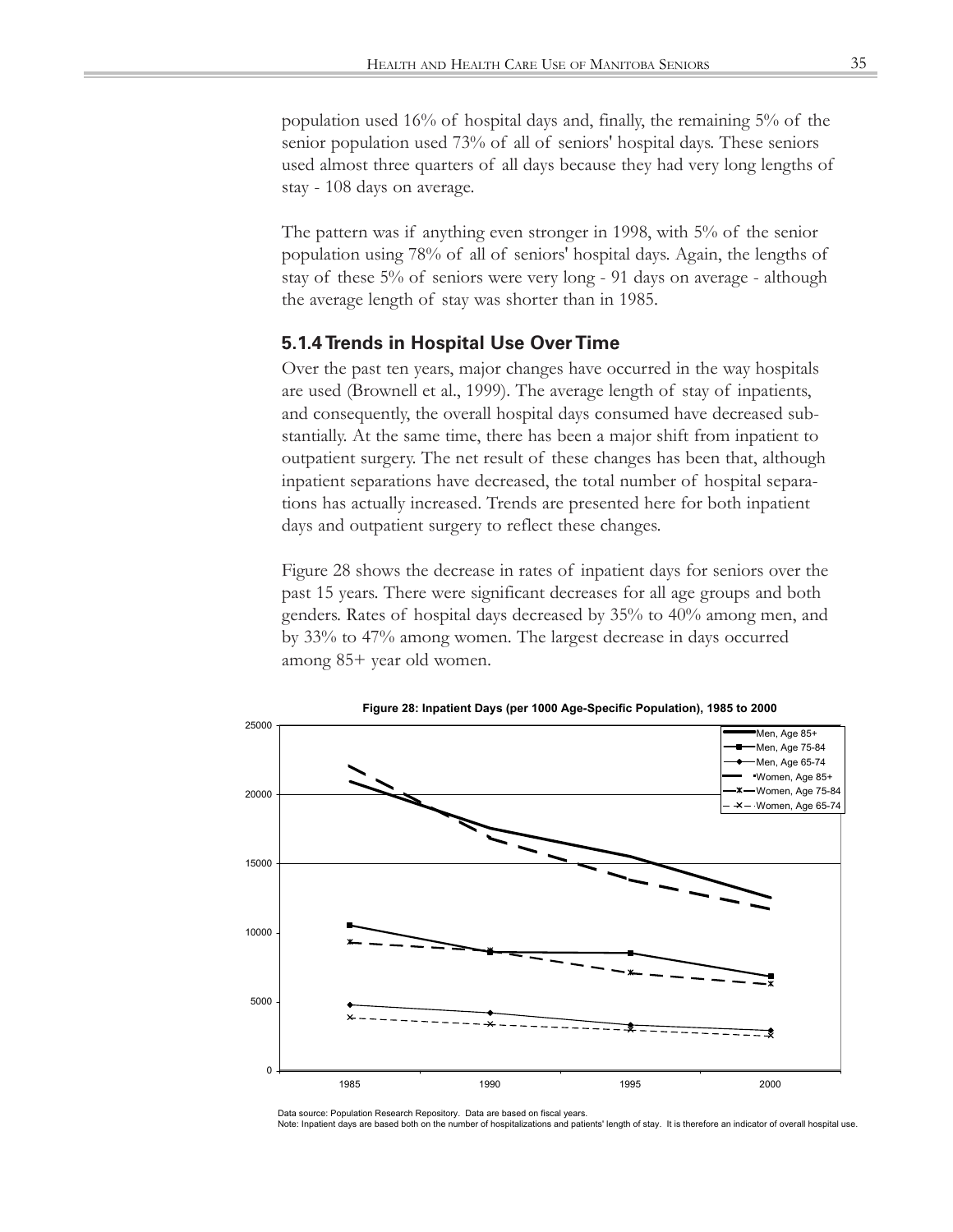Concurrent with the decrease in days and inpatient separations (data not shown), we see a dramatic increase in outpatient surgery among seniors of all ages and both genders (see Figure 29). Rates of outpatient surgery more than tripled for all age groups and both genders. These dramatic increases among seniors parallel those for individuals below 65 years of age.



**Figure 29: Outpatient Surgery Rates (per 1000 Age-Specific Population), 1985 to 1999**

Data source: Population Research Repository. Data are based on fiscal years.

Most of the outpatient surgery involved individuals below the age of 65. In 1985, seniors used 16% of all outpatient surgery; by 1999 they used 27% of outpatient surgery. The increase in the number of outpatient procedures involving seniors aged 85 and over was particularly large. While there were 324 outpatient surgeries conducted for individuals 85+ year old in 1985, by 1999 there were 1858 (a 473% increase). This increase far exceeds the 59% population growth in that age group. The rise in outpatient surgery among the oldest-old was primarily due to a dramatic increase in cataract surgery over the 14-year time period.

#### **5.1.5 Specific Surgical Procedures**

Certain specific surgical procedures are of interest because they are quite common and are frequently in the public eye. We examined three surgical procedures: total knee replacements, total hip replacements, and coronary artery bypass surgery. The majority of the three surgical procedures involved seniors. In 1999, 73% of all knee replacements, 70% of all hip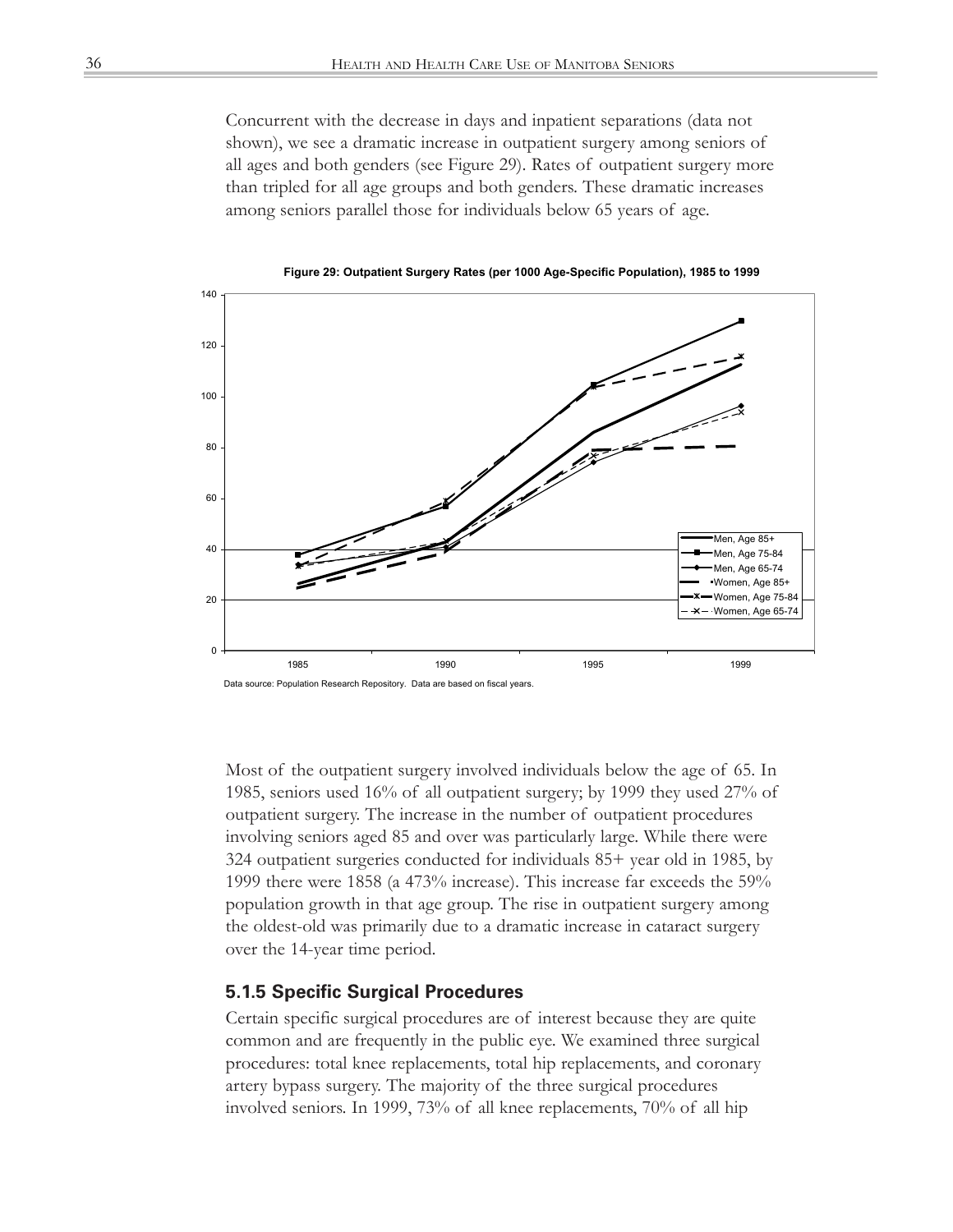replacements, and 56% of bypass surgeries were performed on seniors. Research conducted in the United States shows that hip replacement and bypass surgery rates vary considerably across geographic regions (even when taking population differences into account), suggesting that there are no uniformly agreed-upon criteria by which these procedures are performed (Wennberg, 2001).

Figure 30 shows age-sex standardized rates for Manitobans aged 65 or over from 1990 to 1999. Rates increased considerably for all three procedures over this time period. Rates for knee replacements were four times as high in 1999 as they were in 1990, hip replacements increased by 95% and bypass surgery increased by 72%. It is important to note here that by agestandardizing rates, we essentially eliminate the effects of population aging. Thus, increased rates are not due to the fact that there are more older seniors in 1999 than there were in 1990 - particularly more seniors aged 85 and over - but rather they indicate that a greater proportion of seniors was undergoing these procedures.



**Figure 30: Select Surgical Procedures for Age 65+ (Age-Sex Adjusted Rates per 1000 Population), 1990 to 1999**

# **5.2 Physician Use**

Visits to physicians, particularly to general or family physicians, often represent an entry point for people into the health care system. In this report we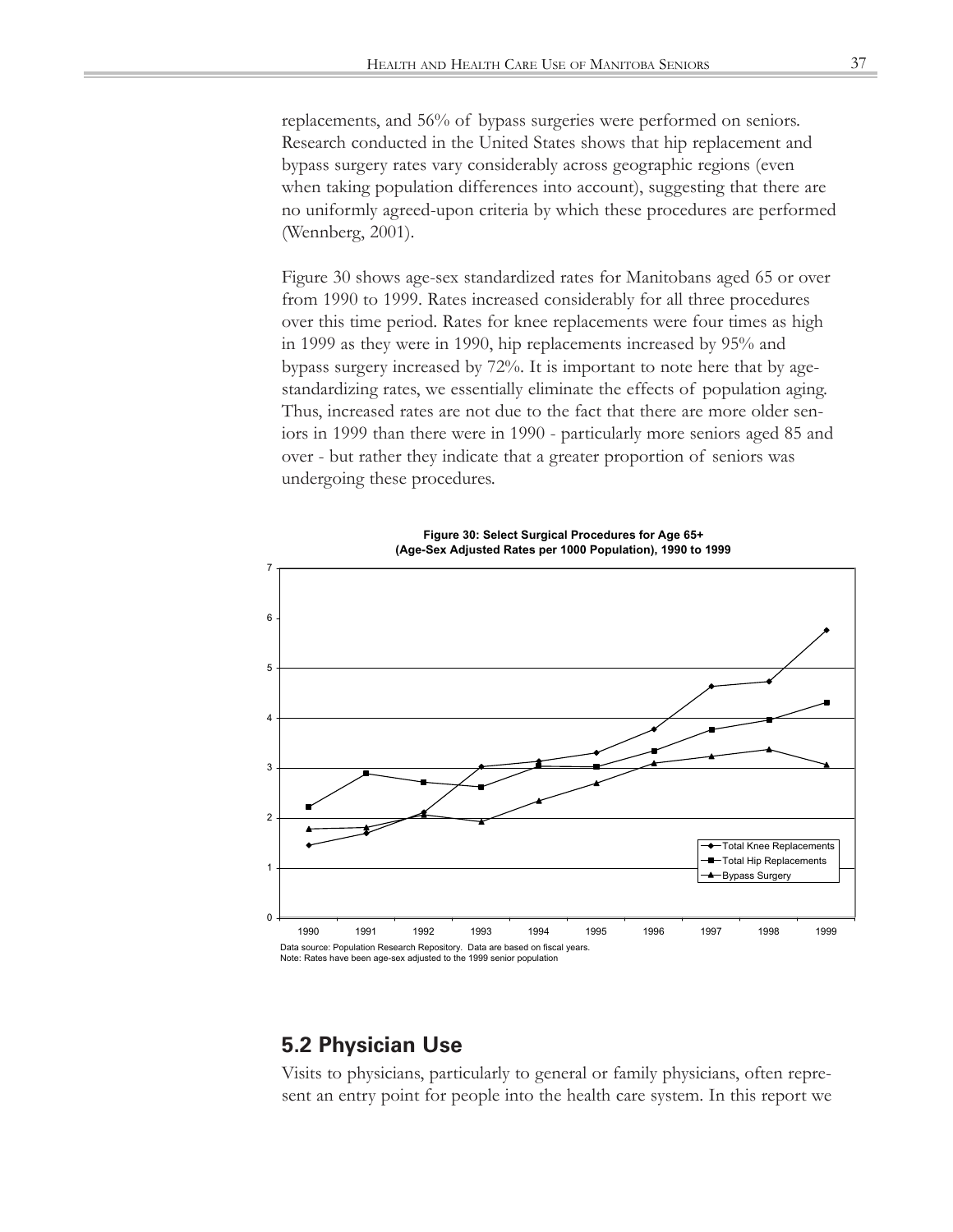examine ambulatory physician visits - essentially all visits that occurred outside hospitals - to general or family physicians versus specialists.

Figure 31 shows the percentage of all ambulatory physician visits that were made by seniors. In 1985, for example, 22% of all ambulatory visits to general or family physicians were made by seniors (10% by young-old, 8% by middle-old, and 4% by the oldest-old seniors). The percentage increased slightly by 1999, with seniors making 25% of all visits to general or family physicians. The percentages were similar for visits to specialists (19% vs. 23%) and, again, there was a slight increase over time in the proportion of visits that were made by seniors. To put these proportions into context, in 1999, seniors constituted 13.5% of the entire population. Thus, they made more physician visits than younger individuals, although the difference is clearly not as dramatic as for hospital use where seniors contributed 38% of all hospitalizations and 64% of all hospital days.



Data source: Population Research Repository. Data are based on fiscal years.

### **5.2.1 Trends in Physician Visits Over Time**

Figure 32 shows ambulatory visit rates to general or family physicians versus specialists from 1985 to 1999. Visit rates to general or family physicians increased significantly among individuals aged 65 to 74 (by 22%) and 75 to 84 (by 7%). For example, visit rates increased from 4594 per 1000 youngold seniors in 1985 (or about 4.6 per person) to 5593 per 1000 in 1999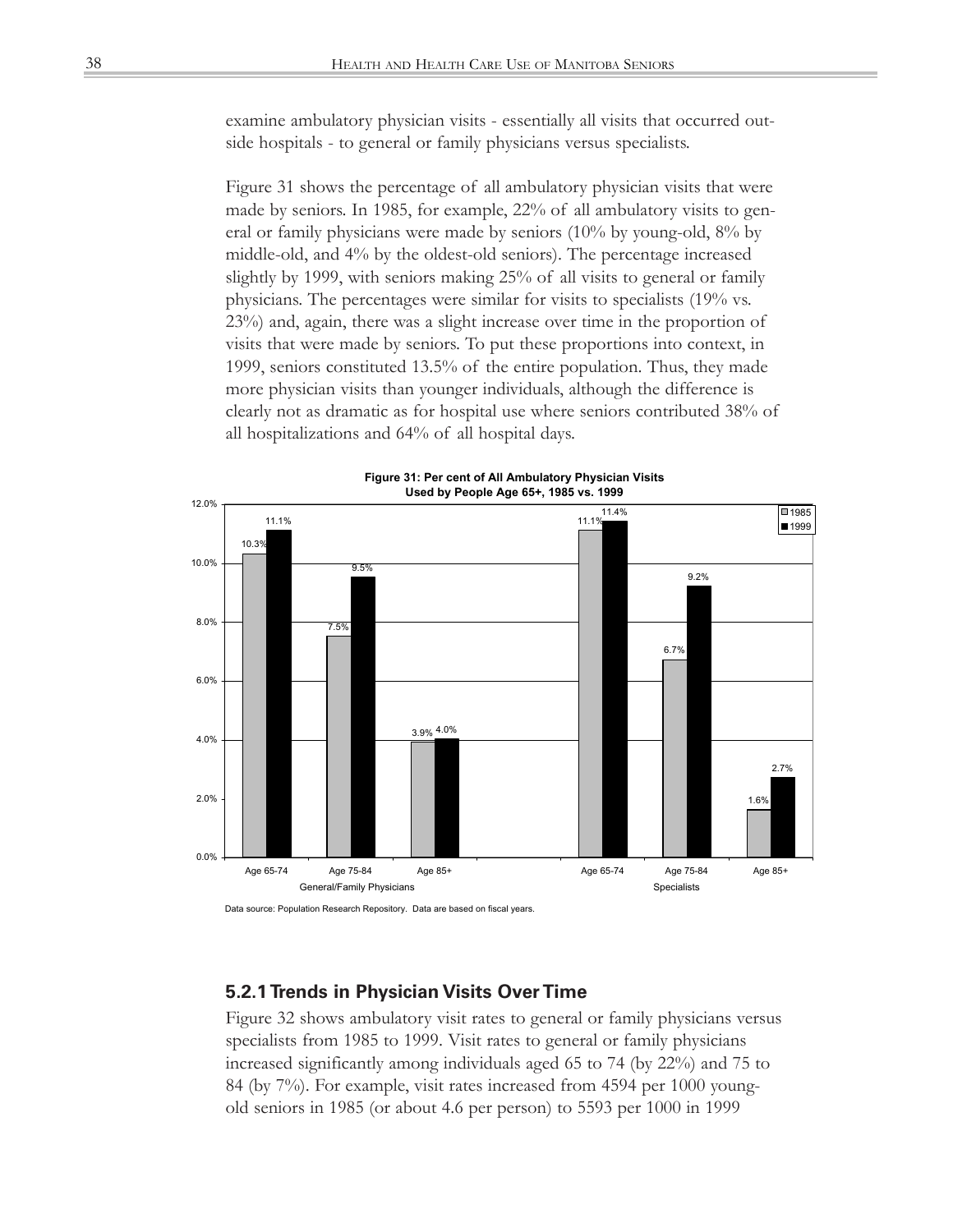(about 5.6 visits per person). They decreased, however, among seniors aged 85 and over (by 26%) - from about 10 visits per person to about seven visits per person.



**Figure 32: Ambulatory Physician Visits to General/Family Physicians and Specialists (per 1000 Age-Specific Population), 1985 to 1999**

Visit rates to specialists decreased significantly for all age groups (by 5% to 9%), although the decrease amounted to less than one visit per person and visit rates to specialists were quite low to begin with. For example, the rate of specialist visits was 2088 per 1000 young-old seniors in 1985 (about two visits per person), compared to 1981 in the year 1999 (just under two visits per person). Visit rates were even lower among individuals aged 85+ and decreased from 1556 per 1000 population in 1985 (about 1.5 visits per per-

son) to 1410 per 1000 population in 1999 (about 1.4 visits per person).

It should be noted here that Figure 32 shows rates per 1000 population and not average number of visits per person who had a visit (that is users). Although most seniors made at least one physician visit per year, a small proportion did not. In 1985, 86% of seniors aged 65 to 74, 90% of individuals aged 75 to 84, and 88% of seniors aged 85 and over made at least one physician visit. By 1998, the percentages increased to above 90% for all age groups (91%, 94%, 93% for people aged 65 to 74, 75 to 84, and 85+, respectively).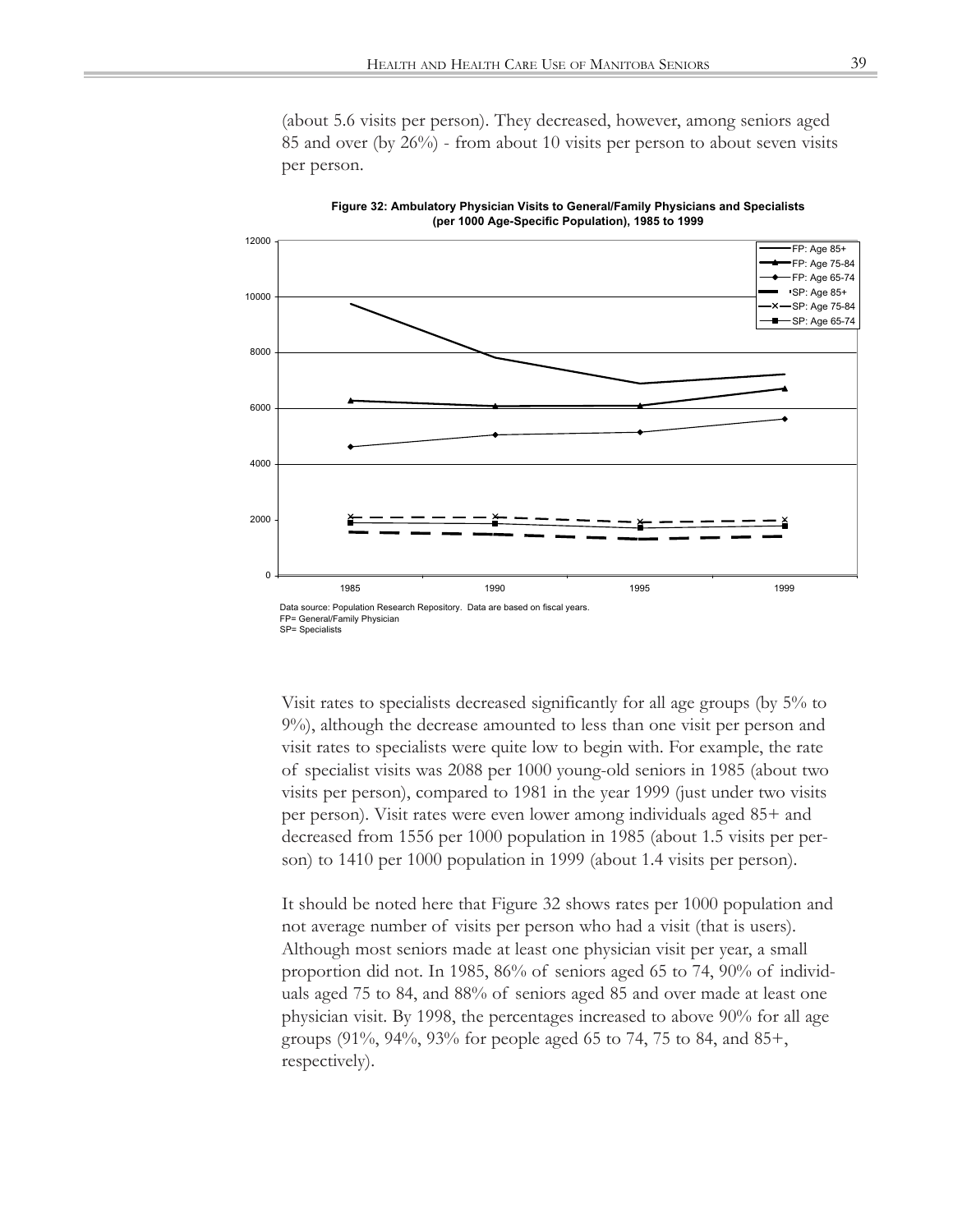The median number of visits (the median is the mid-point) among users ranged from six to eight across the three age groups in 1985 and 1998. For instance, in 1998, the median number of visits for people aged 85+ was eight, which means that 50% of 85+ year old individuals had less than eight visits and 50% had eight or more visits.

### **5.3 Home Care Use**

The Manitoba Home Care Program provides services to individuals living in the community. It has a two-fold mandate: 1) to provide home care services to persons assessed as having inadequate informal resources to return home from hospital or to remain at home in the community; and 2) to assess and place individuals in long-term care facilities if and when home care services cannot maintain them at home safely and economically and to provide them with home care services until they are placed.

A previous report by the Manitoba Centre for Health Policy provided a comprehensive look at home care use in Manitoba (Roos et al., 2001). The report shows that between 1990 and 1997, Manitoba experienced a 34% growth in the number of home care clients and a 119% increase in home care expenditures. A number of reasons likely account for this growth, including a 24% decrease in hospital beds, a 7% reduction in the ratio of Personal Care Home beds to the population aged 75 or older, and a 20% increase in the number of persons aged 75 or older who are the predominant users of home care.

#### **5.3.1 Trends in Home Care Use Over Time**

Given the recent report by the Manitoba Centre for Health Policy on home care (Roos et al., 2001), we focus here only on trends for two indicators: the rate of new home care clients in each year and the number of days open to home care. Days open to home care are based both on the number of people that receive home care and the length of time they received home care. This measure therefore provides an overall indicator of home care use.

Rates of new home care clients remained constant from 1995 to 1999 for seniors of all ages. However, Figure 33 shows that days open to home care increased steadily over the five years for all age groups from 1995 to 1999 (by 27% for seniors aged 65 to 74, 24% for individuals aged 75 to 84, and by 17% for the 85+ year olds). This reflects an increase in the length of time people were using home care.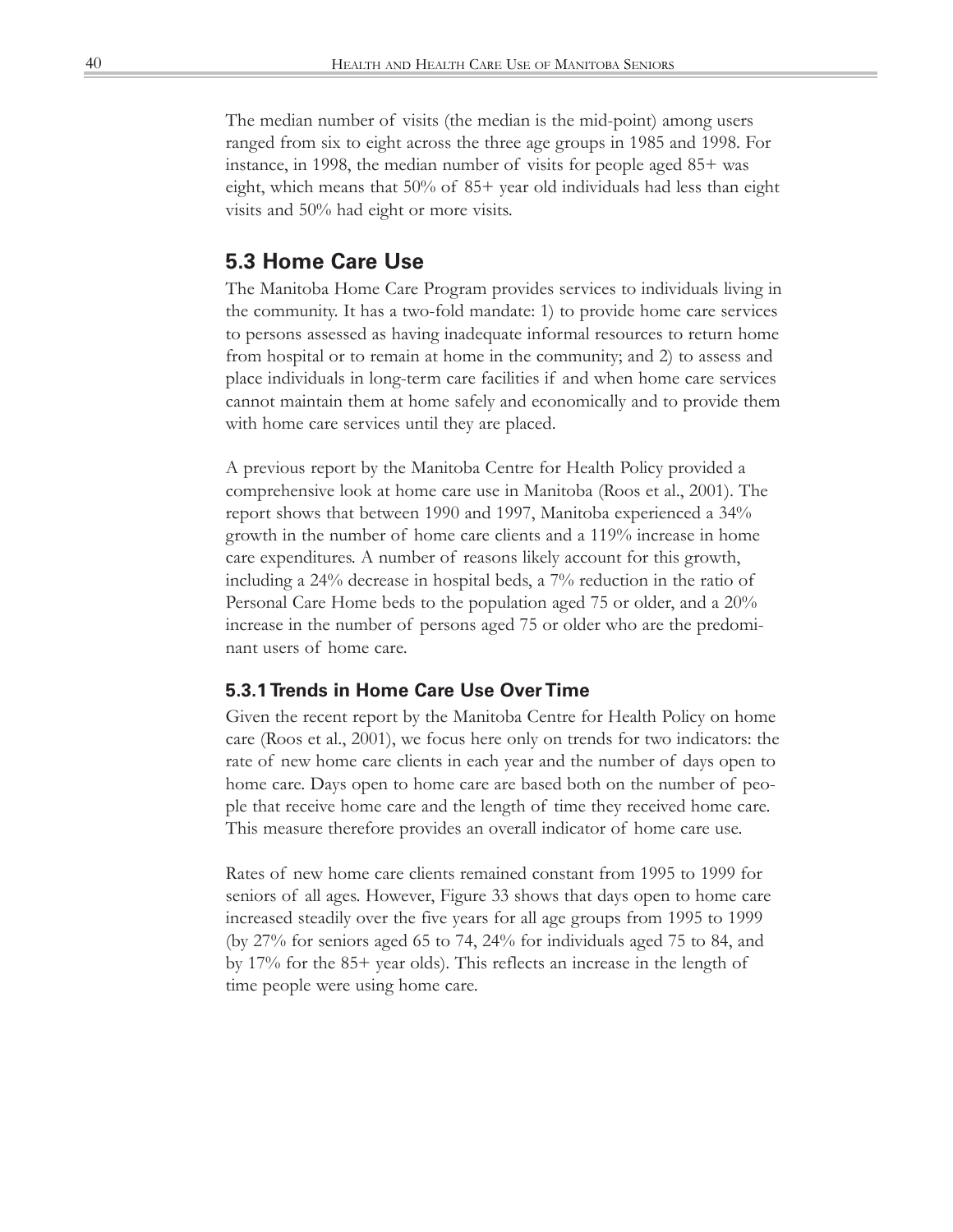

**Figure 33: Number of Days Open to Home Care (per 1000 Age-Specific Population), 1995 to 1999**

Data source: Population Research Repository. Data are based on fiscal years.

### **5.4 Personal Care Home Use**

Personal care homes (PCHs) - or nursing homes - represent a care option for individuals who can no longer be safely cared for at home. Admission to PCHs occurs on the basis of a standardized assessment and can occur from a hospital or the community.

PCHs are, not surprisingly, predominantly used by seniors. Figure 34 shows that 96% to 97% of PCH admissions involved seniors. In 1999, 9% of admissions were for individuals aged 65 to 74, 39% for people aged 75 to 84, and 49% involved 85+ year old persons. The remainder - 3% - were younger than 65 years old. While the proportion of seniors admitted to PCHs has not changed over time, clearly evident is a shift in the age at which people are admitted to PCHs. While 39% of admissions involved individuals aged 85+ in 1985, the proportion increased to 49% by 1999. The proportion of people aged 75 to 84 who were admitted correspondingly decreased. Thus, age at admission increased steadily between 1985 and 1999. The mean age at admission increased from 81.3 in 1985 to 83.1 in 1999.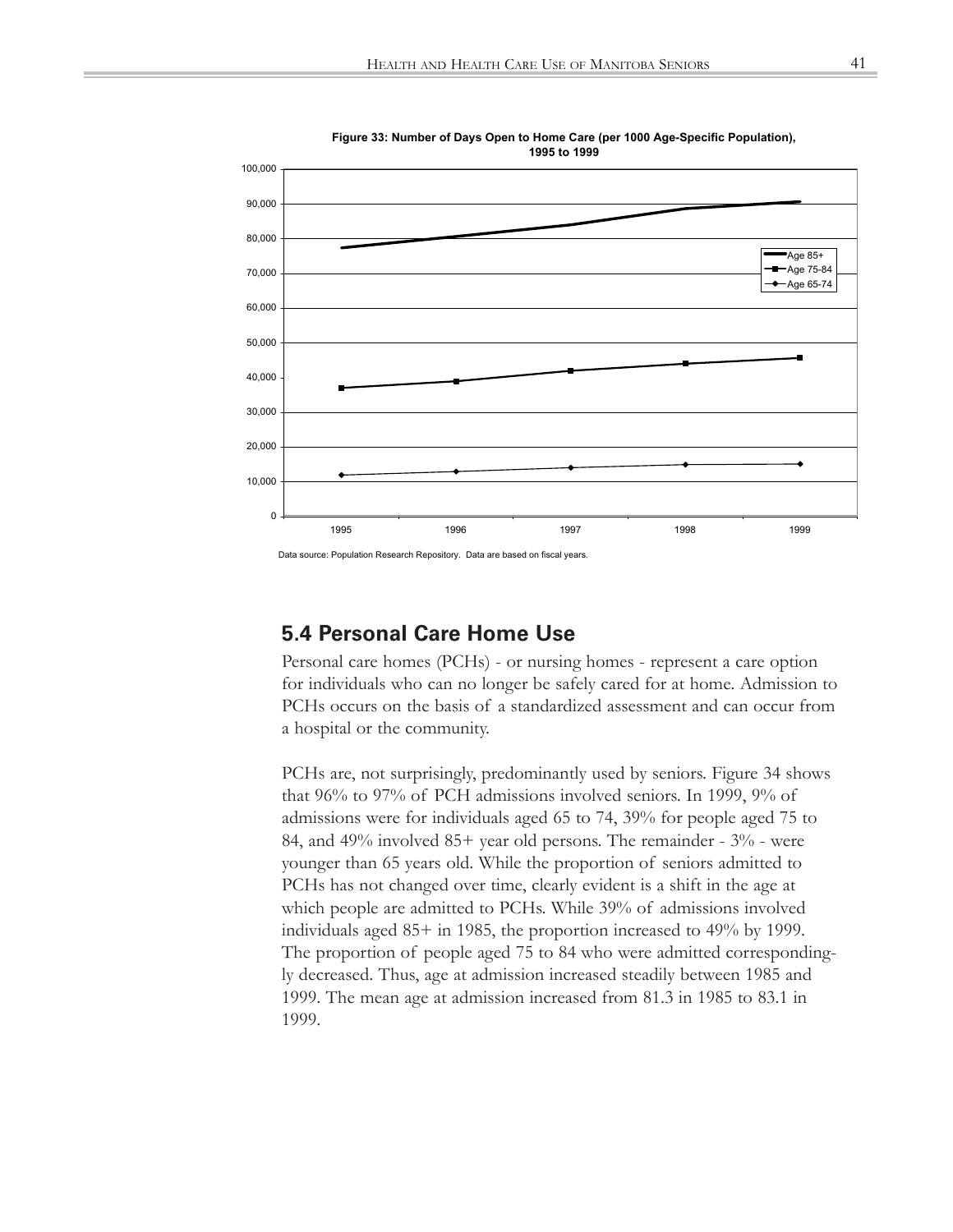

**Figure 34: Per cent of PCH Admissions by Age, 1985 to 1999**

#### **5.4.1 Changes in Personal Care Home Use Over Time**

We examined four indicators of PCH use: admission rates, average length of stay in PCH, number of PCH residents per 1000 population, and PCH days per 1000 population. PCH admissions tell us how many people were newly admitted to PCHs in a given year. Average length of stay is a measure of how many days individuals, on average, stayed in PCHs. We report here median lengths of stay, that is, the mid-point, which means that 50% of residents had lengths of stay below the median and 50% had lengths of stay above or at the median. Rates of PCH residents indicate how many people were in PCHs during a given year. It should be noted that individuals can be counted as a PCH resident in several years. PCH days (per 1000 population) are a measure of overall PCH use as they are based on both the number of PCH residents and length of stay.

Figure 35 shows that rates of PCH admissions did not change significantly from 1985 to 1999. Clearly evident in the figure is that admission rates were markedly higher among seniors aged 85 and over, relative to younger seniors. It should be noted here that although rates did not change over time, the actual number of admissions increased substantially - not surprisingly given the aging population. While 1346 people (of all ages) were admitted to PCHs, in 1985, 1774 were admitted in 1999 (a 32% increase). The increase in the number of people aged 85 or above was particularly large: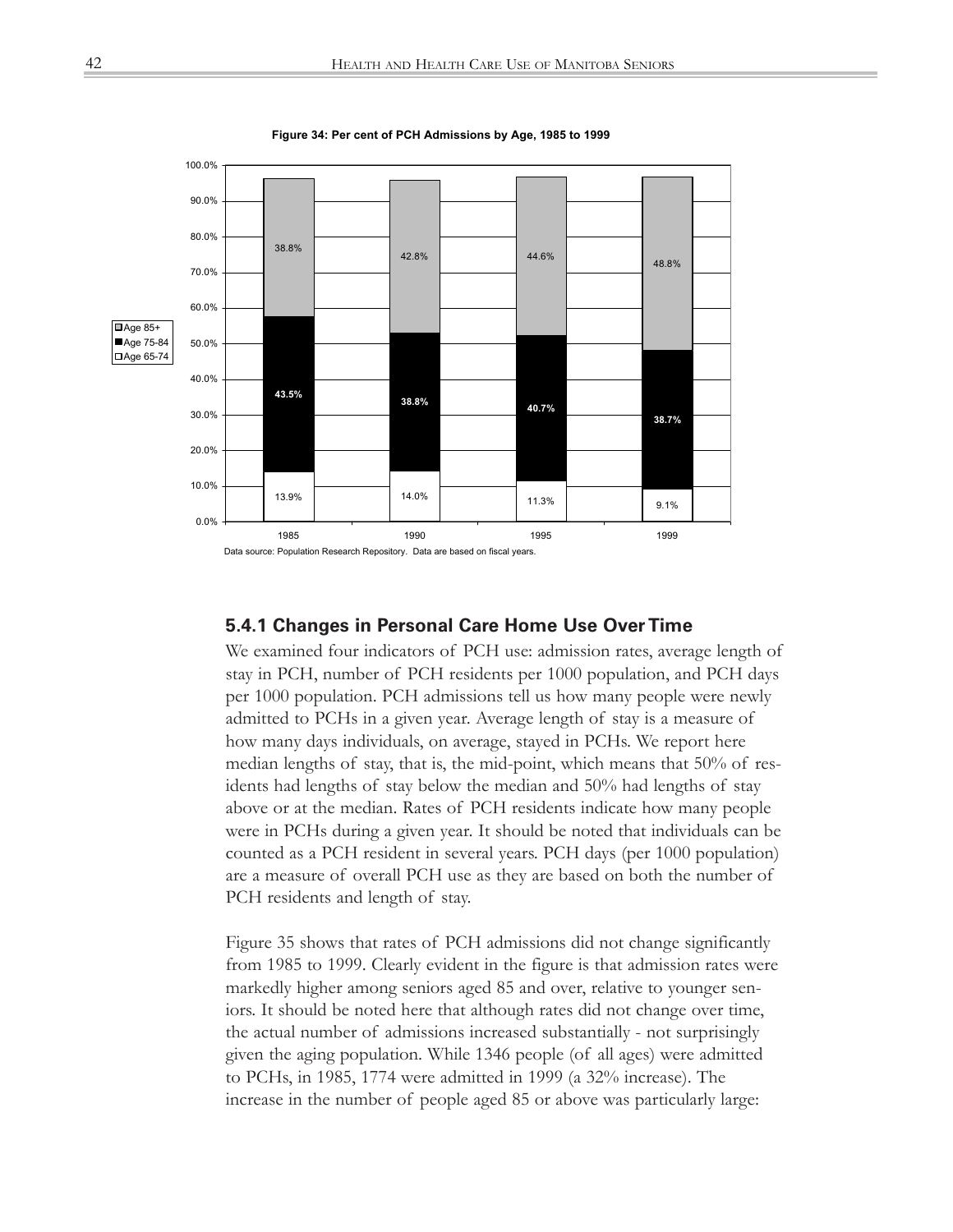543 in 1985 versus 895 in 1999 (a 65% increase). This corresponds quite closely to the 59% increase in the population aged 85+.



**Figure 35: PCH Admission Rates (per 1000 Age-Specific Population), 1985 to 1999**

Figure 36 shows that lengths of stay decreased for all age groups. We present length of stay up to 1997 only, given that it can be determined only at discharge and the data for more recent years are therefore incomplete. Median lengths of stay decreased quite substantially between 1985 and 1997. For example, the median length of stay for individuals aged 65 to 74 was 1555 days (over four years) in 1985, but dropped to 940 days (about two and a half years) by 1997. Also, as can be seen in Figure 36, median lengths of stay were, not surprisingly, consistently shorter for older seniors.

Figure 37 shows that rates of PCH residents decreased significantly for the older age groups (75 to 84 and 85+), but not for seniors aged 65 to 74. This is consistent with the above finding that lengths of stay have decreased over the years. In other words, although the proportion of people admitted to PCHs stayed the same over the years, those admitted stayed for shorter periods of time and, therefore, the proportion of seniors in PCHs decreased. Another way of putting this is that the turnover in PCHs has increased. This is related to the age at admission which, as we saw earlier, has risen.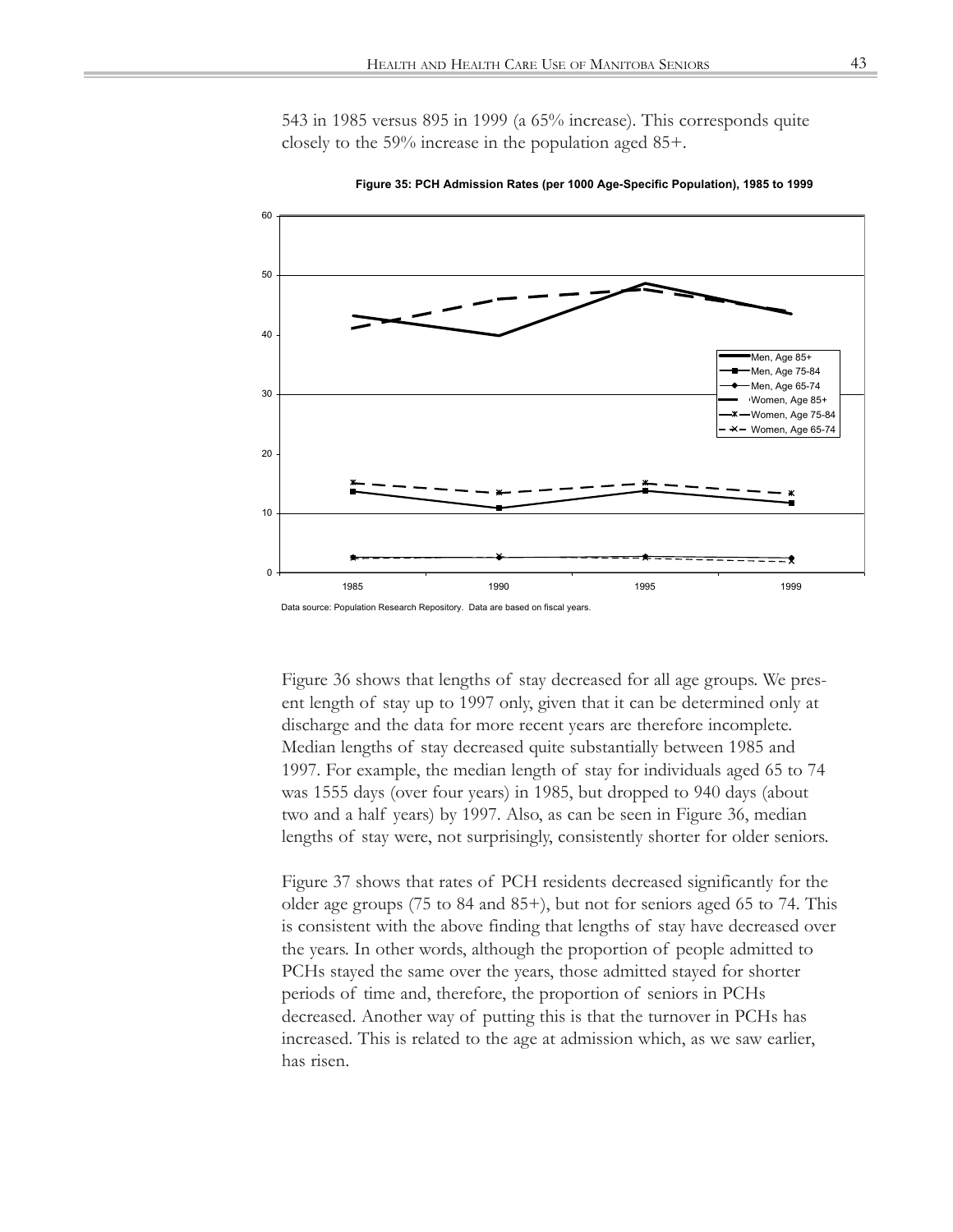

Data source: Population Research Repository. Data are based on fiscal years. Note: Data are presented up to 1997 only because length of stay can be determined only at discharge. The information is therefore incomplete for more recent years.



**Figure 37: PCH Residents (per 1000 Age-Specific Population), 1985 to 1999**

Data source: Population Research Repository. Data are based on fiscal years.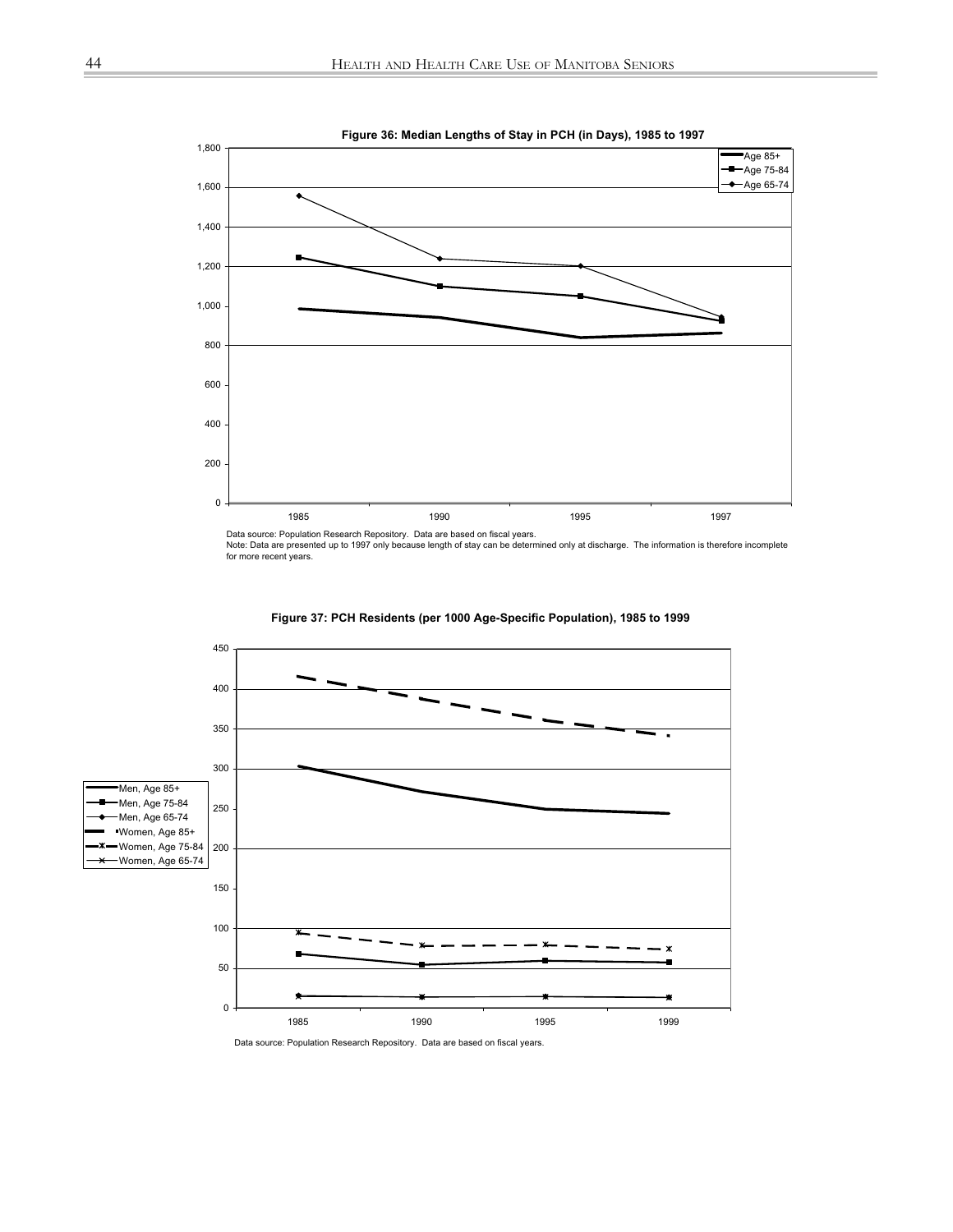Consistent with the findings that both median length of stay and rates of PCH residents decreased, PCH days (per 1000 population) - a measure of overall PCH use - also declined for men and women in the two older age groups (data not shown). The decrease was particularly pronounced among the oldest-old. For women aged 85+, PCH days declined from 125 per 1000 population in 1985 to 99 per 1000 population in 1999 (a 21% decrease), for men in that age bracket PCH days per 1000 population declined from 83 to 64 (a 23% decrease).

Noteworthy is that while rates decreased, the actual number of PCH days increased - a reflection of the increase in the senior population (see Figure 38). Overall, the number of PCH days increased from approximately 2.8 million in 1985 to about 3.2 million in 1999. The increase, as can be seen in Figure 38, was particularly large for 85+ year-old women. The number of PCH days used by men and women aged 85+ increased by 24% from 1985 to 1999. Although substantial, this was still well below the 59% population increase in that age group.



#### **Figure 38: Actual Number of PCH Days, 1985 to 1999**

#### **5.4.2 Level of Care at Admission**

Figure 39 shows PCH admissions by level of care. Manitoba has four level of care designations based on nursing time required. Persons in Level 1 require half an hour of nursing time, people in Level 2 two hours, and persons in Levels 3 and 4 at least three and half hours per 24-hour period. The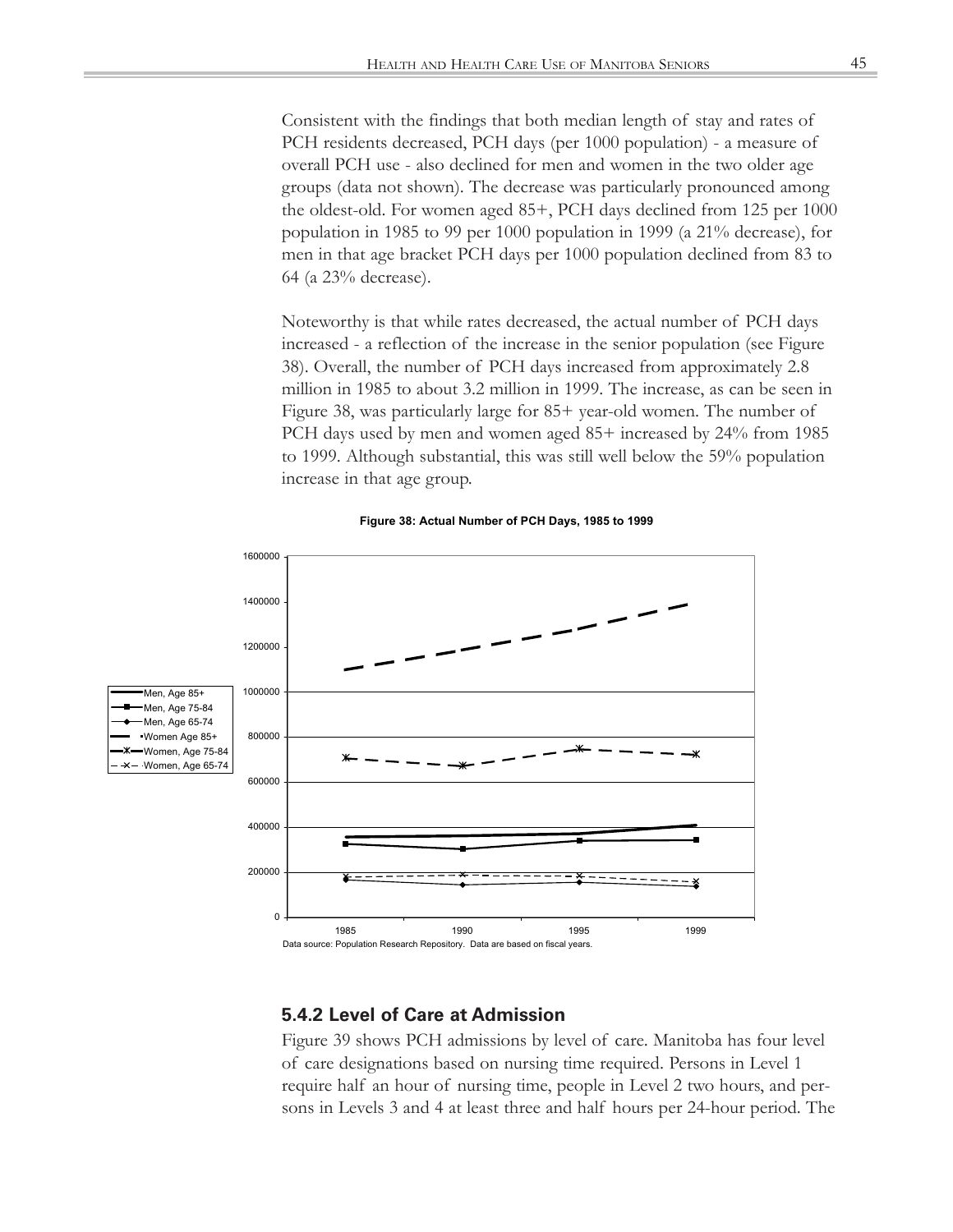percentage of individuals in Levels 1 and 2 decreased from 1985 to 1999 while, correspondingly, the percentage of persons in Levels 3 and 4 increased. For example, while 6% of admissions were at Level 4 in 1985, the proportion increased to 12% by 1999. Thus, we increasingly see more dependent individuals admitted to PCHs who require more nursing care. This is again consistent with the finding that people are older now when they are admitted to PCHs than in the past.



**Figure 39: Per cent of PCH Admissions by Level of Care, 1985 to 1999**

Data source: Population Research Repository. Data are based on fiscal years.

#### **5.4.3 Waiting Times for Admission**

Earlier it was noted that the number of people aged 85 and over admitted to PCHs increased substantially from 1985 to 1999. Was this perhaps at the expense of younger individuals who had to wait longer before being admitted to PCHs? Figure 40 shows that that was not the case. Indeed, waiting times for PCH admission (from the time of being panelled) decreased considerably between 1985 and 1997 for all age groups. For example, while the median waiting time for individuals aged 65 to 74 was 184 days (about six months) in 1985, in 1997 it was 69 days (just over two months).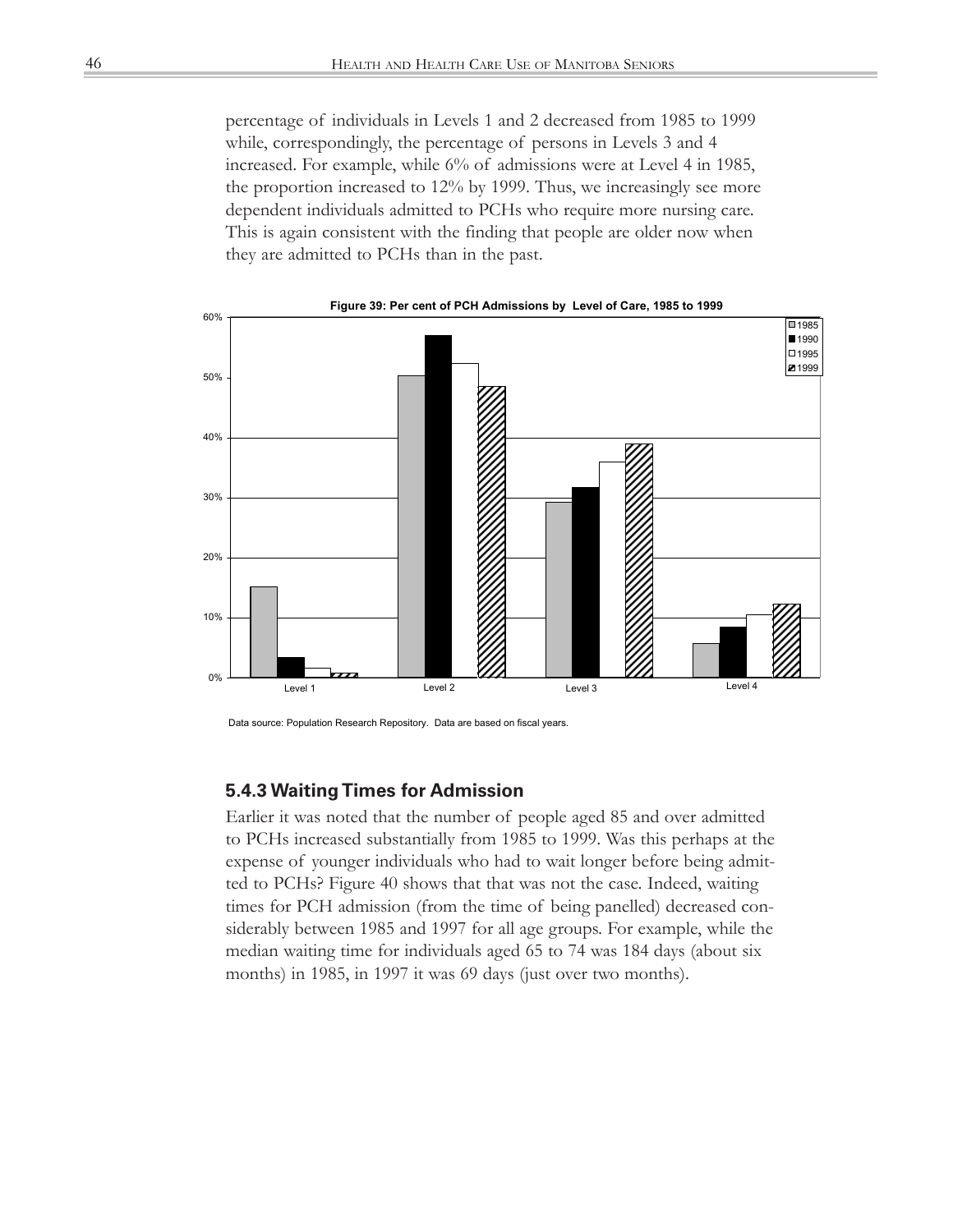

**Figure 40: Median Waiting Times for PCH Admission (in Days), 1985 to 1997**

#### **5.4.4 Respite Care in Personal Care Homes**

Many dependent seniors are cared for in the community by family members. If care needs are intensive, family members may periodically require relief. Respite care refers to short-term admission to a PCH for the purpose of providing relief to families who care for a dependent person in the community. Specifically, the purpose of respite care is to: 1) provide a period of relief to families and/or care providers who are committed to supporting a dependent person in the community; and 2) to support and maximize community living status for dependent persons. In 2000, 63 PCH beds in Manitoba were classified as respite care beds (33 of those were in Winnipeg).

We were interested in respite care because our analyses of PCH use indicated that seniors are living in the community longer, likely with the help of spouses or children. As people live longer, such informal care givers are also aging. One might therefore expect that the need for respite care would also increase in order to give temporary relief from care giving responsibilities.

Figure 41 shows that most respite care was provided for seniors: 91% to 95% in 1985 and 1999. Individuals aged 75 to 84 and 85+ were the predominant users of respite care. For example, in 1985, 18% of respite care among men was used by 65 to 74 year old, 42% by 75 to 74 year olds and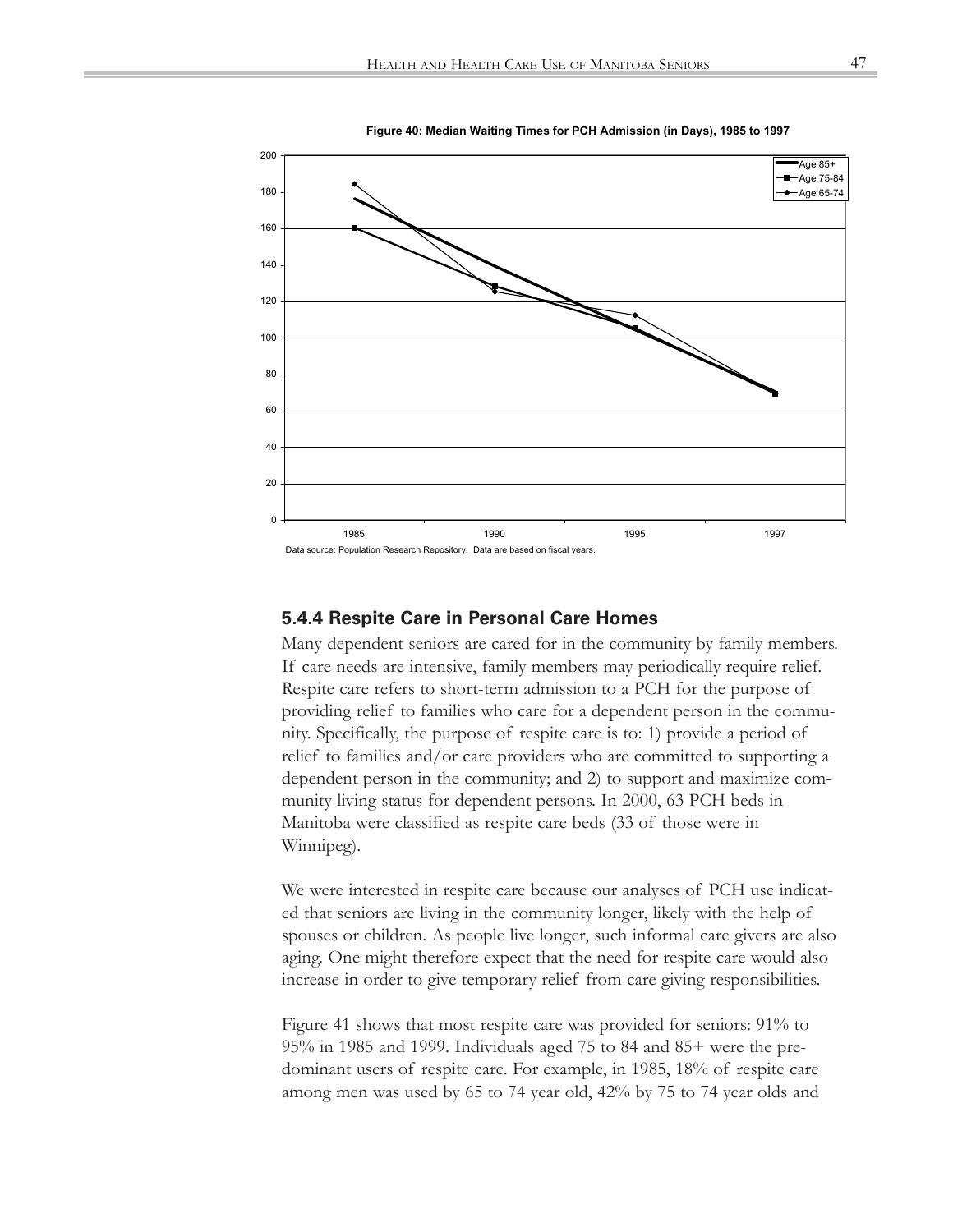31% by 85+ year olds. Compared to men, the proportion of 85+ year old women that received respite care was higher (44% in 1985). This reflects the gender difference in life expectancy in that fewer men than women live to the age of 85 or beyond.



**Figure 41: Per cent of Respite Care Used by People Age 65+, 1985 vs. 1999**

Data source: Population Research Repository. Data are based on fiscal years.

Figure 42 shows trends in the number of individuals receiving respite care from 1985 to 1999. Rates increased significantly among men (for all age groups), but not among women. Rates were particularly high for men aged 85 and over and they increased by 58% between 1985 and 1999. Although the average length of stay of respite care residents remained relatively constant across the years (27 days on average), the increase in respite care residents also meant that there was a significant increase in overall respite care days for men. No similar increase in either rates of respite residents or days emerged for women.

These gender differences are likely due to care giver roles and age differences among spouses. Men are likely to be cared for by their wives, who are typically younger than they are. As men live longer, their spouses are also aging and may increasingly require relief from care giving responsibilities. In contrast, as we saw earlier (see Figure 6), by the time women reach the age of 75, the majority are widowed and can no longer rely on a spouse for the provision of care.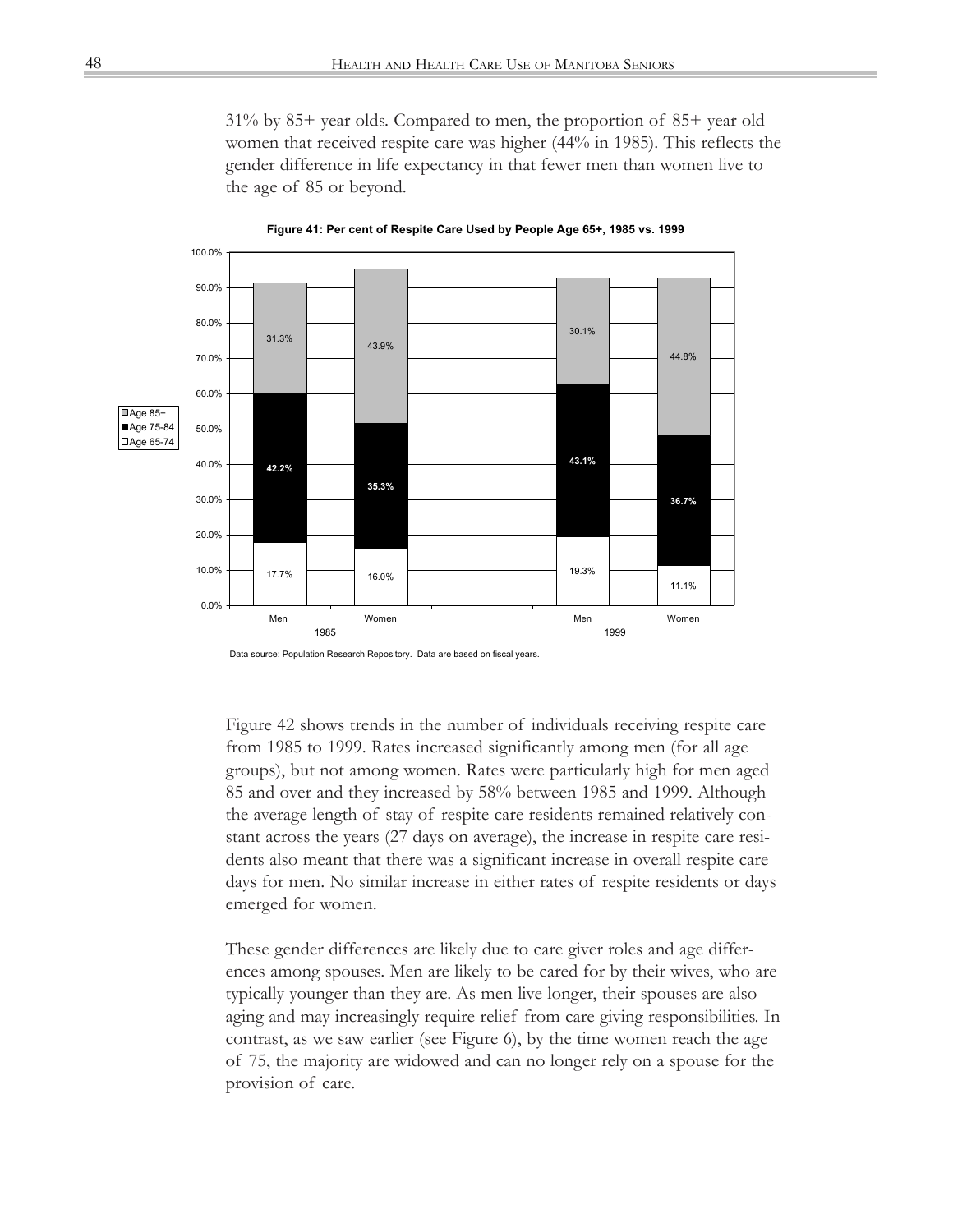

**Figure 42: Respite Care Residents (per 1000 Age-Specific Population), 1985 to 1999**

Data source: Population Research Repository. Data are based on fiscal years.

### **5.5 Most Seniors Do Not Require Health Care Services**

Figure 43 summarizes the proportion of seniors who used health care services in 1999. As the figure shows, virtually all seniors made at least one physician visit in 1999. This can be interpreted as a positive finding given that many seniors have chronic health problems that may require ongoing monitoring.

The proportion of seniors who were hospitalized at least once was considerably lower. Even among 85+ year-old individuals, only 33% were hospitalized. Similarly, about a third of individuals age 85 and over made use of home care services, and just under a third were admitted to a personal care home. Conversely, this means that the majority of seniors - and even seniors 85 years and older - were not hospitalized, did not use home care, and did not live in a PCH. It is further important to reiterate that, in terms of hospital use, a small minority of seniors used most of the hospital days, which again highlights the fact that many seniors do not place an undue burden on the health care system.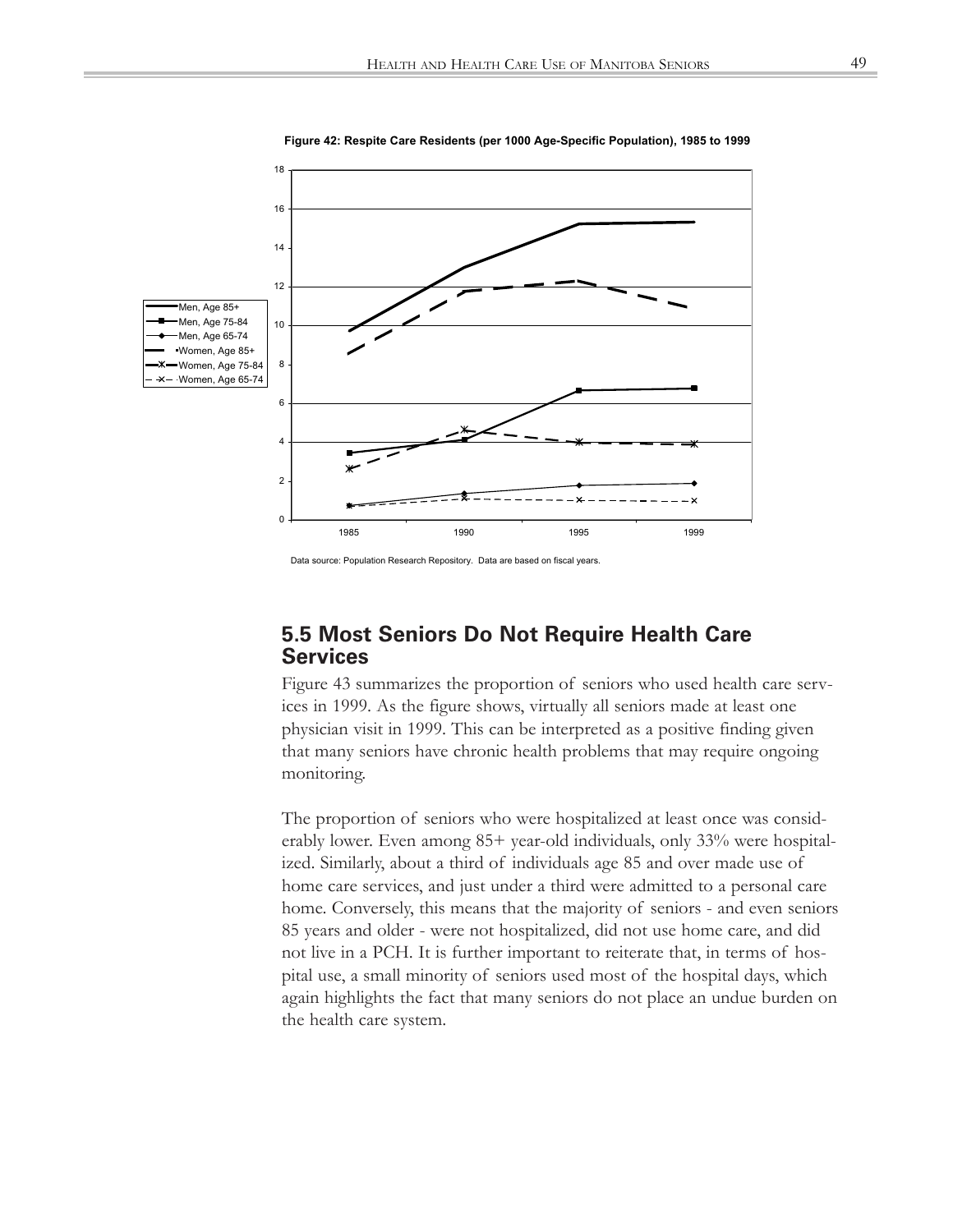

**Figure 43: Per cent of Population Age 65+ Using Health Care Services, 1999**

## **5.6 Prescription Drug Use**

Prescription drug use among seniors is an important issue for several reasons. First, rates of prescription drug use increase with age. In 1996, for example, the prescription rate was 20 per 1000 individuals aged 85 and over, compared to about 13 per 1000 seniors between the ages of 65 and 69 and less than 10 per 1000 people who were less than 55 years of age (Metge et al., 1999). Second, prescription drug use has been increasing. The number of prescriptions per Manitoba resident has increased by 15% from 1995 to 1998, and the number of different drugs used increased by 8% over the same time period (Roos et al., 2001). Third, and perhaps most importantly, there has been an increasing concern about prescription drug use because of escalating costs of pharmaceuticals. Between 1995 and 1998, the dollars per person spent on drugs increased by 24% - from \$173 to \$215 (Roos et al., 2001).

Most Manitobans pay for pharmaceuticals out of their own pocket or through private insurance co-payments and premiums. Some families have a portion of their drugs paid by the government. Under the Pharmacare program, reimbursement is provided for drug costs that exceed a given deductible. The deductible is income-dependent - 2% of income for lowincome families and 3% for all other families.

Data source: Population Research Repository. Data are based on fiscal years.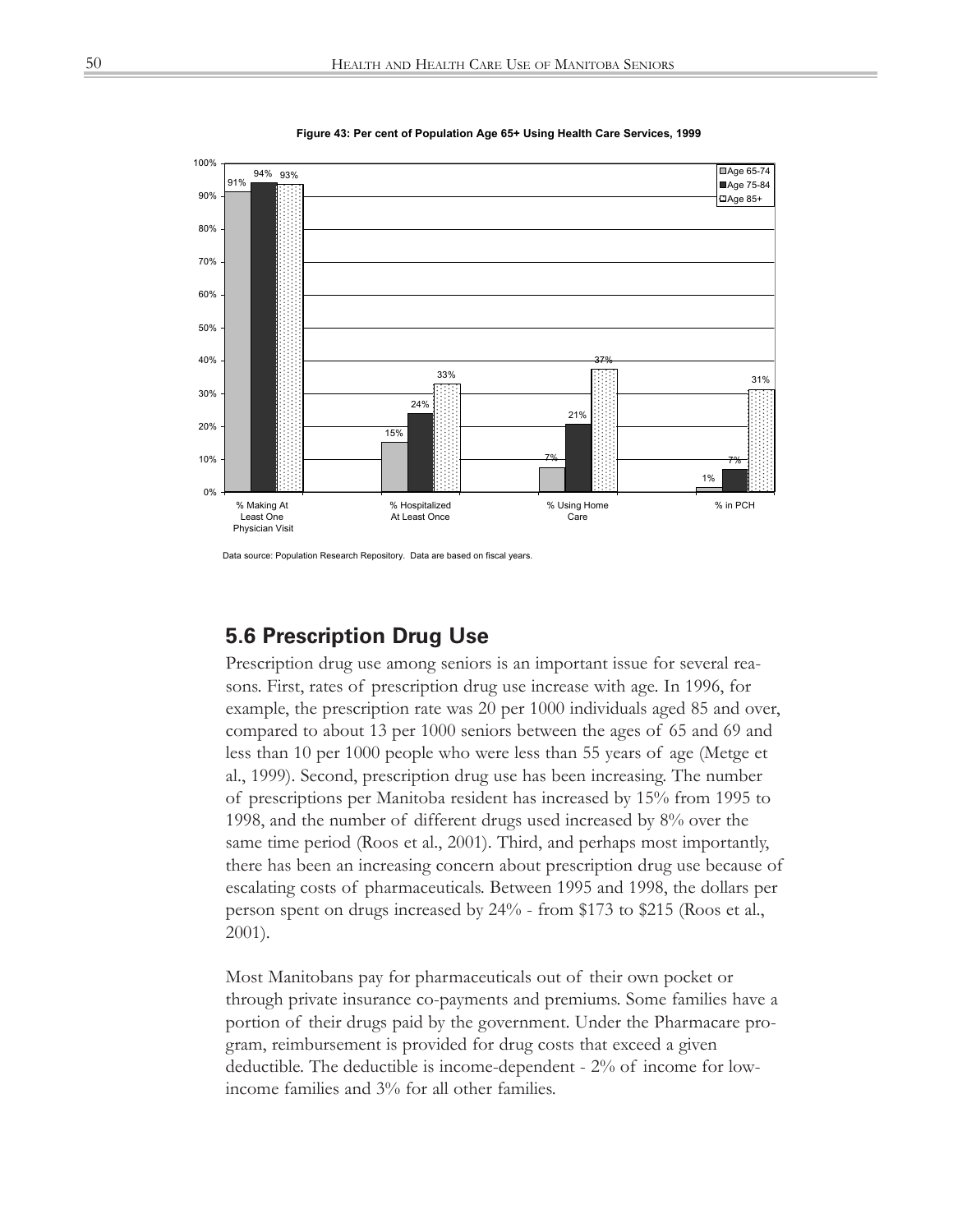Looking at total drug costs, seniors contributed 39% in 1999 (data not shown). Figure 44 shows a breakdown of the percentage of total pharmaceutical costs used by different age groups, differentiating between privately paid versus government paid costs. The pattern differed somewhat for government paid versus privately paid costs. While seniors' contribution to government paid costs was 43%, it was 35% in the case of privately paid costs. This can be explained in terms of greater prescription drug use among seniors, which means that they would be more likely to exceed the deductible and be reimbursed for drug costs. As well, many seniors would qualify for the lower deductible of low-income families.



**Figure 44: Total Pharmaceutical Costs (Government Paid Versus Privately Paid) by Age, 1999**

Data source: Population Research Repository. Data are based on fiscal years.

### **5.6.1 Trends in Prescription Drug Use and Drug Costs Over Time**

Figure 45 shows that the number of prescriptions per person increased substantially for all age groups between 1995 and 1999. Among individuals aged 65 to 74 years old, the number of prescriptions per person increased by 28%. Among seniors aged 75 to 84, there was a 45% increase, and among the 85+ year olds there was an 80% increase.

Figure 46 shows the corresponding increase in cost per person. Again, a marked increase is evident among all age groups. Drug costs increased by 41% among seniors aged 65 to 74 and by 62% among individuals aged 75 to 84. The increase was particularly large among seniors aged 85 and over,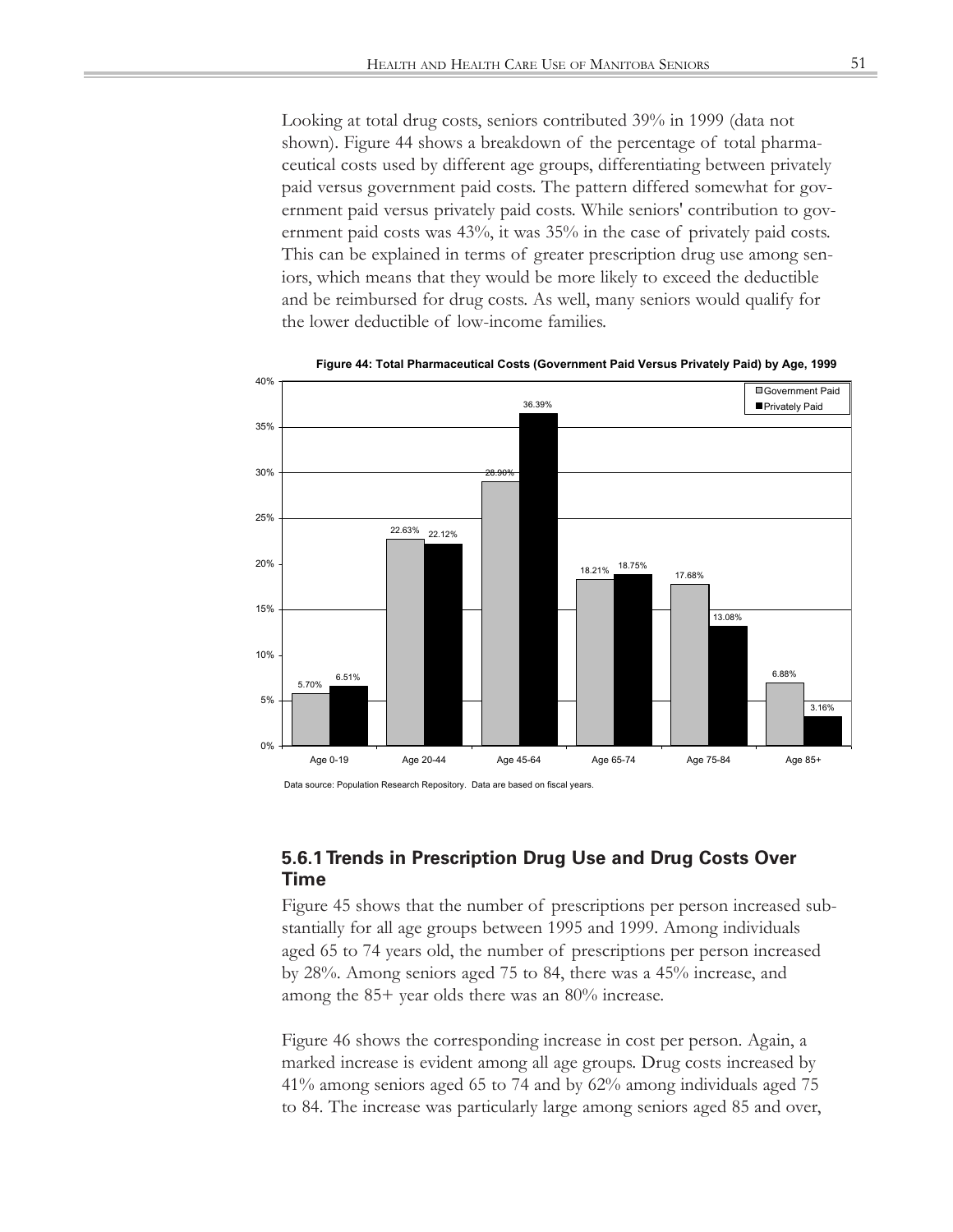for whom the prescriptions cost per person more than doubled during the five-year time span, increasing from \$353 to \$717 (a 103% increase). For all age groups, the increase in cost exceeded the increase in the number of prescriptions substantially, indicating that the cost of drugs has risen.



**Figure 45: Number of Prescriptions per Resident, 1995 to 1999**

Data source: Population Research Repository. Data are based on fiscal years.



Data source: Population Research Repository. Data are based on fiscal years. Note: Cost includes both government and private expenditures.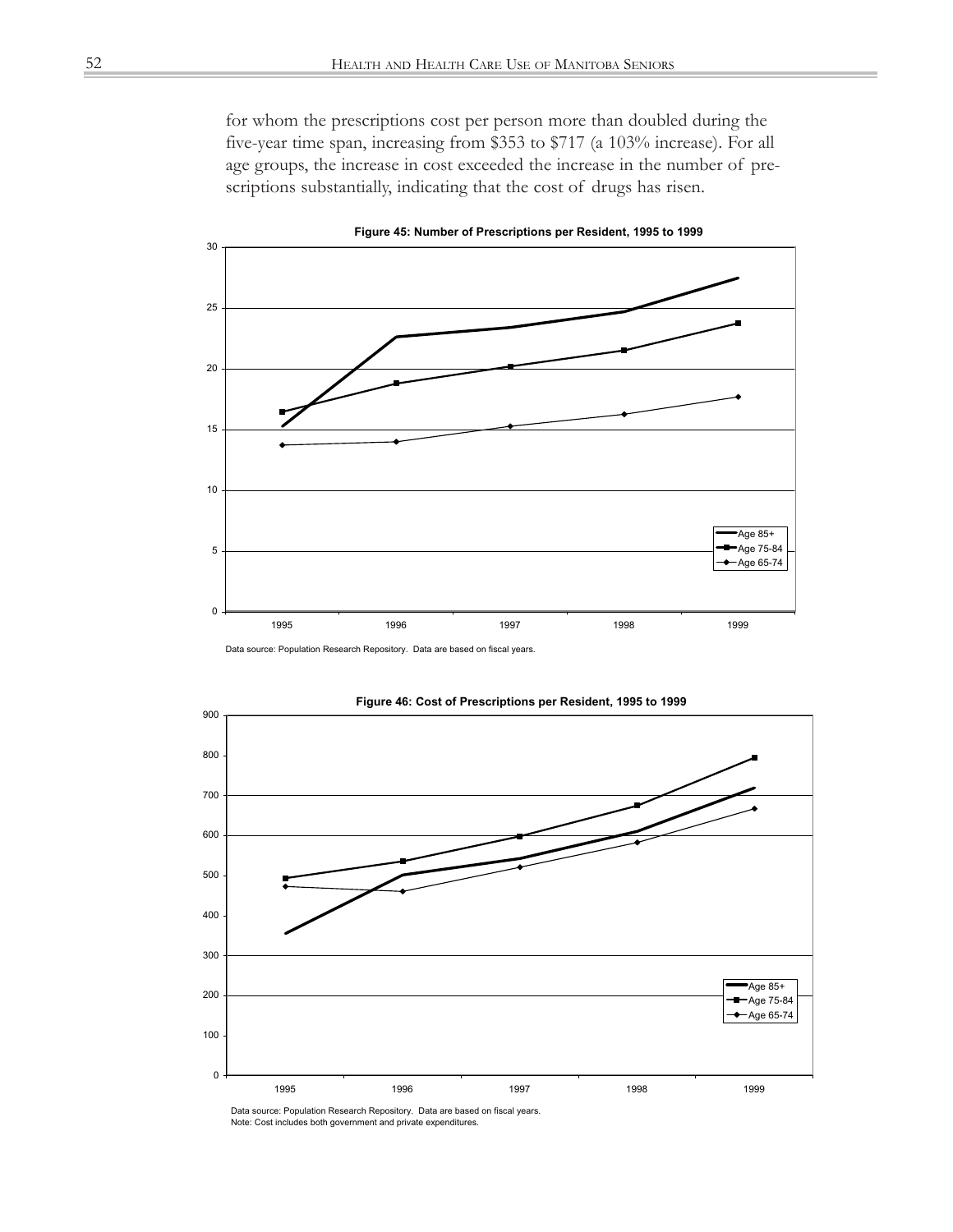# **6.1 The Aging Population**

The demographic make-up of the Manitoba population has undergone considerable changes in the past 15 years. While there were about  $134,000^8$ Manitobans aged 65 years or older in 1985 - or 12.1% of the total population, there were about 155,600 by the year 2000 - or 13.5% of the total population. It is projected that by 2020, seniors age 65 or over will constitute 17.8% of the population.

Although there is no doubt that the population is aging, in thinking about the impact on the health care system, it is important to have a clear understanding of the changing demographics, as the increase in the number of seniors is not uniform across all age groups. Between 1985 and 2000, the increase in the number of seniors was driven by individuals aged 75 or over. The increase in the number of individuals aged 85 and over was particularly large, with a growth of 59%. During that time period, the number of individuals aged 65 to 74 remained virtually constant.

In contrast, between 2000 and 2020, the greatest increase is expected among the young-old (those age 65 to 74), with their numbers expected to increase by about 49,000 (a 62% increase). At the same time, the increase in the number of individuals age 75 and above will slow down. During that 20 year time period the number of seniors aged 75 and above is expected to increase by 9000 individuals. In comparison, between 1985 and 2000, the number of 75+ year-old individuals increased by 22,000. The demographic trends will reverse again in about 2040 when the baby boomers reach the 75+ age range and their number will again increase relatively more than that for younger seniors.

# **6.2 Most Seniors are Healthy and Live Independently in the Community**

Most seniors are healthy and require few health care resources, particularly seniors aged 65 to 74. About two-thirds of seniors aged 65 to 74 reported being in good to excellent health, the majority were independent and did not require assistance with everyday activities, and most had no disabilities. Although virtually all seniors in that age bracket saw a physician at least once every year, only 15% were hospitalized, 7% used home care and only 1% lived in a personal care home in 1999.

Health declines and health care use clearly increases with age. Nevertheless, even among individuals aged 85 and over, a substantial proportion are still healthy and independent. For example, 70% to 80% of 85+ year old seniors living in the community reported being in good to excellent health and

<sup>8</sup> Population figures are rounded to the nearest 100 to simplify presentation.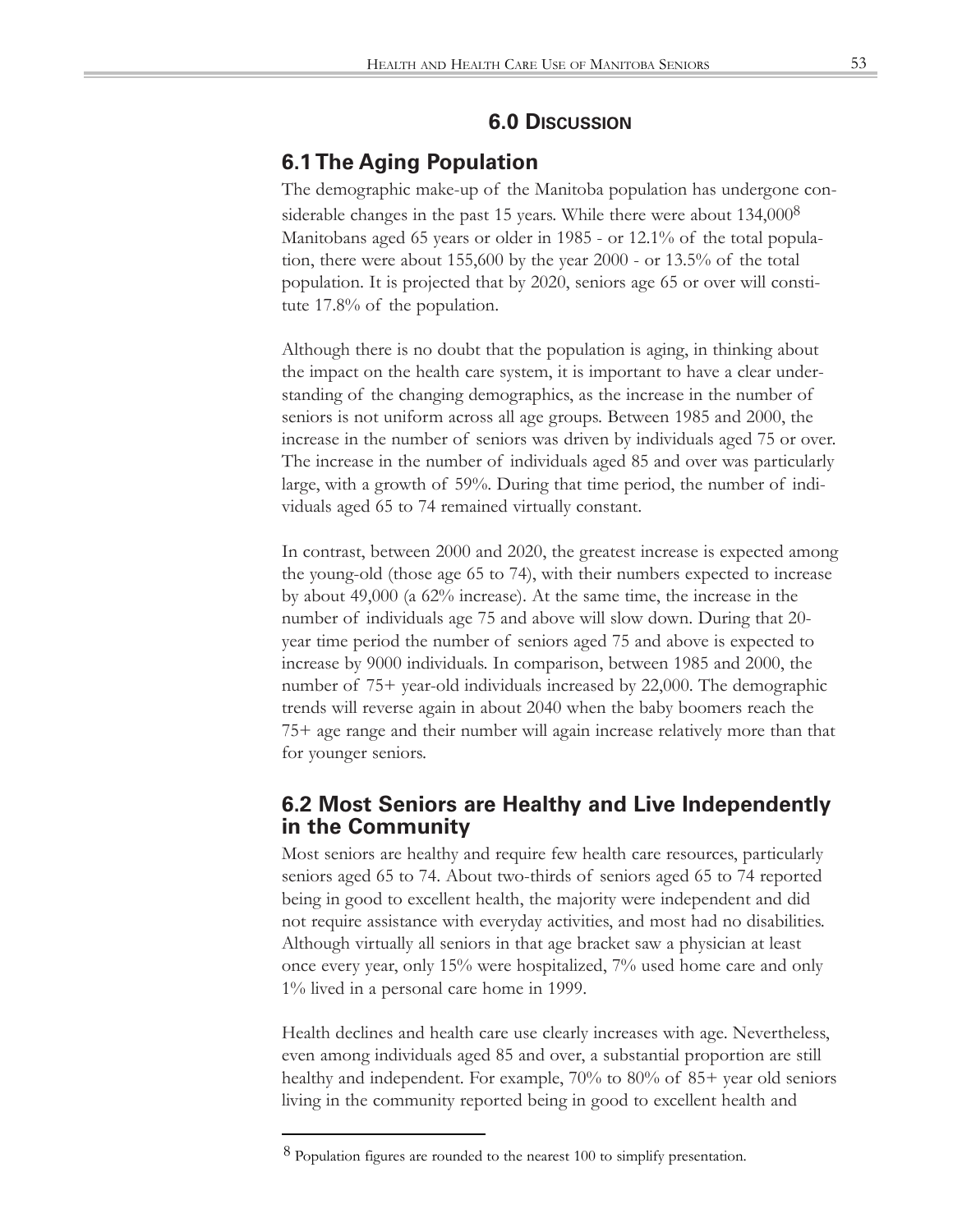about one in five needed no help with basic activities of daily living. Similarly, in 1999 only about a third of individuals aged 85+ year old were hospitalized, used home care or were admitted to nursing homes.

This suggests that the projected, marked increase in seniors aged 65 to 74 in the next 20 years will predominantly involve a group of relatively healthy individuals. Conversely, the increase in the number of older seniors age 75 and above, who are less healthy and, consequently, the heavier consumers of the health care system, are expected to increase much less in the next 20 years.

### **6.3 The Health of Seniors Has Been Improving for Some Indicators**

The health of Manitoba's seniors has been improving in a number of ways. Life expectancy has increased substantially for men (albeit not women) between 1985 and 1999. Men who lived to age 65 could expect to live 18.3 years longer in 1985 versus 19.7 years in 1999 - an increase of 1.4 years. Similarly, life expectancy at age 75 increased by .8 years for men (from 11.8 years of life remaining in 1985 to 12.6 in 1999).

All cause mortality rates have correspondingly declined for men age 65 to74 and 75 to 84 (by 19% versus 10%, respectively, between 1984-86 and 1997- 1999). This appears to have been due primarily to a decline in deaths due to heart disease. Consistent with this, hospitalization rates for acute myocardial infarction also declined significantly for both men and women aged 65 to 74 and 75 to 84 (anywhere from 15% to 28%). These decreases may be due both to better treatment of heart disease and healthier lifestyles.

### **6.4 Health Care Use Has Decreased**

Decreases in health care use also suggest, at least in part, improvements in health, although changes in the health care system, such as the shift to outpatient surgery also clearly play a role. In this respect, rates of hospital days and the proportion of seniors who were hospitalized declined, particularly among individuals aged 85 and over. For example, while 47% of people aged 85 and over were hospitalized in 1985 the percentage dropped to 33% by 1998. Physician use among seniors aged 85 and over also declined substantially - from about ten visits to general or family physicians per person to about seven visits per person.

Moreover, age (and level of care) at admission to PCHs increased, indicating that seniors live in the community longer. Length of stay in PCHs has correspondingly decreased. This indicates that there is greater turnover in PCHs, as seniors are increasingly older and frailer at admission. That seniors are able to stay in the community longer is likely to a combination of better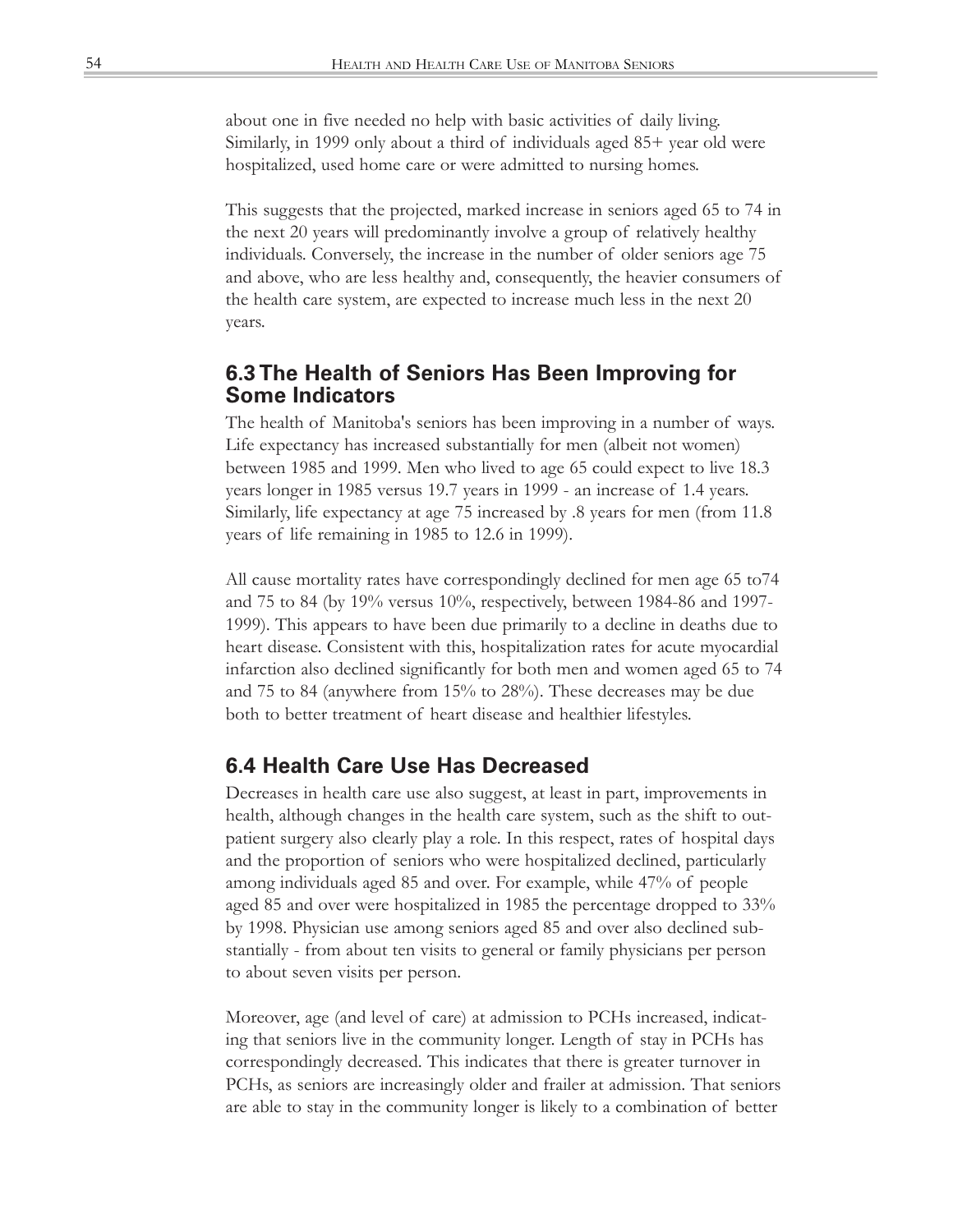health and function, but also increased used of home care. Indeed, rates of home care days increased by 17% to 27% (depending on the age group) between 1995 and 1999.

Although rates have declined for some indicators, it is important not to lose sight of the fact that that this does not necessarily mean a decline in actual numbers. For example, the actual number of hospitalizations for acute myocardial infarction has remained virtually constant (1548 in 1985 versus 1504 in 1999), the number of seniors who were hospitalized increased from 30,321 in 1985 to 31,720 in 1999, and the number of PCH days increased from 2.8 million in 1985 to 3.2 million in 1999.

## **6.5 A Minority of Seniors Use Most Hospital Days**

Although seniors' hospital use has declined from 1985 to 1999, they still consume a greater share of hospital resources than younger individuals. In 1999, 38% of inpatient hospitalizations involved seniors; however, they used 64% of all hospital days. This is because average lengths of stay were considerably longer for seniors than younger individuals. Given that inpatient cost is to a large extent driven by length of stay, seniors therefore also contributed 60% to inpatient costs.

However, this large share of hospital days - and cost - can be traced back to a small number of individuals. In 1999, 5% of seniors used 78% of all the hospital days that were consumed by seniors. These 5% of patients had very long lengths of stay averaging 91 days. The majority of these hospital days likely did not require care in acute care hospitals. A previous report by the Manitoba Centre for Health Policy (De Coster et al., 1996) shows that only 27% of patients in hospital for 30 days or more still required acute care.

A subsequent report examined more specifically the reasons for long hospital stays, defined as stays longer than 30 days (Bruce et al., 2001). Findings indicate that 52% of days spent in hospital that were classified as non-acute were spent waiting for PCH or chronic care placement. An additional 24% of non-acute days were assigned to patients receiving rehabilitation services, such as physiotherapy. It is important to note that this category does not include patients who were transferred to rehabilitation units, but rather only patients who occupied beds designated for acute care. Other factors associated with non-acute days by long-stay patients included "in-hospital" factors, such as delays in response for consultations or time spent waiting for diagnostic tests  $(9\%)$ , palliative care  $(7\%)$ , and waiting for home care  $(5\%)$ . These findings suggest the need to take a close look at possible alternatives to acute care, such as rehabilitation, convalescent or palliative care bed capacity. They also suggest that the factors that contribute to delays in arranging services and referring patients to home care should be reviewed.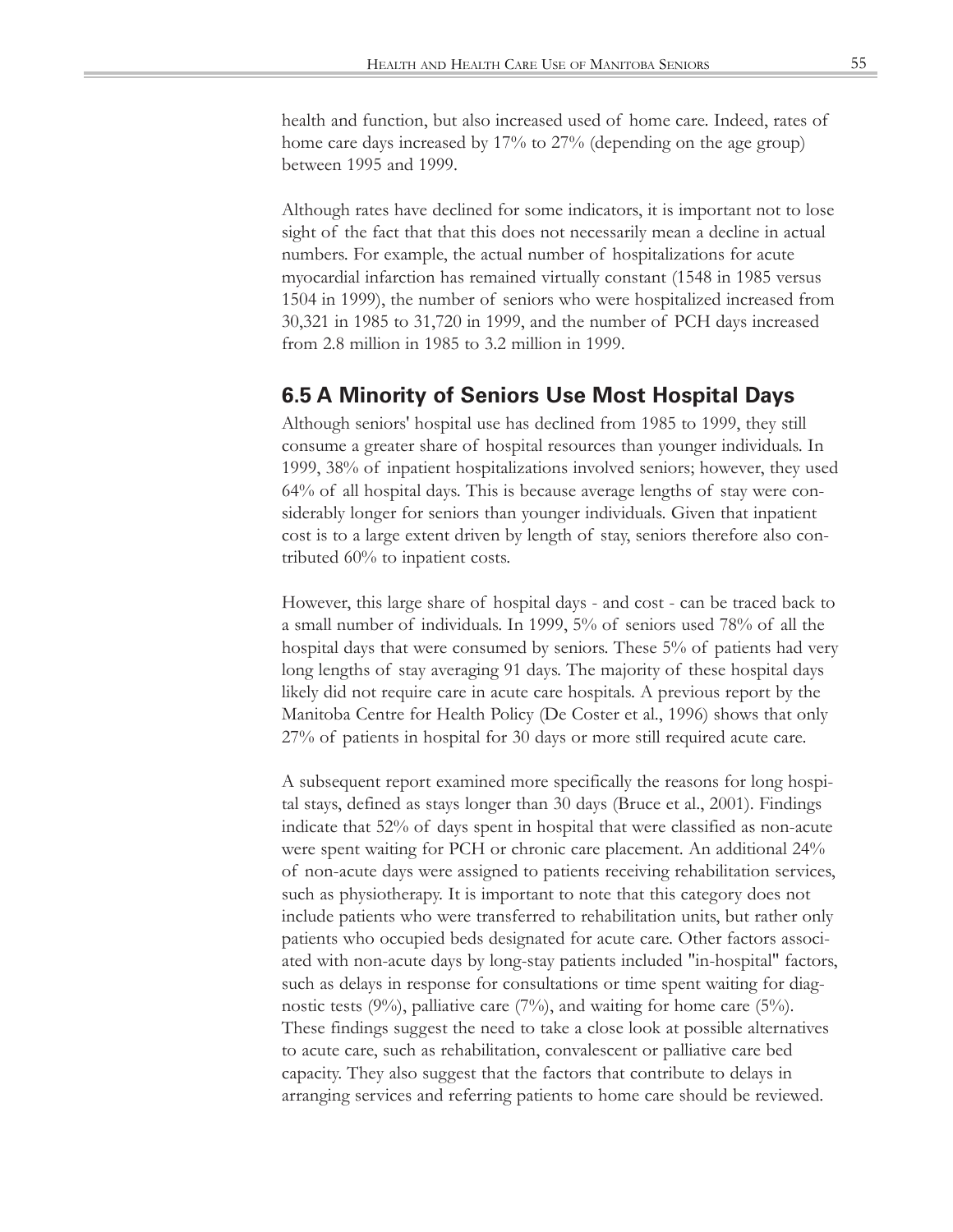### **6.6 Cancer Incidence and Chronic Diseases Are on the Rise**

Although most seniors live relatively independently - and longer than ever in the community, cancer and chronic diseases are common; and increasingly so. In 1997-99, 2% of seniors were newly diagnosed with cancer, 40% to 50% of seniors had hypertension, and about a quarter to a third had ischemic heart disease. Diabetes and asthma were also quite common.

Cancer incidence rates increased for men and women aged 65 to 74 over the past 15 years (by 18% and 13%, respectively), although the data suggest that rates are starting to level off or even decrease in the most recent years. Moreover, hypertension, diabetes, and asthma diagnosis rates generally increased from 1985 to 1999. Dementia diagnosis rates also increased substantially.

The difficulty in interpreting these trends is that it is not clear whether they truly reflect increases in disease incidence or prevalence or changes in screening or physician diagnosing. Greater emphasis on cancer screening may allow detection of cancer at an earlier stage. Similarly, lowered thresholds for diagnosing certain diseases, such as diabetes (Meltzer et al., 1998), or increased awareness of a disease may result in more people being diagnosed with that disease. For example, while memory impairment might have been attributed to normal aging in the past, it may now be recognized and diagnosed as dementia. Regardless of the reasons for the increases, however, increases in diagnosis would tend to lead to increases in treatment. This may, in part, account for the rise in drug use. The question of whether increased screening or drug use result in better health in the long run is an important one that will need to be examined.

## **6.7 Falls and Hip Fractures Are Common**

Hospitalization rates for falls are high, particularly among the oldest-old women, and rates have not changed significantly in the last 14 years. In 1999, 75 per 1000 women aged 85 and over were admitted to hospital because of a fall. Given that hip fractures are a common consequence of falls, hip fracture rates among the oldest-old women are also high - 28 per 1000 women age 85 and over in 1999. Falls and the serious injuries (such as hip fractures) that can result from them are an important issue, as many seniors never fully recover. Reduced functional capacity following a fallrelated injury often leads to nursing home admission. The present findings therefore suggest the need for continued emphasis on fall prevention among seniors, particularly the oldest old.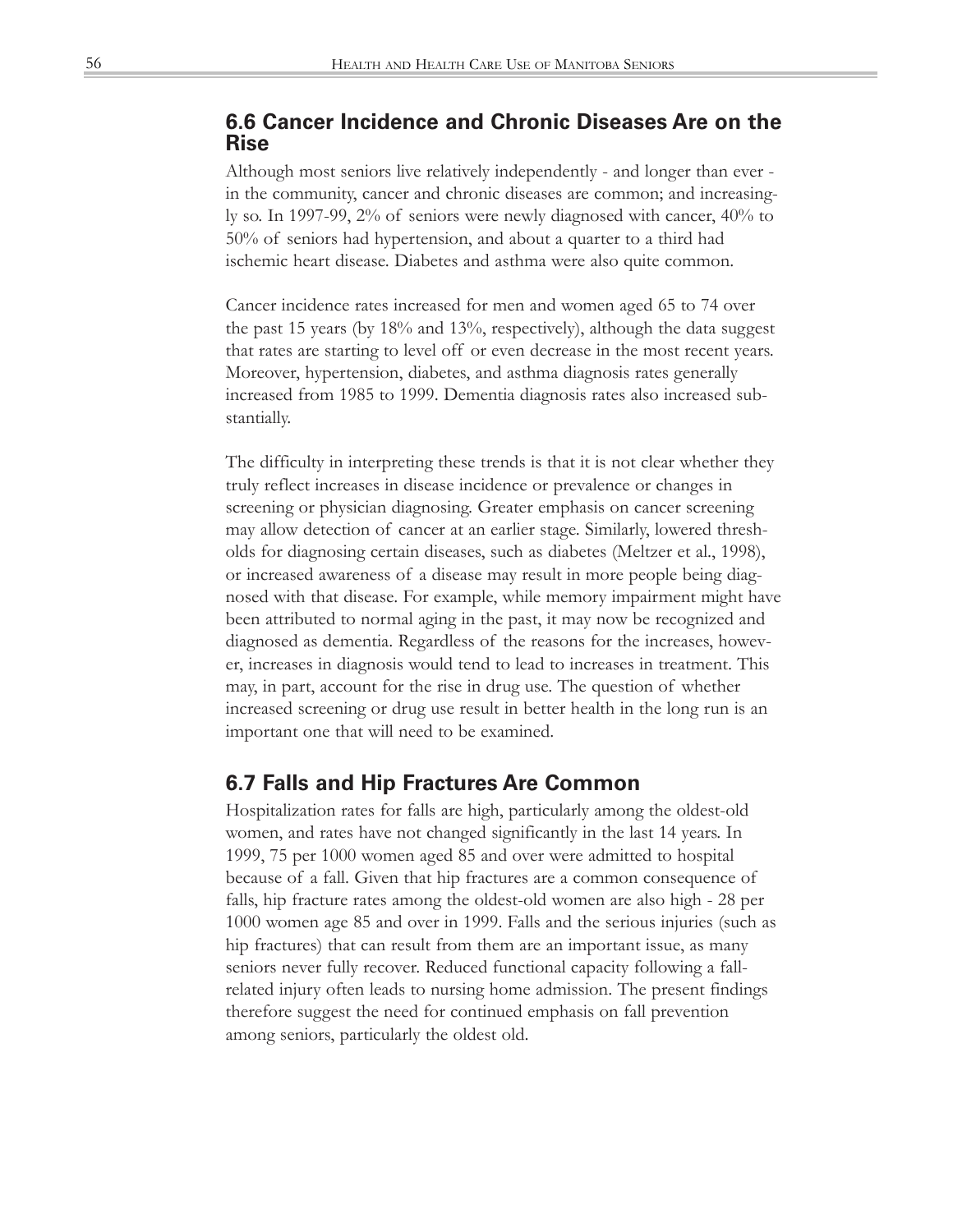# **6.8 Hip Replacements, Knee Replacements and Bypass Surgery Have Increased**

Total knee replacements, total hip replacements and coronary artery bypass operations increased substantially from 1990 to 1999 (by 75%, 66%, and 54%, respectively). There do not appear to be uniformly accepted criteria as to when these procedures are most appropriate, particularly in the case of hip replacements and bypass surgery (Wennberg, 2001). For whom and under what conditions these procedures are most appropriate and beneficial is clearly an important question that will need to be addressed. Given the aging population - and increasing number of potential candidates for these procedures - this becomes an increasingly pressing issue; especially since coronary artery bypass operations are among the costliest (per case) procedures (Finlayson, 1999).

# **6.9 Prescription Drug Use and Drug Cost Have Increased**

The number of prescriptions per person increased for all age groups between 1995 and 1999. The increase was particularly large among individuals aged 85 and over, with an increase of 80%. The cost of prescriptions also increased from 1995 to 1999. Indeed, it increased more than the number of prescriptions per person. For example, among the 85+ year olds, the prescription cost per person more than doubled, increasing from \$353 to \$717. Whether this increase reflects introduction of more effective drugs or use of more costly, but not necessarily more effective drugs, is difficult to assess. It is an issue that will clearly require systematic research.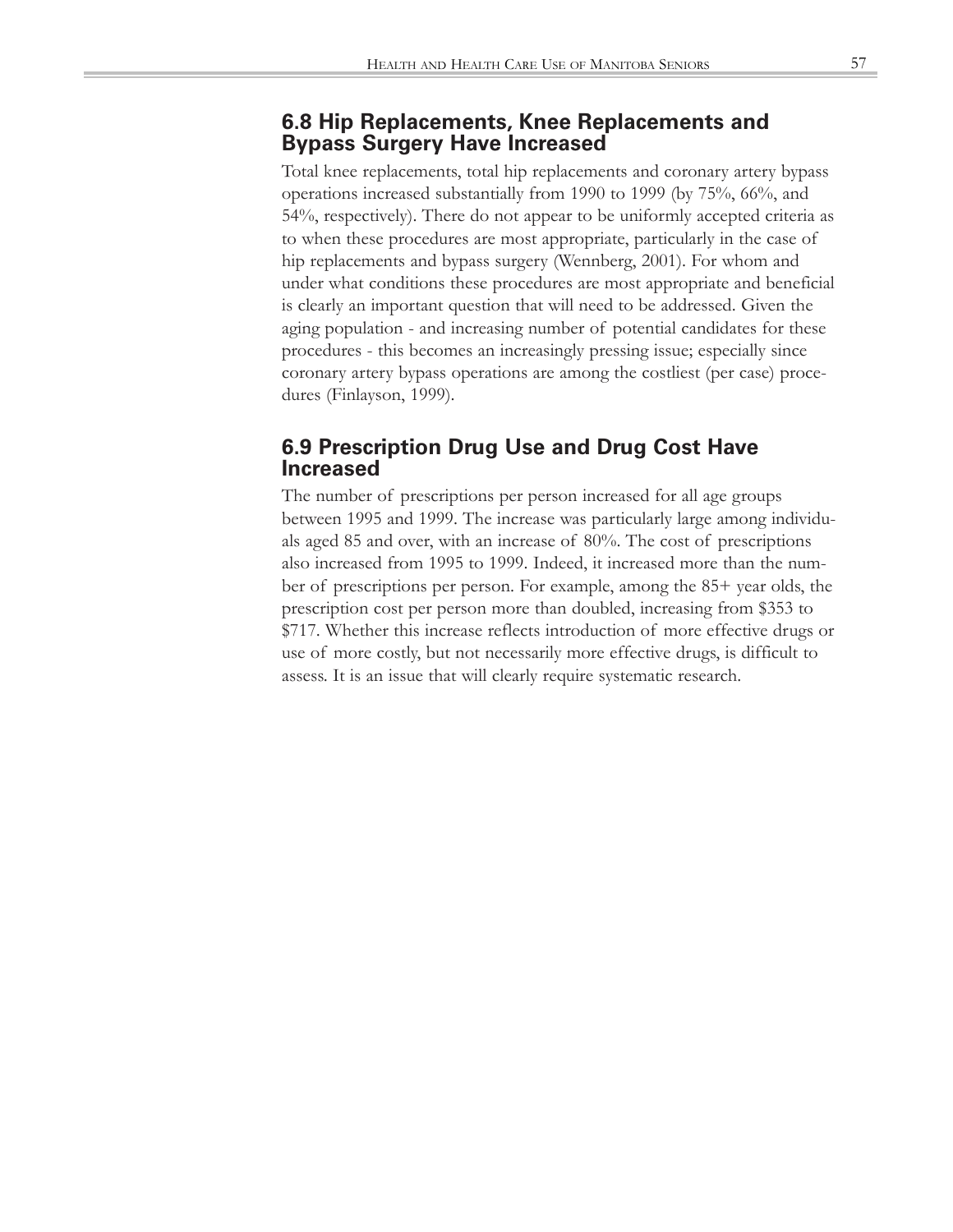# **7.0 CONCLUSIONS**

**·** The population is aging; that is a fact. However, the effect of the aging population on the health care system is more likely to move like a glacier than an avalanche. From 2000 to 2020, the projected increase in the senior population will be driven by individuals aged 65 to 74. These seniors are generally in good health and require relatively few health care services.

**·** The increase in individuals aged 75 to 84 and 85+ will be relatively small between 2000 and 2020. Indeed, the health care system has had to cope with a larger increase in seniors aged 75 or older between 1985 and 2000 than will be the case from 2000 to 2020. Although seniors aged 75+ consume more health care resources than younger seniors, it is important to recognize that many of them remain healthy and independent into old age. For example, in 1999, only about a third of seniors aged 85 and over lived in a PCH.

**·** There are also signs that the health of seniors in Manitoba, including the health of the oldest old, has been improving. Thus, although the number of seniors will increase, they will likely require fewer health care services than was the case in the past.

**·** While the health of seniors has improved in terms of some indicators, cancer and chronic diseases (hypertension, diabetes, asthma, and dementia diagnoses) are on the rise. Whether this reflects actual increases in incidence or prevalence or changes in practice patterns is not clear (e.g., greater emphasis on cancer screening or changes in how physicians diagnose patients such as changes in diagnostic criteria as is the case for diabetes). Regardless, diagnoses tend to lead to treatment, which may in part account for the increased drug use. The question of whether increased cancer screening and drug use result in better health in the long run is an important one that will need to be addressed.

**·** Falls are a particular concern for seniors. Many falls lead to serious injury such as hip fractures, that can impair function, possibly necessitating admission to a nursing home. The present report shows that hospitalizations for falls and hip fractures are quite common among the oldest seniors, particularly among women aged 85 and over. This suggests a continuing need for programs focusing on injury prevention.

**·** Although seniors used nearly two-thirds of all hospital days - and contributed nearly two thirds to inpatient cost - this was due to a small number of individuals. Many of the hospital days used by these individuals likely did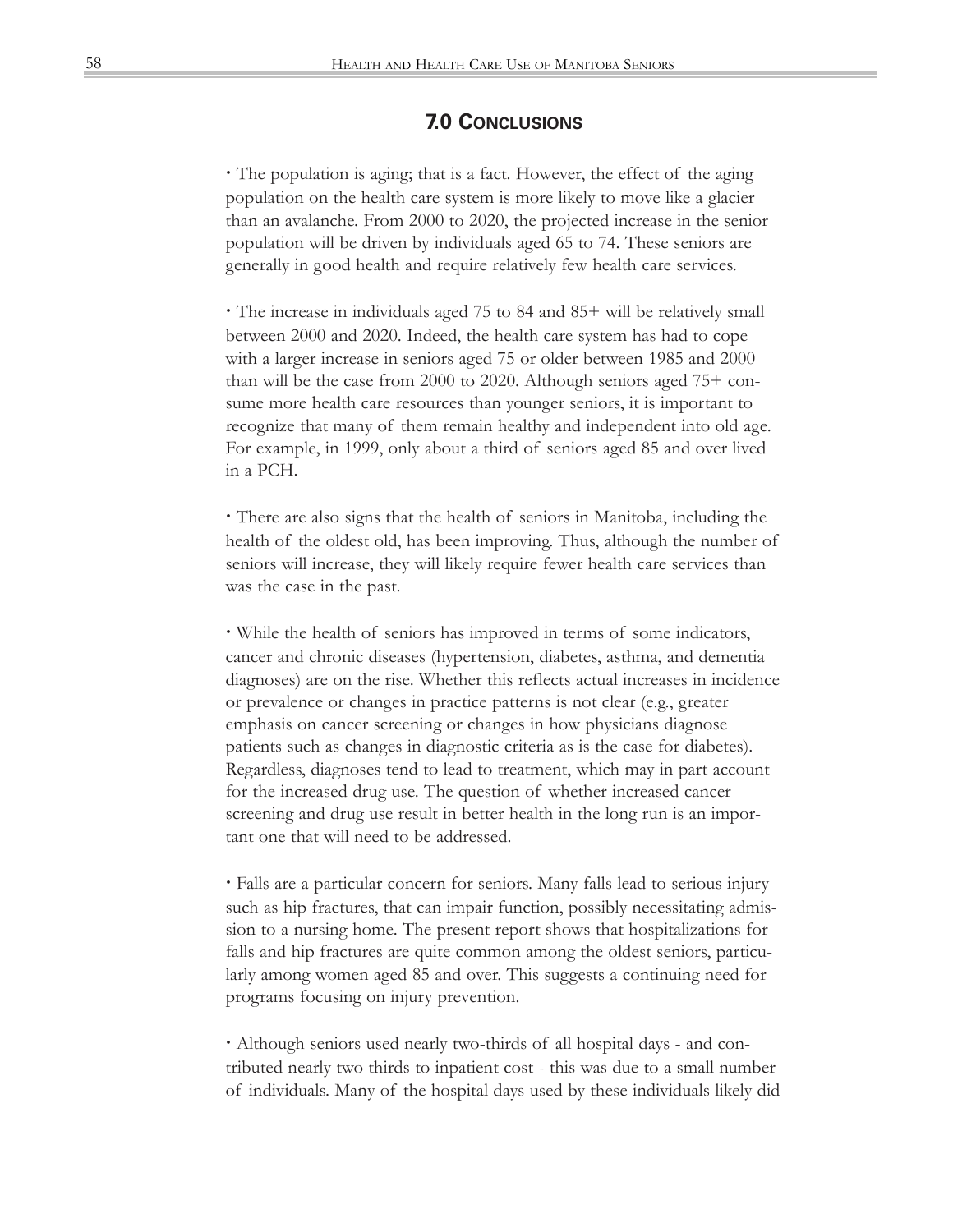not require care in acute care hospitals. Although waiting times for admission to personal care homes have declined substantially over the years, timely discharge of patients to PCHs and chronic care facilities should therefore remain a priority. As suggested by a previous Manitoba Centre for Health Policy report, factors associated with delays in getting diagnostic tests or consultations, as well as factors linked to delays in the referral process to home care should also be reviewed (Bruce et al., 2001). Similarly, alternatives to acute care, such as increasing the capacity for patients requiring rehabilitation or palliative care should be examined.

**·** The majority of seniors - even seniors aged 85 and over - live in the community and seniors are living in the community longer than ever. This suggests that, as the number of seniors rises further, there will be an increasing need for home care services. The need for alternative types of housing, such as supportive housing, is also likely to increase.

**·** Similarly, expansion of community-based programs needs to be considered, including primary health care services focusing on injury prevention, health promotion, and chronic disease management. In addition, other community programs, such as shared meal programs, handyman services, social programs, and transportation are important. Such support services are not care services, but are nevertheless essential in allowing seniors to live independently in the community (Havens & Kyle, 1993).

**·** Many seniors receive support from family members. As seniors stay in the community longer, this can place an increasing burden on family members. Indeed, we found that respite care - temporary admission to a PCH to relieve family members - increased significantly for men between 1985 and 1999. This upward trend can be expected to continue, as spouses and children are also aging and may increasingly require relief when the care giving burden becomes too great. Such relief might be provided, as is currently the case, by temporarily admitting individuals to PCHs or through home care services in people's homes. Whether the support provided to care giver is sufficient now and to what extent it will meet future need will have to be reviewed.

**·** Although population projections and changes in health status are important, they clearly are not the only factors that determine health care use. One critical issue is how much treatment seniors receive and whether much more treatment is provided - and whether more intensive treatment is in fact appropriate. The present report suggests a few areas that will require close scrutiny. First, drug use - and even more so drug costs - have increased substantially. The issue of cost-effectiveness of drugs is a critical one that will have to be addressed as drug costs escalate. Second, knee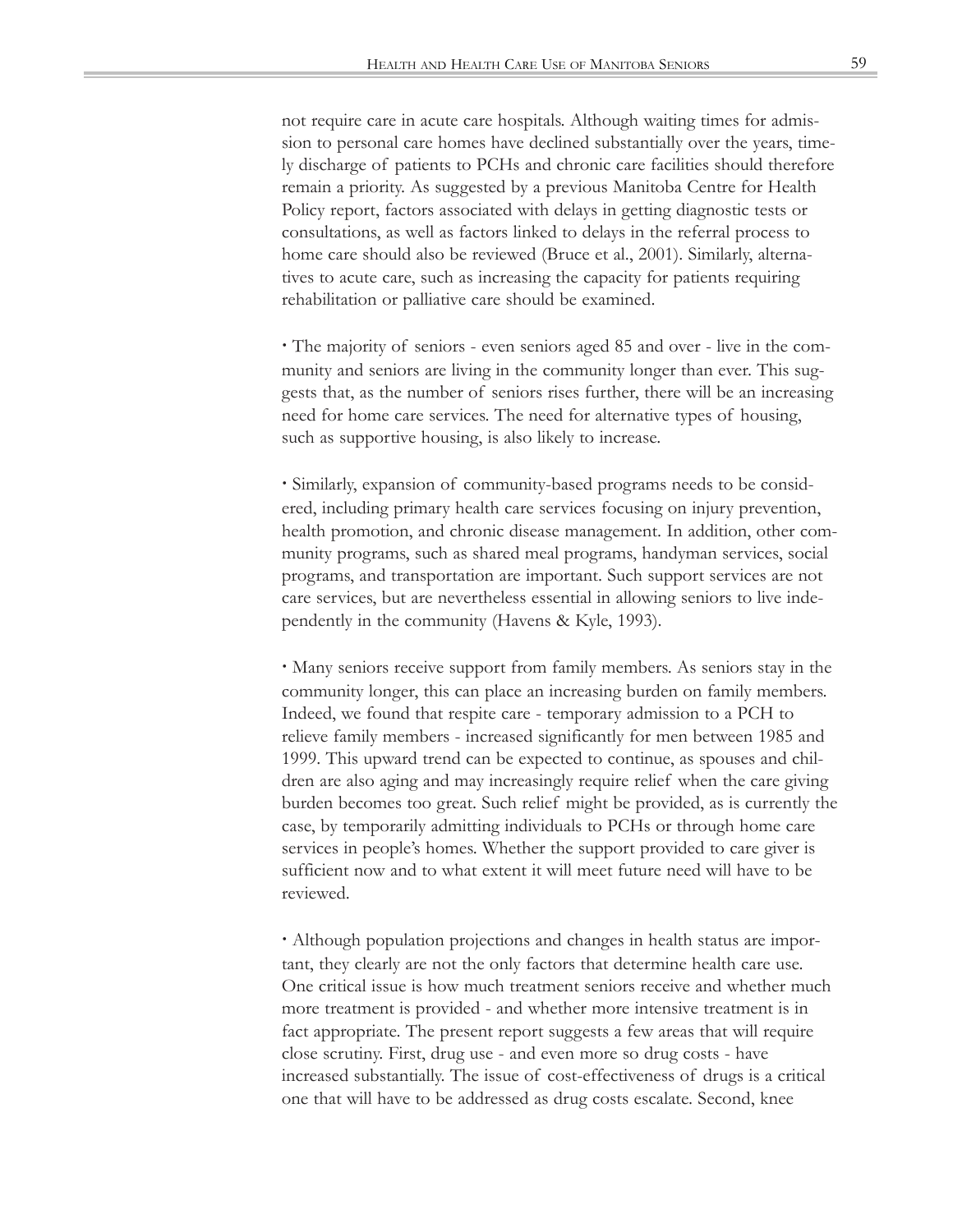replacements, hip replacements, and coronary artery bypass surgery have increased markedly over the past 10 years. The challenge will be to determine for whom - and under what conditions - these procedures are most appropriate.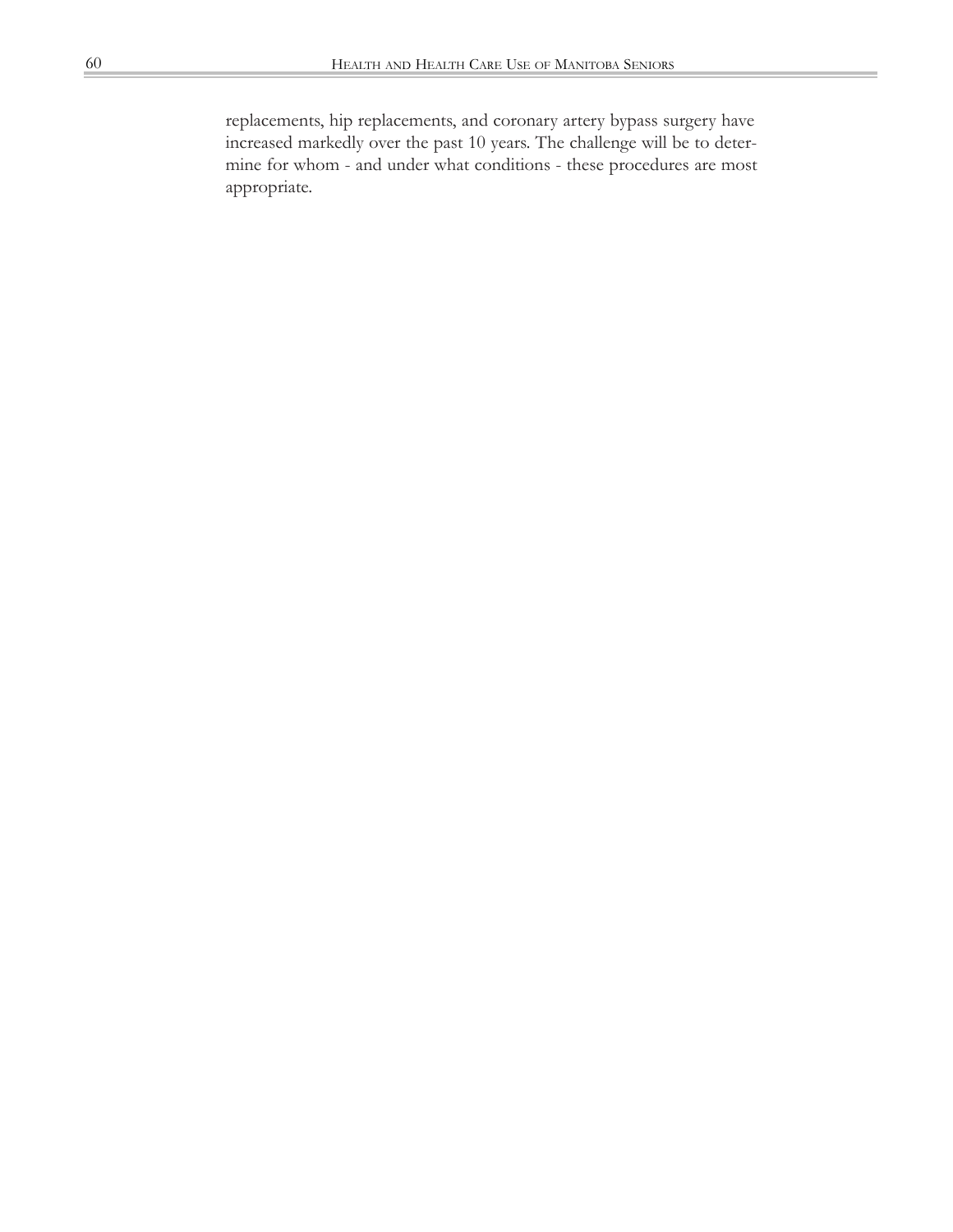# **REFERENCES**

Barer ML, Evans RG, Hertzman C. Avalanche or glacier?: Health care and the demographic rhetoric. *Can J Aging* 1995; 14(2):193-224.

Burns RB, Moskowitz MA, Ash A et al. Do hip replacements improve outcomes for hip fracture patients? *Med Care* 1999;37:285-294.

Brownell M, Roos NP, Burchill C. *Monitoring the Winnipeg Hospital System: 1990/91 Through 1996/97*. Winnipeg, Manitoba Centre for Health Policy; 1999.

Bruce S, De Coster C, Trumble Waddell J, et al. *Acuity of Patients Hospitalized for Medical Conditions at Winnipeg Acute Care Hospitals.* Winnipeg, Manitoba Centre for Health Policy; 2001.

Canadian Institute for Health Information. *Falls Leading Cause of Injury Admissions to Canada's Acute Care Hospitals*. Ottawa, Ontario, Canadian Institute for Health Information, February 2002. Available from: URL: http://www.cichi.ca/medrls/27feb2002.shtml

Carriere Y, Pelletier L. Factors underlying the institutionalization of elderly persons in Canada. *J of Gerontol: Soc Sci* 1995;50B:S164-S172.

Chen J, Millar WJ. Are recent cohorts healthier than their predecessors? *Health Rep* 2000;11(4):9-23.

De Coster C, Peterson S, Kasian P. *Alternatives to Acute Care*. Winnipeg, Manitoba Centre for Health Policy; 1996.

Doblhammer G, Kytir J. Compression or expansion of morbidity? Trends in healthy life expectancy in the elderly Austrian population between 1978 and 1998. *Soc Sci Med* 2001;52:385-391.

Evans RB, McGrail EM, Morgan SG et al. Apocalypse no: Population aging and the future of health care systems. *Can J Aging* 2001;20 (1 Suppl):160- 191.

Finlayson G, Nowicki D, Roos NP, et al. *Hospital Case-Mix Costing Project: Using the Manitoba Management Information System, A First Step*. Winnipeg, Manitoba Centre for Health Policy; 1999.

Foot DK, Stoffman D. Boom, Bust, and Echo: *How to Profit From the Coming Demographic Shift*. Toronto: MacFarlane Walter & Ross, 1996.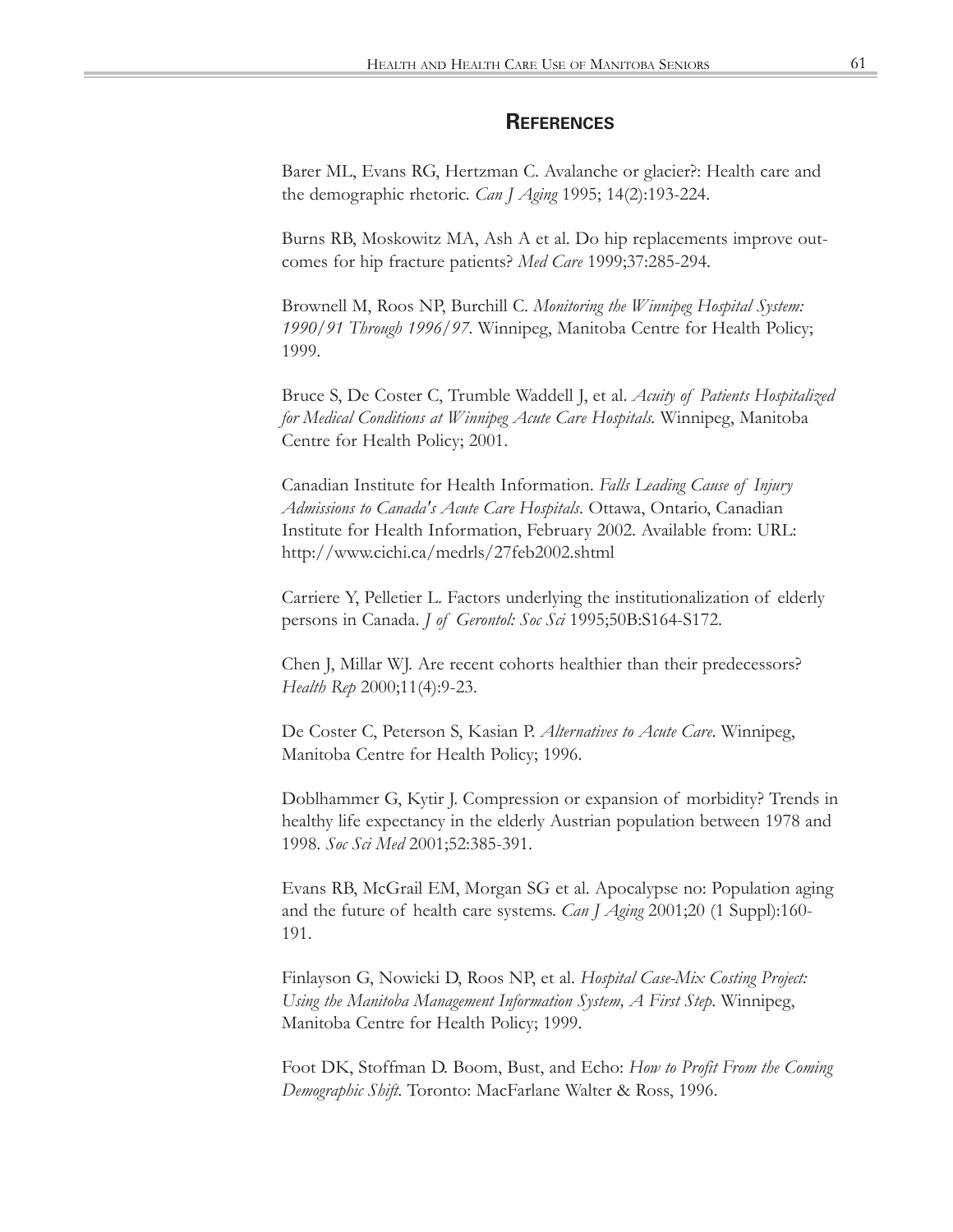Fries JF. The compression of morbidity. *Milbank Quarterly* 1983;61:397-419.

Gee EM, Gutman GM. *The Overselling of Population Aging: Apocalyptic Demography*, Intergenerational Challenges, and Social Policy. Don Mills, ON: University of Oxford Press, 2000.

Geldmacher DS, Whitehouse PJ. Evaluation of dementia. *N Engl J Med* 1996;335:330-336.

Havens B, Kyle B. Formal long term care: Case examples. In Bull CN (ed). *Aging in Rural America*. 173-188.

Health Canada. *Canada's Aging Population*. Minister of Public works and Government Services Canada, 2002.

Heart and Stroke Foundation. *The Changing Face of Heart Disease and Stroke in Canada 2000*. Ottawa, Ontario, Heart and Stroke Foundation of Canada; October 1999.

Hill G, Forbes W, Berthelot JM et al. Dementia among seniors. *Health Rep* 1996;8:7-10.

MacKenzie G, Wild S. *Crowding forces ER patients into hallways, lengthens wait*. Winnipeg Free Press 1998, February 19.

Manton KG. The dynamics of population aging: Demography and policy analysis. *Milbank Quarterly* 1991;69:309-338.

Meltzer S, Leiter L, Daneman D, et al. 1998 clinical practice guidelines for the management of diabetes in Canada. *CMAJ* 1998;159(8 Suppl):S1-S29.

Menec VH, Roos NP, Nowicki D, et al. *Seasonal Patterns of Winnipeg Hospital Use*. Winnipeg, Manitoba Centre for Health Policy; 1999.

Metge C, Black C, Peterson S, et al. *Analysis of Patterns of Pharmaceutical Use in Manitoba, 1996: Key Findings, A POPULIS Project*. Winnipeg, Manitoba Centre for Health Policy; 1999.

Mossey JM, Shapiro E. Self-rated health: A predictor of mortality among the elderly. *Am J Public Health*, 1982;72:800-808.

National Advisory Council on Aging. *Report Card Seniors in Canada*. Ottawa, Ontario, National Advisory Council on Aging, Government of Canada; 2001.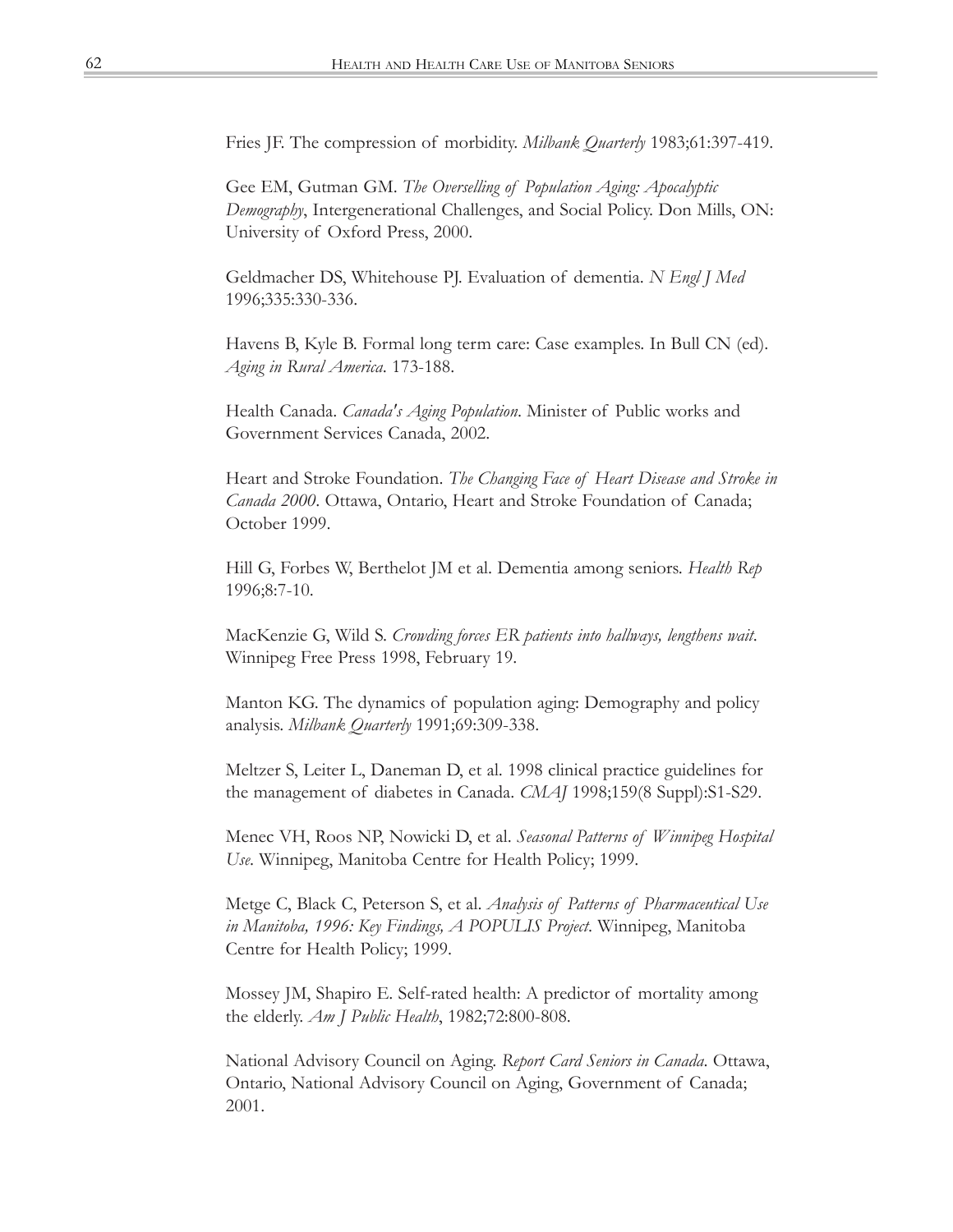Northcott HC. Public perceptions of the population aging "crisis". *Can Public Policy* 1994;20:66-77.

Robinson JR, Young TK, Roos LL, Gelskey DE. Estimating the burden of disease: Comparing administrative data and self-reports. *Med Care* 1997;35:932-947.

Roos NP, Shapiro E, Bond R et al. *Changes in Health and Health Care Use of Manitobans: 1985-1998*. Winnipeg, Manitoba Centre for Health Policy; 2001.

Roos NP, Stranc L, Peterson S et al. *A Look at Home Care in Manitoba*. Winnipeg, Manitoba Centre for Health Policy; 2001.

Ross NA, Wolfson MC, Dunn JR et al. Relation between income inequality and mortality in Canada and in the United States: cross sectional assessment using census data and vital statistics. *BMJ* 2000;320:898-902.

Sahyoun NR, Lentzner H, Hoyert D, et al. *Trends in Causes of Death Among the Elderly*. Washington, DC, Department of Health and Human Services, Centers for Disease Control and Prevention; March 2001.

Shapiro E, Tate R. Who is really at risk of institutionalization? *Gerontologist* 1988;28:237-245.

Statistics Canada. *Canadian Cancer Statistics 2001*. Ottawa, Ontario, Health Canada, National Cancer Institute of Canada. 2001. Available from: URL: http://www.cancer.ca/english/RS\_CanCanStats.asp

Tully P, Mohl C. Older residents of health care institutions. *Health Rep* 1996;7:27-30.

Wennberg JE, McPherson K, Caper P. Will payment based on diagnosisrelated groups control hospital costs? *N Engl J Med* 1984;311:295-300.

Wennberg JE. *Variations in discretionary care caused by scientific uncertainty and failure to involve patients in medical decision making, 2001*. http://www.dartmouthatlas.org/lectures/overview-3.php

Wilkinson RG. Unhealthy societies: *The afflictions of inequality.* London: Routledge, 1996.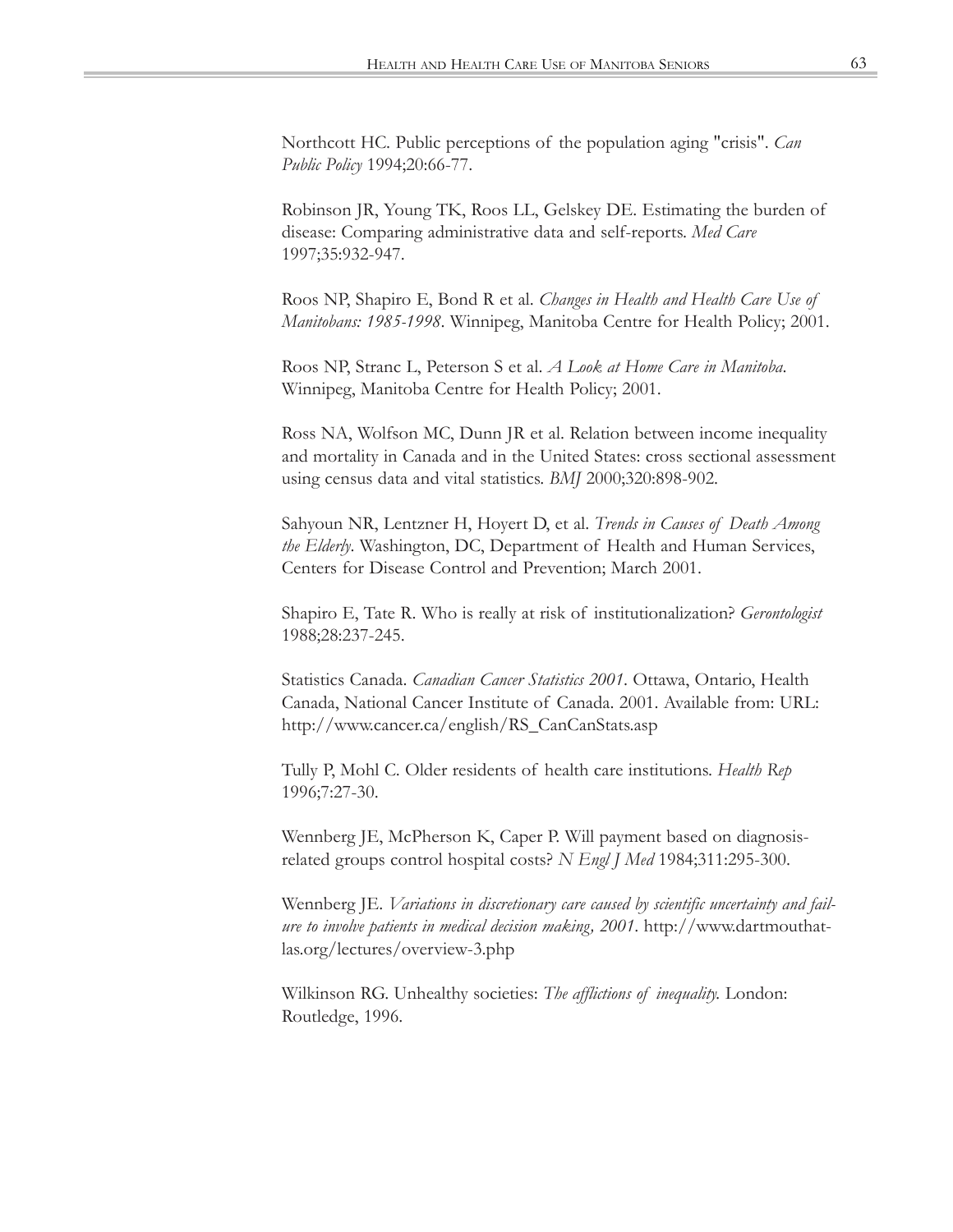# **APPENDIX A - GLOSSARY**

#### **Age-specific crude rates**

Crude rates were calculated for each of the three age groups: 65 to 74, 75 to 84, and 85+ by dividing cases (the numerator) by the population in each age group, as determined at the end of the calendar year (December). Oneyear rates were based on fiscal year data (April 1 to March 31). Three-year rates were based on three fiscal years in the case of chronic disease diagnoses (see e.g., description of diabetes), but three calendar years (January 1 to December 31) for mortality and cancer.

## **Aging in Manitoba Study**

Aging in Manitoba (AIM) is the largest and longest running study on aging in Canada. Separate representative samples of seniors living in Manitoba (identified using an age-gender stratified area-probability sampling procedure) were interviewed in 1971, 1976, and 1983, respectively. Survivors from the 1971 and 1976 cohorts were surveyed again in 1983. In 1983, a total of 5278 seniors were interviewed. In 1990, 3228 survivors of the three cohorts were re-interviewed and, in 1996, 1868 survivors were again surveyed. All interviews were conducted on a face to face basis in participants' homes. For the present purposes, data from the 1983 aand 1996 phases were used. The youngest participants in 1996 were 72 years old. Comparisons between the 1983 and 1996 phases were therefore made for two age groups only: those 72-84 versus those 85+ years old.

#### **Asthma**

Asthma was defined on the basis of a diagnosis for asthma. Individuals with at least one hospitalization or two physician visits for asthma (ICD-9- CM=493) over a three-year period were identified as having asthma.

#### **Cancer Incidence**

This analysis presents the cancer incidence rate (the rate of new cases of cancer being diagnosed) based on Manitoba Cancer Registry data provided by CancerCare Manitoba (sites 140-172, 174-208). Non-malignant skin cancers were excluded. Cancer is a legally notifiable disease, and the registry is credited with having high quality data. Cancer incidence data are presented for three-year time periods to provide more stable results.

#### **Causes of Death**

We examined deaths due to all causes as well as deaths due to certain specific causes. The following causes of death were identified from Vital Statistics data:

- **·** Heart disease (ICD-9-CM=401.0-429.9)
- **·** Cancer (ICD-9-CM=140.0-239.9)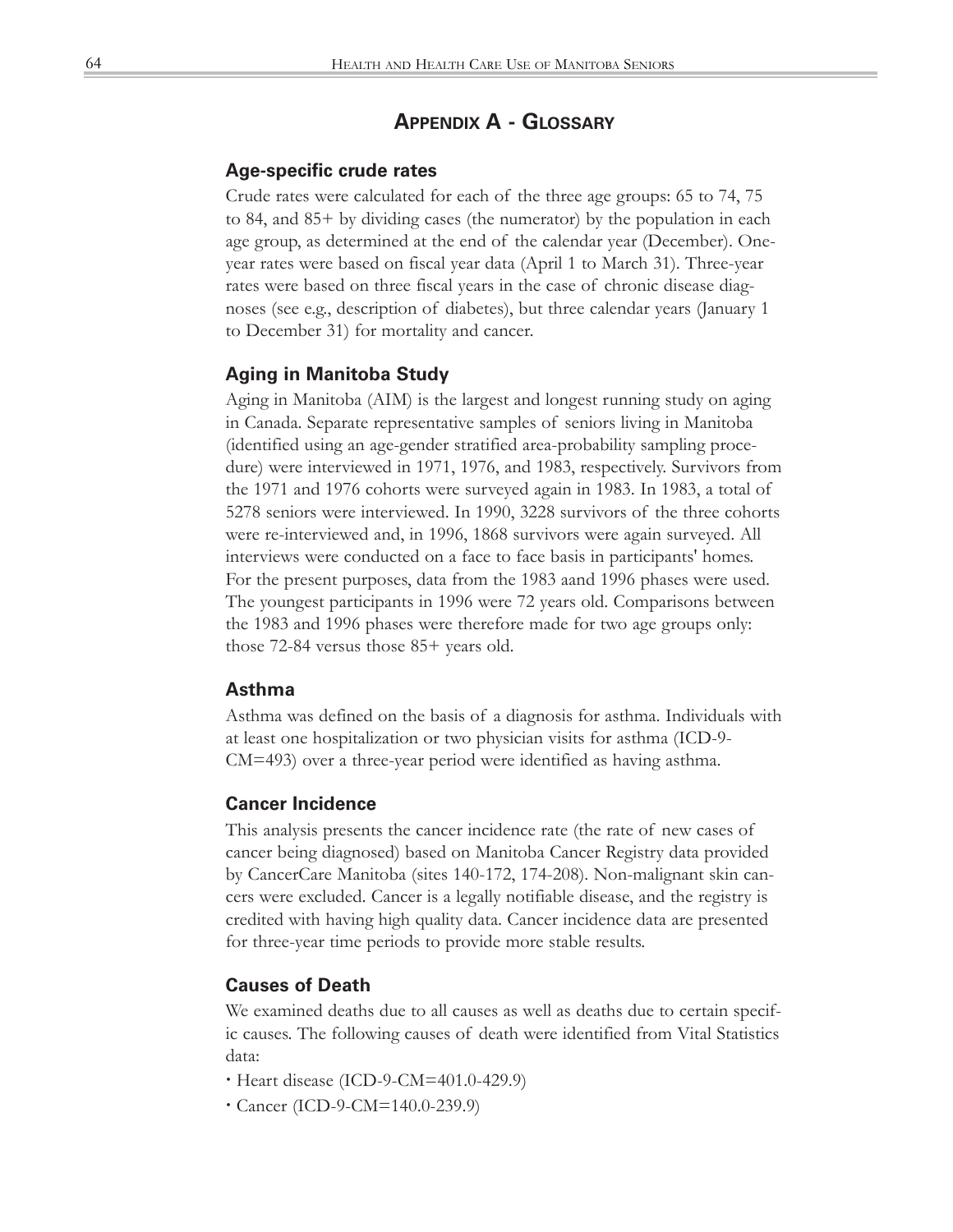- **·** Cerebrovascular disease (ICD-9-CM=430.0-438.9)
- **·** Pneumonia and influenza (ICD-9-CM=480.0-487.9)
- **·** Chronic lung disease (chronic obstructive pulmonary disease) (ICD-9- CM=490.0-496.9)
- **·** Injuries (ICD-9-CM=800.0-999.9)
- **·** Diabetes (ICD-9-CM=250.0-250.9)

#### **Dementia**

Dementia was defined on the basis of a diagnosis for dementia. Individuals with at least one hospitalization or one physician visit for dementia (ICD-9- CM=290-292, 294, 331 & 797) over a one-year period were identified as having dementia.

#### **Diabetes**

For this analysis, a diabetic was defined as any individual having at least one hospitalization or two physician visits for diabetes in three fiscal years (ICD-9-CM=250). This definition was chosen among several for its ability to closely match clinical measures and survey results (Robinson et al, 1997).

## **Disabilities and Pain**

The prevalence of disabilities and pain was derived from the National Population Health Survey. Areas examined were: 1) the proportion of seniors who indicated that pain or discomfort prevented some or most activities; 2) the proportion of seniors who had uncorrected vision problems; 3) the proportion of seniors who had uncorrected hearing problems; and 4) the proportion of seniors who either required mechanical supports, such as braces, a cane, or crutches to be able to walk around the neighbourhood or couldn't walk at all. Weighted proportions are provided for all indicators.

#### **Functional Impairment**

Functional impairment was measured by asking participants whether they were able to engage in various basic (ADLs) and instrumental activities of daily living (IADLs). Questions were taken from scales routinely used in the gerontological literature. The ADL scale included the 14 items: going up and down the stairs, getting about the house, going out of doors in good weather, going out of doors in any weather, getting in and out of bed, washing or bathing or grooming, dressing and putting shoes on, cutting toenails, eating, taking medication or treatment, using toilet, nursing care, watching television or listening to radio/reading/writing, and using the telephone. IADLs were measured with nine items: doing light housework, doing heavy housework, making a cup of tea or coffee, preparing a hot meal, shovelling and yard work, shopping, managing financial matters, doing laundry, and major house or household repairs.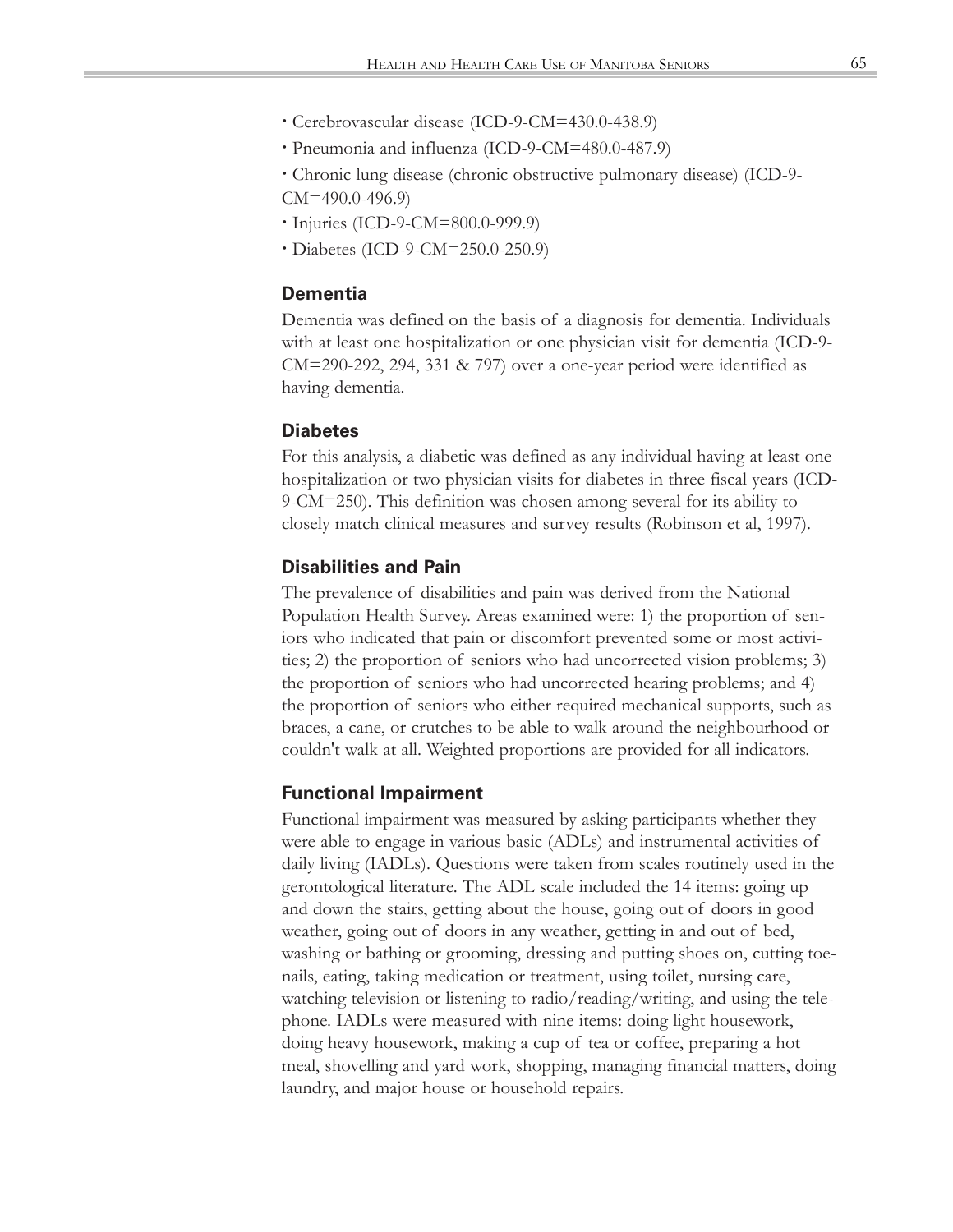For each question, participants indicated whether they were capable of engaging in the activity without help (0) or whether they needed assistance (1). Summary scores were created by adding affirmative responses to the ADL and IADL items, respectively.

# **Home Care Clients**

Any Manitoban who was registered as a Home Care client in the Manitoba Support Services Payroll (MSSP) data for at least one day between April 1, 1995 to March 31, 2000 was included in the MCHP Home Care client file. We identified individuals as new clients if they were not registered for home care on April 1 of the particular year, but were subsequently registered with the Program during the year.

# **Home Care Days**

The number of days "open" in the Home Care Program provides information on the length of home care episodes within a given fiscal year. Home care days were expressed in terms of rates per 1000 age-specific population.

# **Hospitalization for Hip Fractures**

Hospitalizations (discharges) for hip fractures were identified from hospital discharge abstracts (ICD-9-CM=820, 821 or 733.14).

# **Hospitalization for Falls**

Hospitalizations (discharges) for falls were identified from hospital discharge abstracts using e-codes (ICD-9-CM=E880-E888). E-codes are used to define environmental events, circumstances, and conditions as the cause of injury, poisoning, and other adverse effects related to injury hospitalizations and mortality.

## **Hospital Days per 1000 Age-Specific Population**

The number of hospital days in a given year divided by the age-specific population as of December 31 of that year multiplied by 1000.

## **Hospitalization Rates**

The number of hospital discharges in a given year divided by the age-specific population as of December 31 of that year.

## **Hypertension**

A person was defined as hypertensive if they had at least one hospitalization or two physician visits for hypertension in three fiscal years (ICD-9- CM=401-405). This definition was chosen among several for its ability to closely match clinical measures and survey results (Robinson et al, 1997).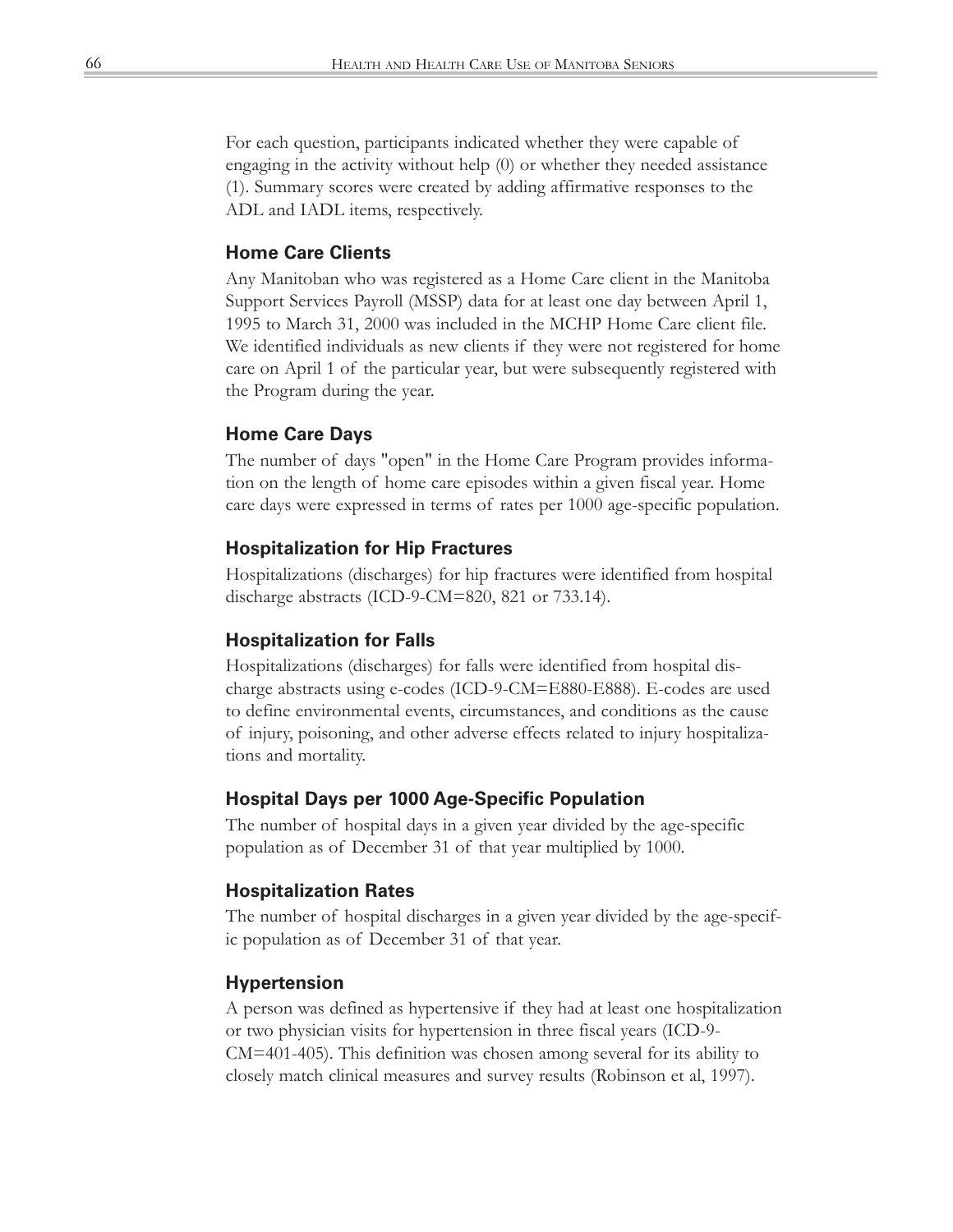#### **Income Quintiles**

Income quintiles are presented for urban areas only, with "urban" being defined based on the Statistics Canada definition. According to this definition, towns like Dauphin or The Pas are classified as urban. Postal codes in urban areas were sorted by average household income value (lowest to highest income), which was assigned based on publicly available census data from 1996 that provided household income at the Enumeration Area level. Next, postal code population values (specific to year 1996) were classified by average income from lowest income to highest income, so that approximately 20% of the population were present in each class. Each class of postal codes formed an income quintile, with the lowest income quintile representing areas with the lowest average income, and the highest income quintile representing areas with the highest average income.

#### **Inpatient Cost**

All cases that are discharged from hospital are assigned a relative weight using an algorithm developed by the Canadian Institute for Health Information, such that cases that are more costly receive a higher weight than those that are less costly. The total cost of providing inpatient care in all hospitals in Manitoba is divided by the total weights for all cases-this results in the cost per weighted case. The estimated cost of a particular case (or group of cases) is calculated by multiplying the cost per weighted case by the weight that has been assigned to the case (or cases).

## **Ischemic Heart Disease**

Ischemic heart disease refers to any condition in which the heart muscle is damaged or works inefficiently because of a lack of blood supply. It includes angina pectoris and acute myocardial infarction A person was defined as having ischemic heart disease if they had at least one hospitalization or two physician visits for ischemic heart disease in three fiscal years (ICD-9-CM=410-414).

#### **Levels of Care at Admission to PCHs**

Manitoba has four levels of care designations based on nursing time required. Persons in Levels 3 and 4 require at least 3.5 hours of nursing time over a 24-hour period; Level 2 care provides 2 hours; and Level 1 provides 0.5 hour.

## **Life Expectancy**

Life expectancy is defined as the average years of life an individual of a given age is expected to live if current age-sex-specific mortality rates remain stable. Estimates of life expectancy at age 65 and 75 were calculated each year between 1985 and 1999. The estimates were based on the mortality experience over successive 5 years of Manitoba vital statistics data. For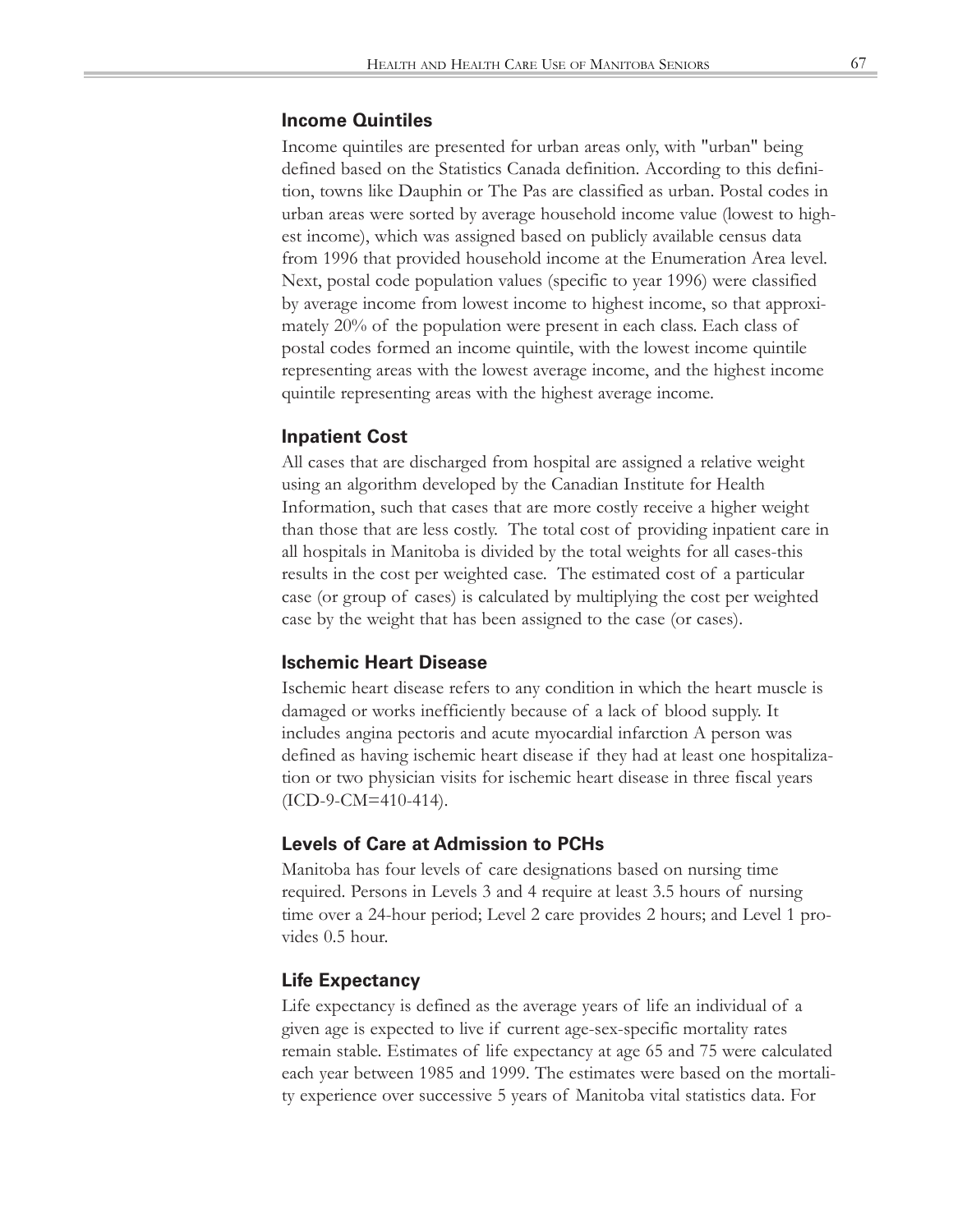example, estimates of 1985 life expectancy were based on 1981-1985 mortality data while estimates for 1986 were based on 1982-1986 deaths.

#### **Marital Status**

Seniors were categorized as married (which includes common-law relationships) or non-married. This category 'non-married' includes individuals who were never married, widowed and divorced or separated.

#### **Mortality Rates**

Mortality rates were derived from Manitoba Department of Vital Statistics data. Average annual rates based on three years of data are reported, as the number of deaths fluctuates from one year to the next.

#### **National Population Health Survey**

The National Population Health Survey (NPHS) is a Statistics Canada survey that is conducted every two years. The NPHS, which started in 1994/95, collects information about the health of the Canadian population. It covers household and institutional residents in all provinces and territories. For the present purposes, the 1996/97 survey was used focusing on Manitoba residents aged 65 or over. The NPHS comprises two sections: 1) a general or household survey asked of each household member; and 2) a health section, in which only one (randomly selected) family member age 13 years or older was selected.

## **PCH Admission Rates**

Measures the rates of PCH admissions, expressed in thousands.

## **PCH Days**

PCH days are the total number of days occupied by residents of PCHs in a given year.

#### **PCH Residents**

PCH residents are people who lived in a personal care home during the year in question. Only residents receiving care at Levels 1 to 4 were included. Individuals can be counted as residents in several years.

## **PCH Waiting Times**

PCH waiting times measure the median (the median is the mid-point) waiting time for admission to a PCH. Waiting times were determined from the date of being panelled to the date of admission.

## **Pharmaceutical Cost Per Person**

Provides a summary measure that describes total expenditures on pharmaceuticals per person and includes the portions paid by government and indi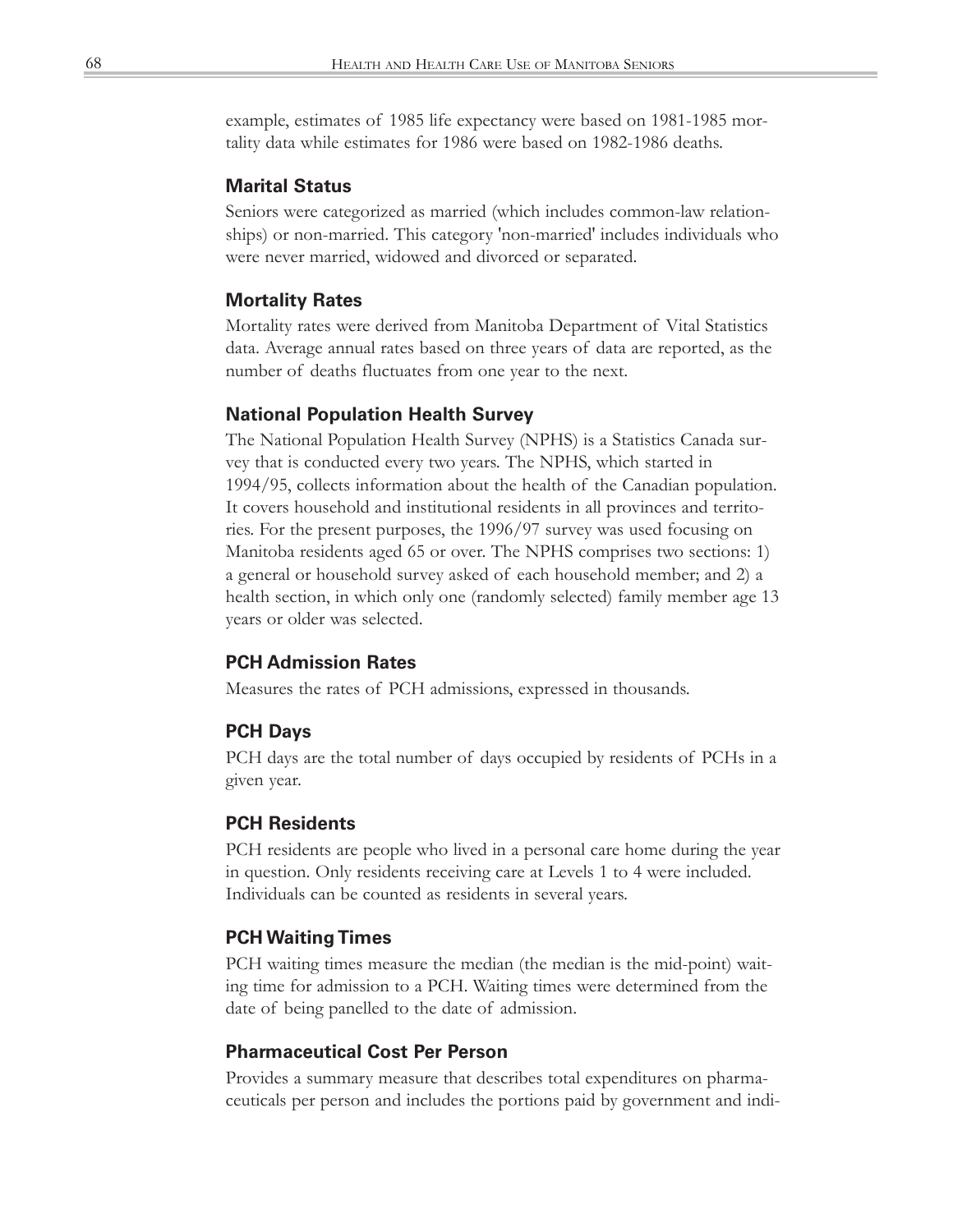viduals. This summary measure does not include the amount individuals spend on pharmaceuticals available without a prescription and over-thecounter. The numerator is influenced by the number of pharmaceutical claims submitted in a particular year for residents of a specific region, the ingredient price of the drugs that are dispensed, as well as the associated dispensing fees; the denominator consisted of the population for that year. Note, as this measure of expenditures only includes those dispensed in retail pharmacies, the costs of drugs dispensed in hospitals, including some very expensive outpatient drugs such as cyclosporin (to prevent transplant rejection) will not be included.

## **Physician Ambulatory Visits**

This rate serves as a measure of the total ambulatory utilization of physician services by people aged 65 year or older. It is defined as the total number of ambulatory physician visits made by Manitobans, divided by the agespecific population.

# **Prescriptions Per Person**

This rate is a measure of intensity of drug use by Manitoba residents. It is defined as the average number of prescriptions dispensed per person. The numerator consists of the total number of prescriptions (pharmaceutical claims submitted) dispensed in a particular year; the denominator is the Manitoba population for that year.

## **Procedure Rates**

These analyses examine the rates of "high profile" procedures (i.e., bypass surgery, total hip replacement, and total knee replacement surgery) in Manitoba. These surgical procedures were classified as "high profile" because they have been noted in the popular press as being potentially rationed in Canada. All procedures were identified from hospital separation abstracts from 1990/91 through 1999/2000. The rates of bypass surgery, total hip or total knee replacements per 1,000 residents were calculated as age-sex adjusted rates (using the direct method).

## **Respite Care**

Respite care refers to temporary care provided in PCHs to give relief to informal care givers like spouses. Respite care days were identified from PCH files (Level of care 5).

# **Self-Rated Health**

Self-rated health was assessed in the National Population Health Survey with a single item, namely: "In general, would you say your health is: excellent, very good, good, fair, poor".